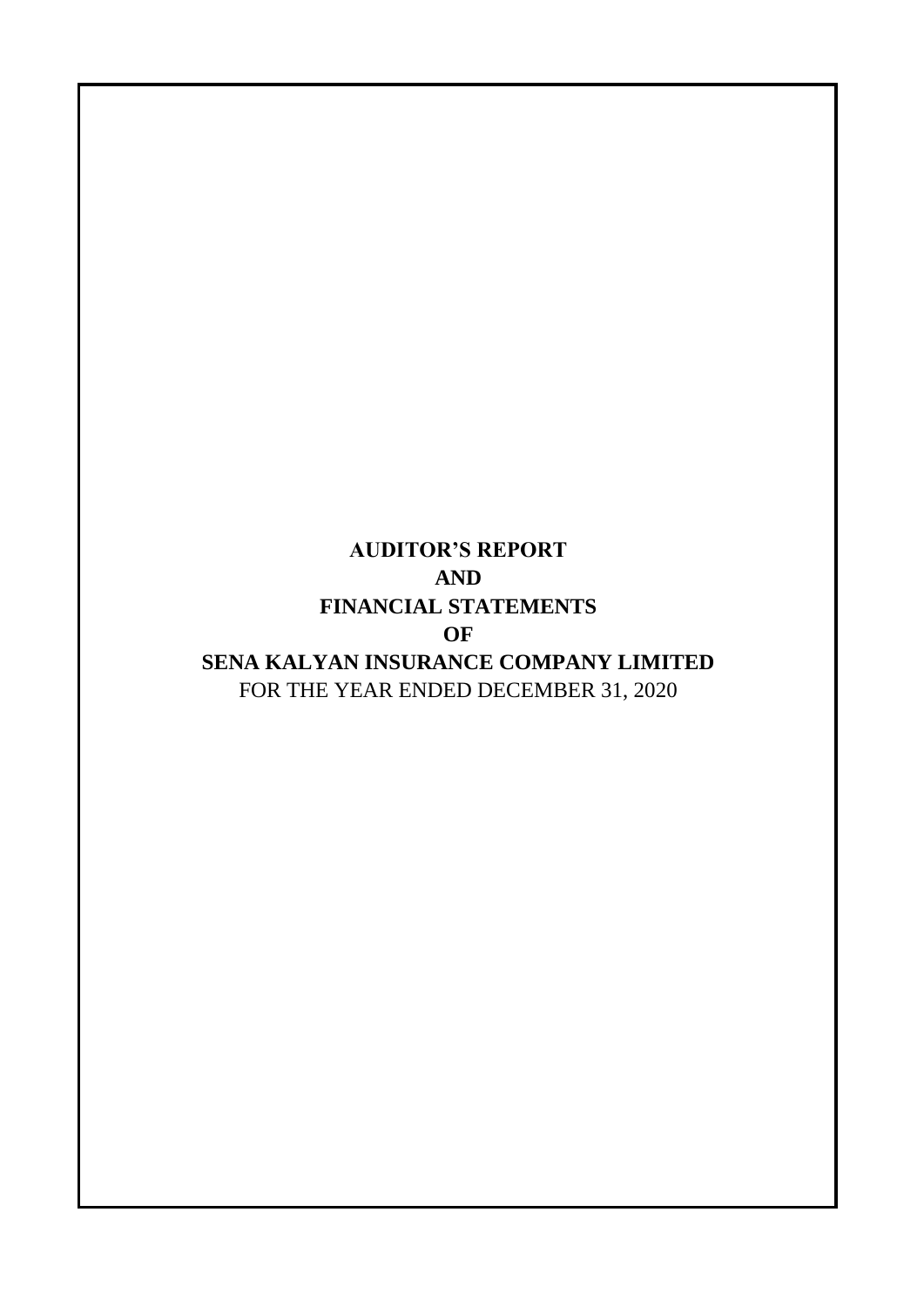## **Independent Auditor's Report**

## **To the Shareholders of Sena Kalyan Insurance Company Ltd.**

### **Report on the Audit of the Financial Statements**

## **Opinion**

We have audited the financial statements of Sena Kalyan Insurance Company Ltd. (the "Company"), which comprise the Balance Sheet (Statement of Financial Position) as at 31 December 2020 Profit and Loss Accounts (Statement of Profit or Loss and other Comprehensive Income), Statement of Profit and Loss Appropriation account, Consolidated Revenue Accounts, Related Revenue Accounts, Statement of Changes in Equity and Statement of Cash Flows for the year then ended, and notes to the financial statements, including a summary of significant accounting policies.

In our opinion, the accompanying financial statements present fairly, in all material respects, the financial position of the company as at 31 December 2020, and its financial performance and its cash flows for the year then ended in accordance with International Financial Reporting Standards (IFRSs), the Companies Act 1994, the Insurance Act 1938 (as amended in 2010), the Insurance Rules 1958, the Securities and Exchange Rules 1987 and other applicable laws and regulations.

#### **Basis for Opinion**

We conducted our audit in accordance with International Standards on Auditing (ISAs). Our responsibilities under those standards are further described in the Auditors' Responsibilities for the Audit of the Financial Statements section of our report. We are independent of the Company in accordance with the International Ethics Standards Board for Accountants' Code of Ethics for Professional Accountants (IESBA Code) together with the ethical requirements that are relevant to our audit of the financial statements in Bangladesh, and we have fulfilled our other ethical responsibilities in accordance with the IESBA Code. We believe that the audit evidence we have obtained is sufficient and appropriate to provide a basis for our opinion.

## **Key Audit Matters**

Key audit matters are those matters that, in our professional judgement, were of most significance in our audit of the consolidated and separate financial statements of the current period. These matters were addressed in the context of our audit of the financial statements as a whole, and in forming our opinion thereon, and we do not provide a separate opinion on these matters.

| <b>Risk</b>                                                                            | Our response to the risk |  |  |  |  |  |
|----------------------------------------------------------------------------------------|--------------------------|--|--|--|--|--|
| <b>Premium Income</b>                                                                  |                          |  |  |  |  |  |
| Gross general insurance premiums comprise With respect to Premium income in respect of |                          |  |  |  |  |  |
| the total premium received for the whole various types of insurance we carried out     |                          |  |  |  |  |  |
| period of cover provided by contracts the following procedures:                        |                          |  |  |  |  |  |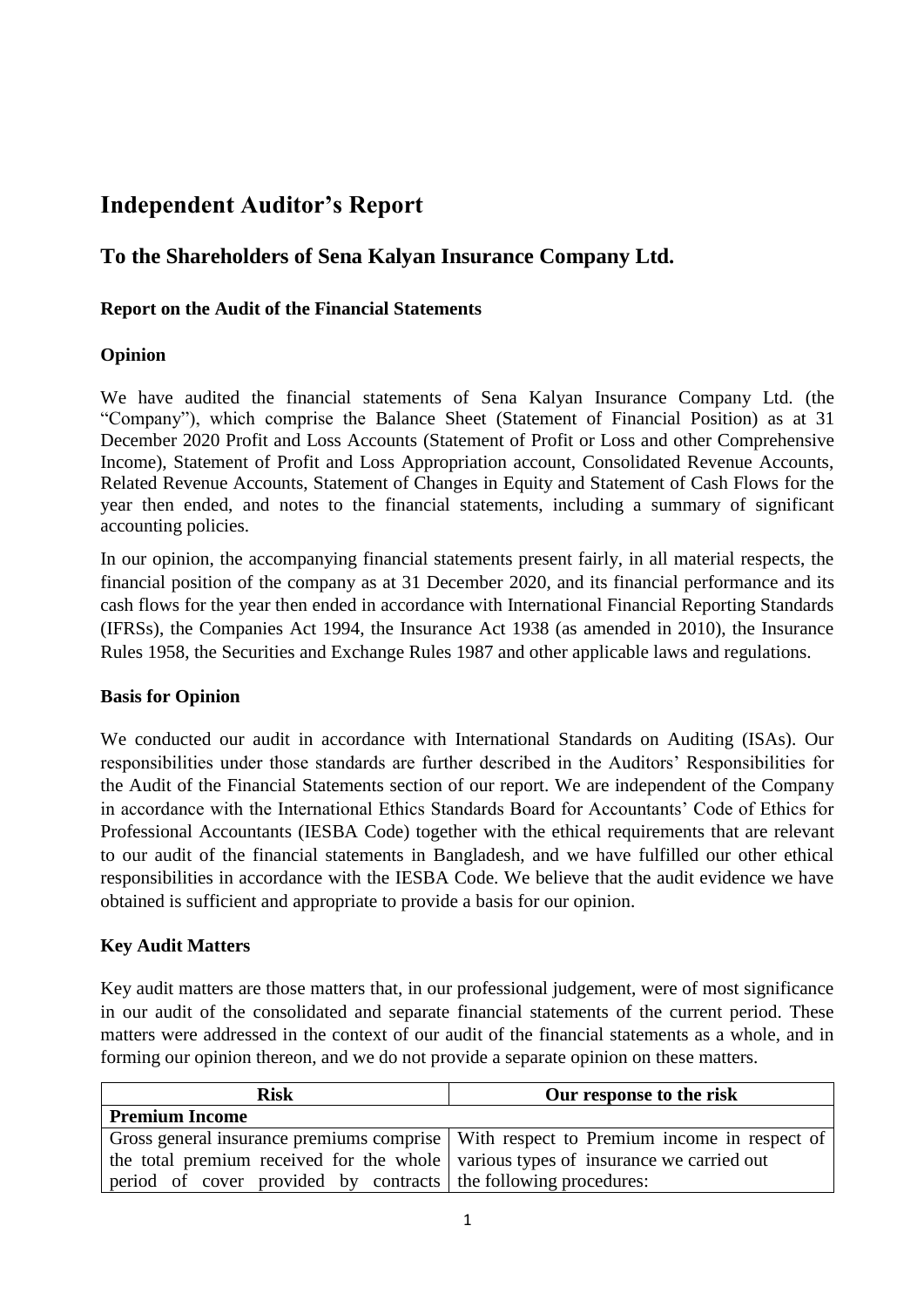| <b>Risk</b>                                                                                                             | Our response to the risk                                                                                                                                                                                                                                              |
|-------------------------------------------------------------------------------------------------------------------------|-----------------------------------------------------------------------------------------------------------------------------------------------------------------------------------------------------------------------------------------------------------------------|
| entered into during the accounting period.<br>Given the important nature, connections to                                | The design and operating effectiveness of<br>key controls around premium income<br>recognition process.                                                                                                                                                               |
| other items to the financial statements and<br>sensitivity of the item we believe this area<br>pose high level of risk. | Carried out analytical procedures<br>and<br>recalculated premium income for<br>the<br>period.                                                                                                                                                                         |
| At end of the year 2020, the total gross<br>premium income was BDT 580,522,233<br>(2019: BDT 576,092,516).              | Carried out cut-off testing to ensure<br>unearned premium income has not been<br>included in the premium income.                                                                                                                                                      |
|                                                                                                                         | On a sample basis reviewed policy to<br>ensure appropriate policy stamp was<br>affixed to the contract and the same has<br>been reflected in the premium register.                                                                                                    |
|                                                                                                                         | Ensured on a sample basis that the<br>premium income was being deposited in<br>the designated bank account.                                                                                                                                                           |
|                                                                                                                         | Tested on a sample basis to see that<br>appropriate VAT was being collected and<br>deposited to bank through Treasury<br>Challan.                                                                                                                                     |
|                                                                                                                         | For a sample of insurance contracts tested<br>to see if appropriate level of reinsurance<br>was done and whether that re insurance<br>premium was deducted from the gross<br>premium.                                                                                 |
|                                                                                                                         | Applying specialist judgment ensured if<br>there is any impairment of the reinsurer.                                                                                                                                                                                  |
|                                                                                                                         | Finally assessed the appropriateness and<br>presentation of disclosures against relevant<br>accounting standards, Insurance Act 1938<br>(as amended in 2010), Insurance Rules,<br>and other applicable rules<br>1958<br>and<br>regulations and regulatory guidelines. |
| See note no. 2.21, Form-XL of the financial statements                                                                  |                                                                                                                                                                                                                                                                       |
| Investment Fluctuation Fund                                                                                             |                                                                                                                                                                                                                                                                       |

| THRESUMENT FINCHMANON FUND                                                                      |                                                                                             |  |  |  |  |  |
|-------------------------------------------------------------------------------------------------|---------------------------------------------------------------------------------------------|--|--|--|--|--|
|                                                                                                 | Insurance company makes a number of We tested the design and operating effectiveness        |  |  |  |  |  |
| investments in the listed and unlisted capital of key controls around monitoring, valuation and |                                                                                             |  |  |  |  |  |
|                                                                                                 | market with required regulatory permission. updating of prices of the positions held by the |  |  |  |  |  |
|                                                                                                 | Income generated from the investments   company from trusted sources. Additionally, we      |  |  |  |  |  |
| (realized gain and dividend received) is performed the following:                               |                                                                                             |  |  |  |  |  |
| credited to the Profit $\&$ Loss Account.                                                       | • Obtained year-end share holding positions                                                 |  |  |  |  |  |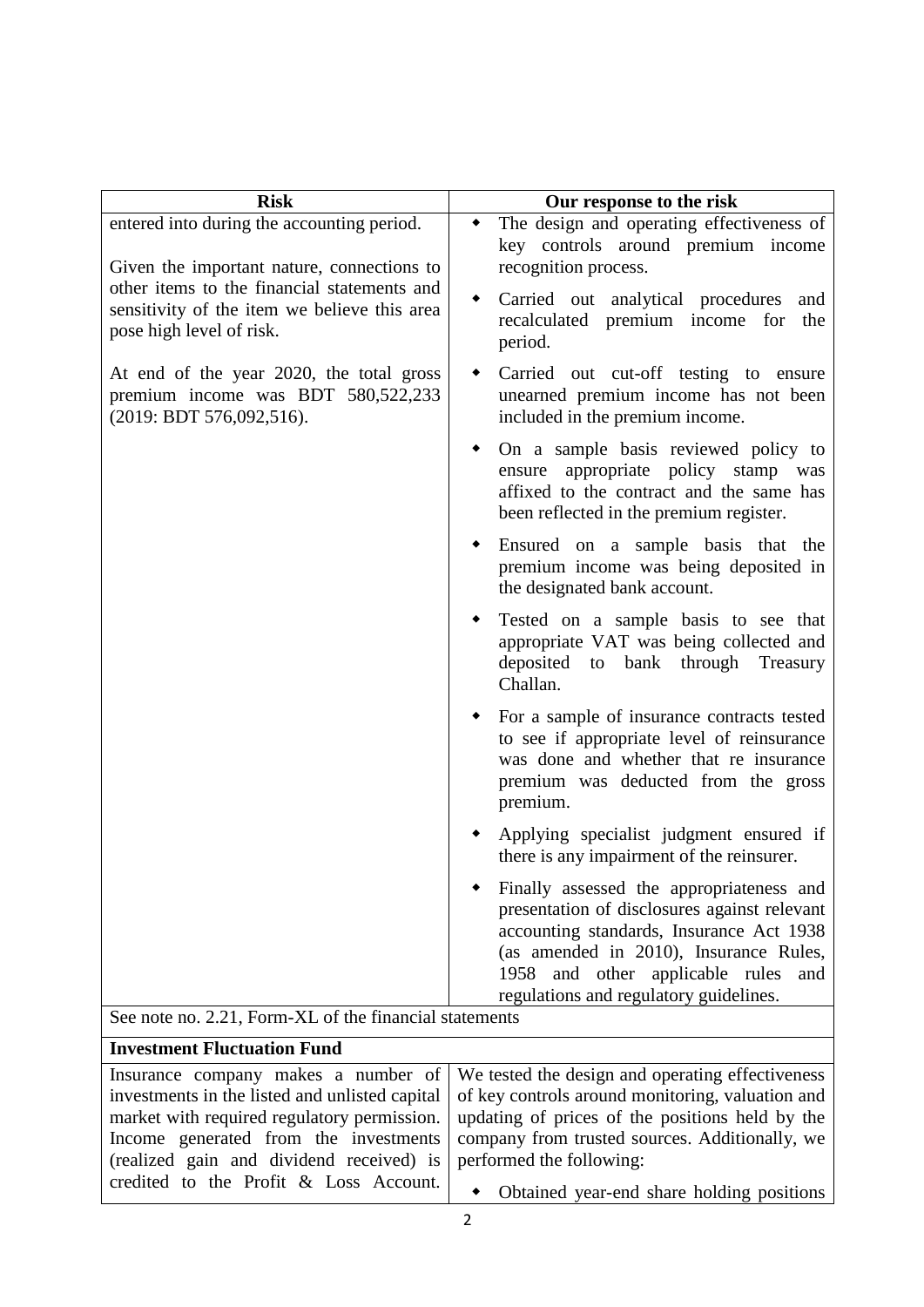| <b>Risk</b>                                                                                                                                                                                                                 | Our response to the risk                                                                                                                                                                                                                                        |
|-----------------------------------------------------------------------------------------------------------------------------------------------------------------------------------------------------------------------------|-----------------------------------------------------------------------------------------------------------------------------------------------------------------------------------------------------------------------------------------------------------------|
| Unrealized capital gain or loss if any is                                                                                                                                                                                   | from the company and through directional                                                                                                                                                                                                                        |
| transferred to the Investment Fluctuation                                                                                                                                                                                   | testing assessed the completeness of the                                                                                                                                                                                                                        |
| Fund subsequently or as per the policy of                                                                                                                                                                                   | report.                                                                                                                                                                                                                                                         |
| the company.<br>This item has significant impact on the                                                                                                                                                                     | Ascertained the valuation of the holding as<br>per IFRS 13.                                                                                                                                                                                                     |
| earnings performance of the company and<br>return to the shareholders and might be<br>prone to misreporting as large unreported<br>fall in the value of any holding may wipe<br>out the value of the portfolio and hamper   | Reviewed and challenged the assumptions<br>٠<br>used for the valuation models for any<br>unquoted securities.                                                                                                                                                   |
| the distribution capability of the company.                                                                                                                                                                                 | Recalculated unrealized gain or loss at the<br>٠<br>year end.                                                                                                                                                                                                   |
| At end of the year 2020, the reported total<br>balance under the head of investment<br>fluctuation fund was BDT 408,894 (2019:                                                                                              | Carried out cut-off testing to ensure<br>unrealized gain or loss was recognized in<br>correct period.                                                                                                                                                           |
| BDT-1,104,091).                                                                                                                                                                                                             | Obtained the CDBL report and share<br>٠<br>portfolio and cross checked against each<br>other to confirm unrealized gain or loss.                                                                                                                                |
|                                                                                                                                                                                                                             | Check the subsequent positioning of this<br>unrealized amount after the year end.                                                                                                                                                                               |
|                                                                                                                                                                                                                             | Finally assessed the appropriateness and<br>presentation of disclosures against relevant<br>accounting standards, Insurance Act 1938<br>(as amended in 2010), Insurance Rules,<br>1958 and other applicable rules and<br>regulations and regulatory guidelines. |
| See note no. 4.02 to the financial statements                                                                                                                                                                               |                                                                                                                                                                                                                                                                 |
| <b>Property, Plant &amp; Equipment</b>                                                                                                                                                                                      |                                                                                                                                                                                                                                                                 |
| This represents a significant amount in the<br>company's (Balance sheet) statement of<br>financial position. There is a risk of<br>Determining which costs meet the criteria<br>for capitalization. Determining the date on | Our audit procedures to assess the carrying value<br>of property, plant and equipment, include the<br>following controls testing and<br>substantive procedures:                                                                                                 |
| which the assets is recognized to property,<br>plant and equipment and depreciation<br>commences. This estimation of economic<br>useful lives and residual value assigned to<br>fixed asset.                                | Assessing the design, implementation and<br>operating effectiveness of key internal<br>controls over the completeness, existence<br>and accuracy of property, plant and<br>equipment including the key internal<br>controls over the estimation of useful       |
| We identified the carrying value<br>of<br>property, plant and equipment as a key audit<br>matter because of the high level<br>of<br>management judgment involved and<br>its<br>significance to the financial statements.    | economic lives and residual values;<br>Assessing, on a sample basis, costs<br>capitalized during the year by comparing<br>the costs capitalized with the relevant                                                                                               |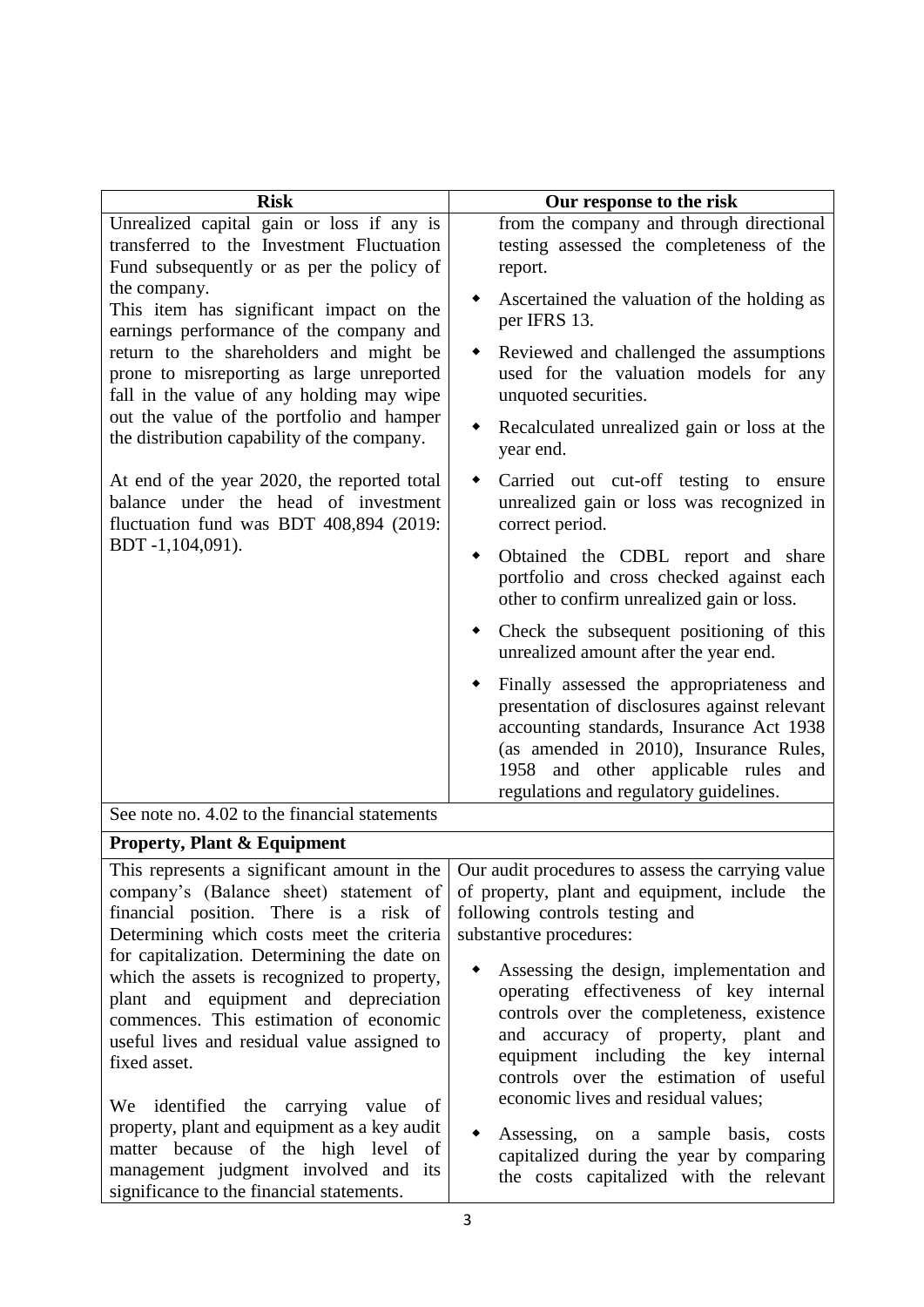| <b>Risk</b>                                                                                                                                                                                                                           | Our response to the risk                                                                                                                                                                                                                                                                                                         |
|---------------------------------------------------------------------------------------------------------------------------------------------------------------------------------------------------------------------------------------|----------------------------------------------------------------------------------------------------------------------------------------------------------------------------------------------------------------------------------------------------------------------------------------------------------------------------------|
| At end of the year 2020, the reported<br>carrying value of property, plant &<br>equipment was BDT 22,316,641 (2019:<br>BDT 20,170,446).                                                                                               | underlying documentation, which included<br>purchase agreements and invoices, and<br>assessing whether the costs capitalized met<br>the relevant criteria for capitalization.                                                                                                                                                    |
|                                                                                                                                                                                                                                       | Testing the key controls over<br>the<br>management's judgment in relation to the<br>accounting estimates of the depreciable<br>lives and residual values of property, plant<br>and equipment.                                                                                                                                    |
|                                                                                                                                                                                                                                       | Reconcile on a sample basis the additional<br>capitalized costs for the year to the<br>underlying<br>invoices<br>and<br>supporting<br>documents.                                                                                                                                                                                 |
|                                                                                                                                                                                                                                       | We reviewed minutes the company's<br>capitalizations policy for compliance with<br>and tested the expenditure<br>IAS<br>16<br>capitalized against the capitalization policy.                                                                                                                                                     |
|                                                                                                                                                                                                                                       | traced<br>We<br>payments<br>to<br>supporting<br>documents.                                                                                                                                                                                                                                                                       |
|                                                                                                                                                                                                                                       | We<br>the<br>adequacy of<br>assessed<br>the<br>disclosures of the financial statements.                                                                                                                                                                                                                                          |
| See note no. 2.10, 2.11, 11.00 and Annexure-"A" of the financial statements                                                                                                                                                           |                                                                                                                                                                                                                                                                                                                                  |
| <b>Deferred tax liability</b>                                                                                                                                                                                                         |                                                                                                                                                                                                                                                                                                                                  |
| Significant judgment is required in relation<br>to deferred tax liability as their liability is                                                                                                                                       | Our audit procedures to assess the carrying value<br>of Deferred Tax liability included the following:                                                                                                                                                                                                                           |
| dependent<br>forecasts<br>of<br>future<br>on<br>profitability over a number of years.<br>At end of the year 2020, the reported total<br>balance under the head of Deferred tax<br>liability was BDT 1,008,328 (2019: BDT<br>717,193). | We obtained an understanding, evaluated<br>٠<br>the design and tested the operational<br>effectiveness of the Company's<br>key<br>the<br>controls<br>recognition<br>and<br>over<br>measurement of Deferred Tax Assets and<br>Liabilities and the assumptions used in<br>estimating the future taxable expense of the<br>company. |
|                                                                                                                                                                                                                                       | We also assessed the completeness and<br>accuracy of the data used for<br>the<br>estimations of future taxable expense.                                                                                                                                                                                                          |
|                                                                                                                                                                                                                                       | We tested the mathematical accuracy in<br>calculation of deferred tax.                                                                                                                                                                                                                                                           |
|                                                                                                                                                                                                                                       | We evaluated the reasonableness of key<br>assumptions,<br>timing<br>of<br>reversal<br>of                                                                                                                                                                                                                                         |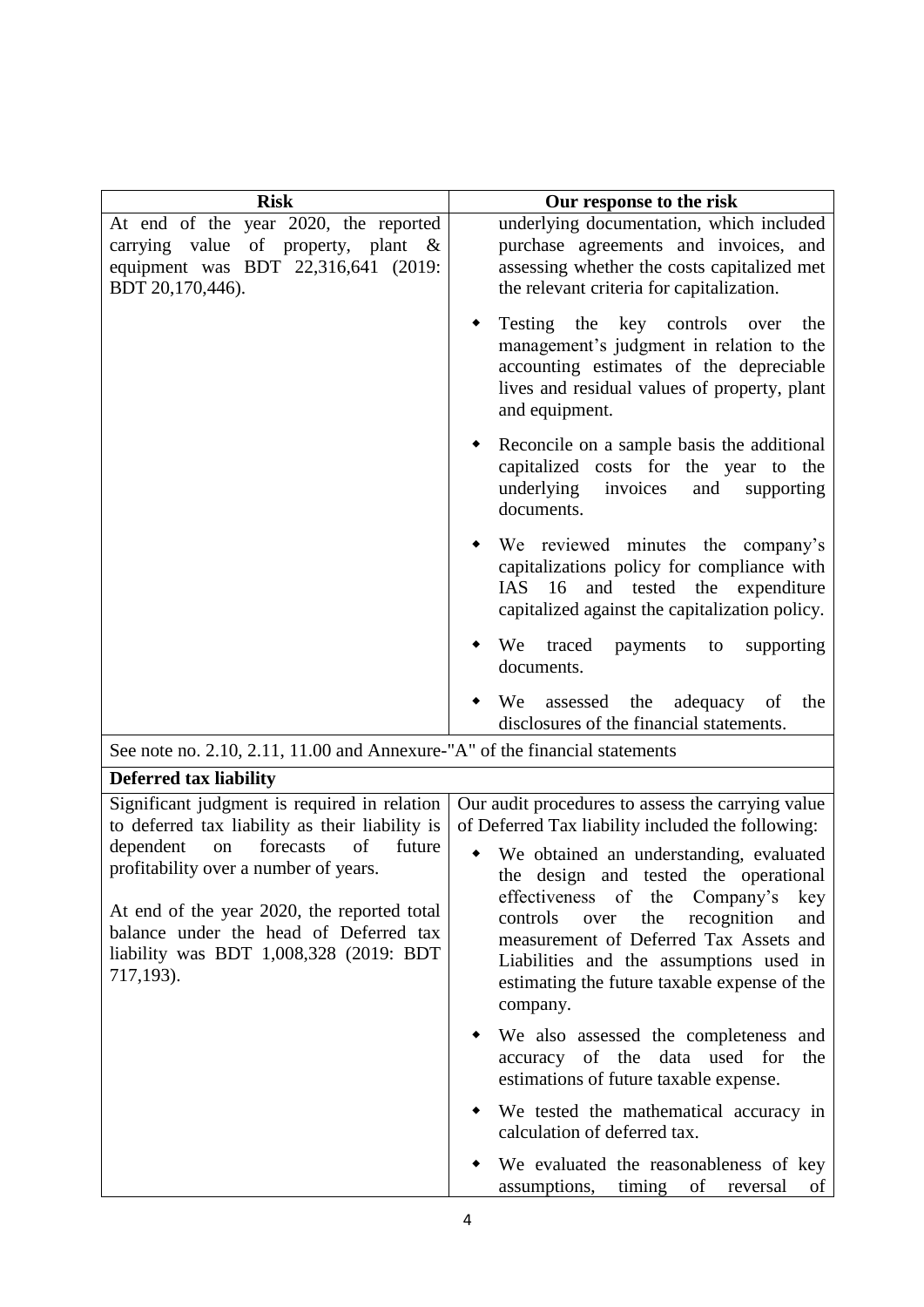| Risk                                          | Our response to the risk                                                                                                                                                    |  |  |  |  |  |
|-----------------------------------------------|-----------------------------------------------------------------------------------------------------------------------------------------------------------------------------|--|--|--|--|--|
|                                               | temporary differences and expiration of tax<br>loss carry forwards, recognition and<br>measurement of Deferred Tax Liability.                                               |  |  |  |  |  |
|                                               | We assessed the adequacy of the<br>company's disclosures setting out the basis<br>of deferred tax liability balances and the<br>level of estimation involved.               |  |  |  |  |  |
|                                               | • We also assisted in evaluating the tax<br>implications, the reasonableness<br>of<br>estimations and calculations determined by<br>management.                             |  |  |  |  |  |
|                                               | • We also involved our internal experts from<br>the tax area in the analysis of the<br>reasonableness of the tax assumptions on<br>the basis of the applicable legislation. |  |  |  |  |  |
|                                               | Finally assessed the appropriateness and<br>presentation of disclosures against IAS 12<br>Income Taxes.                                                                     |  |  |  |  |  |
| See note no. 9.02 to the financial statements |                                                                                                                                                                             |  |  |  |  |  |

#### **Emphasis of Matter**

We draw attention to note no. 2.34 c to the financial statements which states that the company is yet to establish workers welfare fund. Our opinion is not modified in respect of this matter.

## **Other Information**

Management is responsible for the other information. The other information comprises all of the information in the Annual report other than the financial statements and our auditors' report there on. The annual report is expected to be made available to us after the date of this auditor's report.

Our opinion on the financial statements does not cover the other information and we do not express any form of assurance conclusion thereon.

In connection with our audit of the financial statements, our responsibility is to read the other information identifies above when it becomes available and, in doing so, consider whether the other information is materially inconsistent with the financial statements or our knowledge obtained in the audit or otherwise appears to be materially misstated. When we read the annual report, if we conclude that there is a material misstatement therein, we are required to communicate the matter to those charged with governance of the company.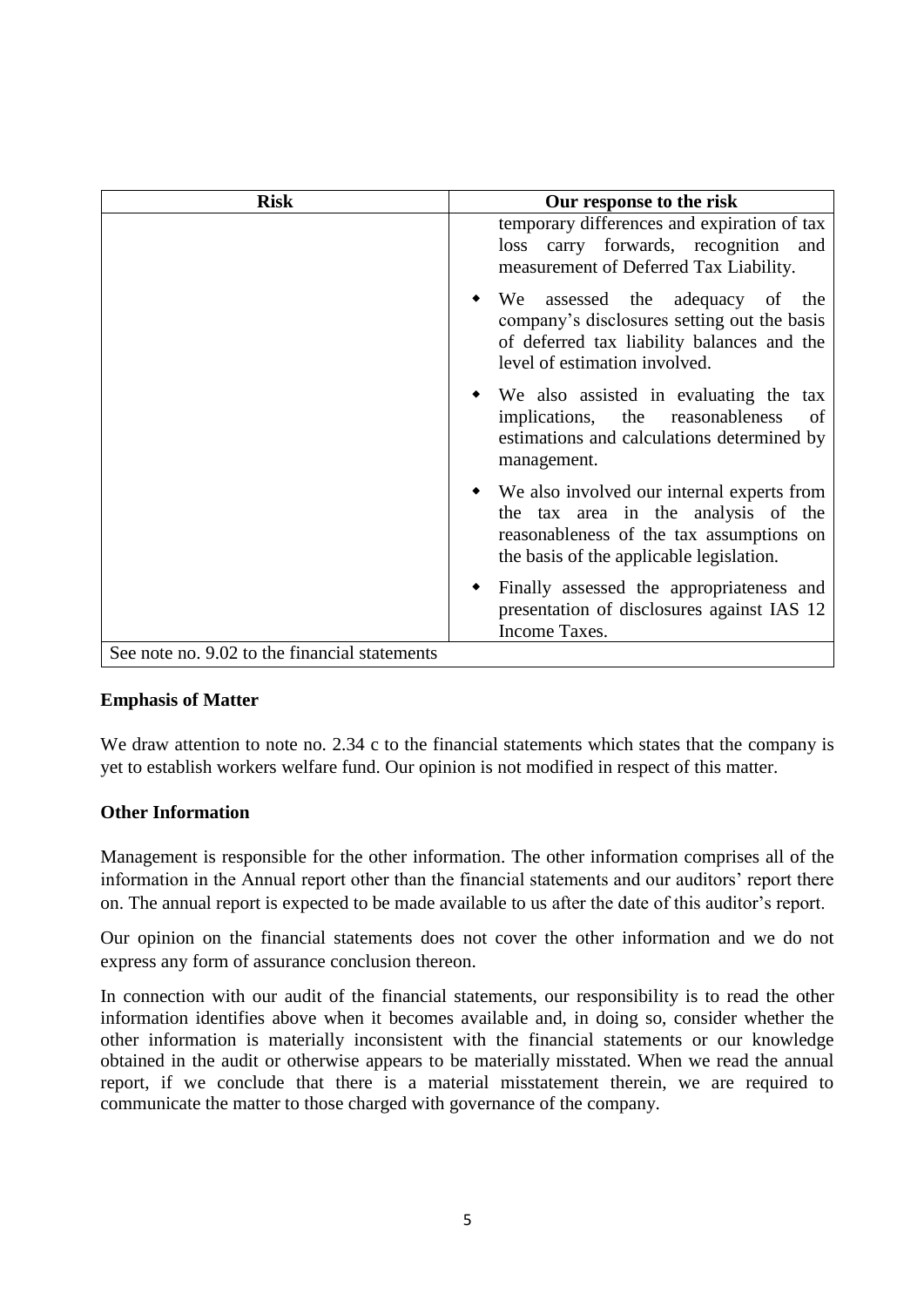## **Responsibilities of Management and Those Charged with Governance for the Financial Statements and Internal Controls**

Management is responsible for the preparation and fair presentation of the financial statements in accordance with IFRSs, the Companies Act 1994, the Insurance Act 2010, the Insurance Rules 1958, the Securities and Exchange Rules 1987 and other applicable laws and regulations and for such internal control as management determines is necessary to enable the preparation of financial statements that are free from material misstatement, whether due to fraud or error.

In preparing the financial statements, management is responsible for assessing the Company's ability to continue as a going concern, disclosing, as applicable, matters related to going concern and using the going concern basis of accounting unless management either intends to liquidate the Company or to cease operations, or has no realistic alternative but to do so.

Those charged with governance are responsible for overseeing the Company's financial reporting process.

### **Auditor's Responsibilities for the Audit of the Financial Statements**

Our objectives are to obtain reasonable assurance about whether the financial statements as a whole are free from material misstatement, whether due to fraud or error, and to issue an auditor's report that includes our opinion. Reasonable assurance is a high level of assurance, but is not a guarantee that an audit conducted in accordance with ISAs will always detect a material misstatement when it exists. Misstatements can arise from fraud or error and are considered material if, individually or in the aggregate, they could reasonably be expected to influence the economic decisions of users taken on the basis of these financial statements.

As part of an audit in accordance with ISAs, we exercise professional judgement and maintain professional skepticism throughout the audit. We also:

- Identify and assess the risks of material misstatement of the financial statements, whether due to fraud or error, design and perform audit procedures responsive to those risks, and obtain audit evidence that is sufficient and appropriate to provide a basis for our opinion. The risk of not detecting a material misstatement resulting from fraud is higher than for one resulting from error, as fraud may involve collusion, forgery, intentional omissions, misrepresentations, or the override of internal control.
- Obtain an understanding of internal control relevant to the audit in order to design audit procedures that are appropriate in the circumstances.
- Evaluate the appropriateness of accounting policies used and the reasonableness of accounting estimates and related disclosures made by management.
- Conclude on the appropriateness of management's use of the going concern basis of accounting and, based on the audit evidence obtained, whether a material uncertainty exists related to events or conditions that may cast significant doubt on the Company's ability to continue as a going concern. If we conclude that a material uncertainty exists, we are required to draw attention in our auditor's report to the related disclosures in the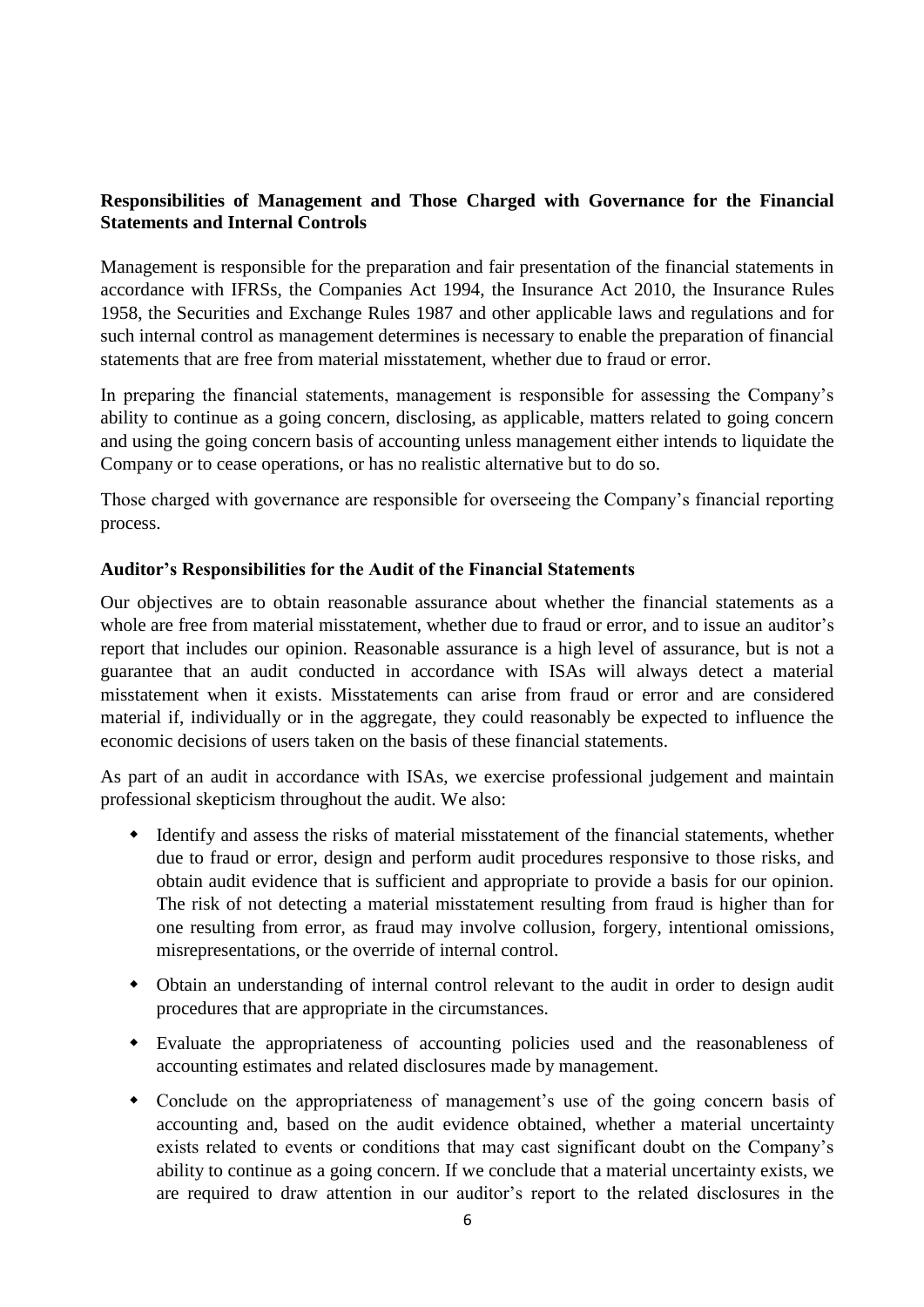financial statements or, if such disclosures are inadequate, to modify our opinion. Our conclusions are based on the audit evidence obtained up to the date of our auditor's report. However, future events or conditions may cause the Company to cease to continue as a going concern.

 Evaluate the overall presentation, structure and content of the financial statements, including the disclosures, and whether the financial statements represent the underlying transactions and events in a manner that achieves fair presentation.

We communicate with those charged with governance regarding, among other matters, the planned scope and timing of the audit and significant audit findings, including any significant deficiencies in internal control that we identify during our audit.

We also provide those charged with governance with a statement that we have complied with relevant ethical requirements regarding independence, and to communicate with them all relationships and other matters that may reasonably be thought to bear on our independence, and where applicable, related safeguards.

From the matters communicated with those charged with governance, we determine those matters that were of most significance in the audit of the financial statements of the current period and are therefore the key audit matters. We describe these matters in our auditor's report unless law or regulation precludes public disclosure about the matter or when, in extremely rare circumstances, we determine that a matter should not be communicated in our report because the adverse consequences of doing so would reasonably be expected to outweigh the public interest benefits of such communication.

## **Report on other Legal and Regulatory Requirements**

In accordance with the Companies Act 1994, the Insurance Act 2010, the Insurance Rules 1958, the Securities and Exchange Rules 1987 and relevant notifications issues by Bangladesh Securities and Exchange Commission, we also report that:

- a) We have obtained all the information and explanations which to the best of our knowledge and belief were necessary for the purpose of our audit and made due verification thereof;
- b) In our opinion, proper books of accounts, records and other statutory books as required by law have been kept by the Company so far as it appeared from our examinations of those books;
- c) The Company management has followed relevant provisions of laws and rules in managing the affairs of the Company and proper books of accounts, records and other statutory books have been properly maintained and (where applicable) proper returns adequate for the purposes of our audit have been received from branches not visited by us;
- d) As per section 63(2) of the Insurance Act 2010, in our opinion to the best of our knowledge and belief an according to the information and explanation given to us, all expenses of management wherever incurred and whether incurred directly or indirectly, in respect of insurance business of the company transacted in Bangladesh during the year under report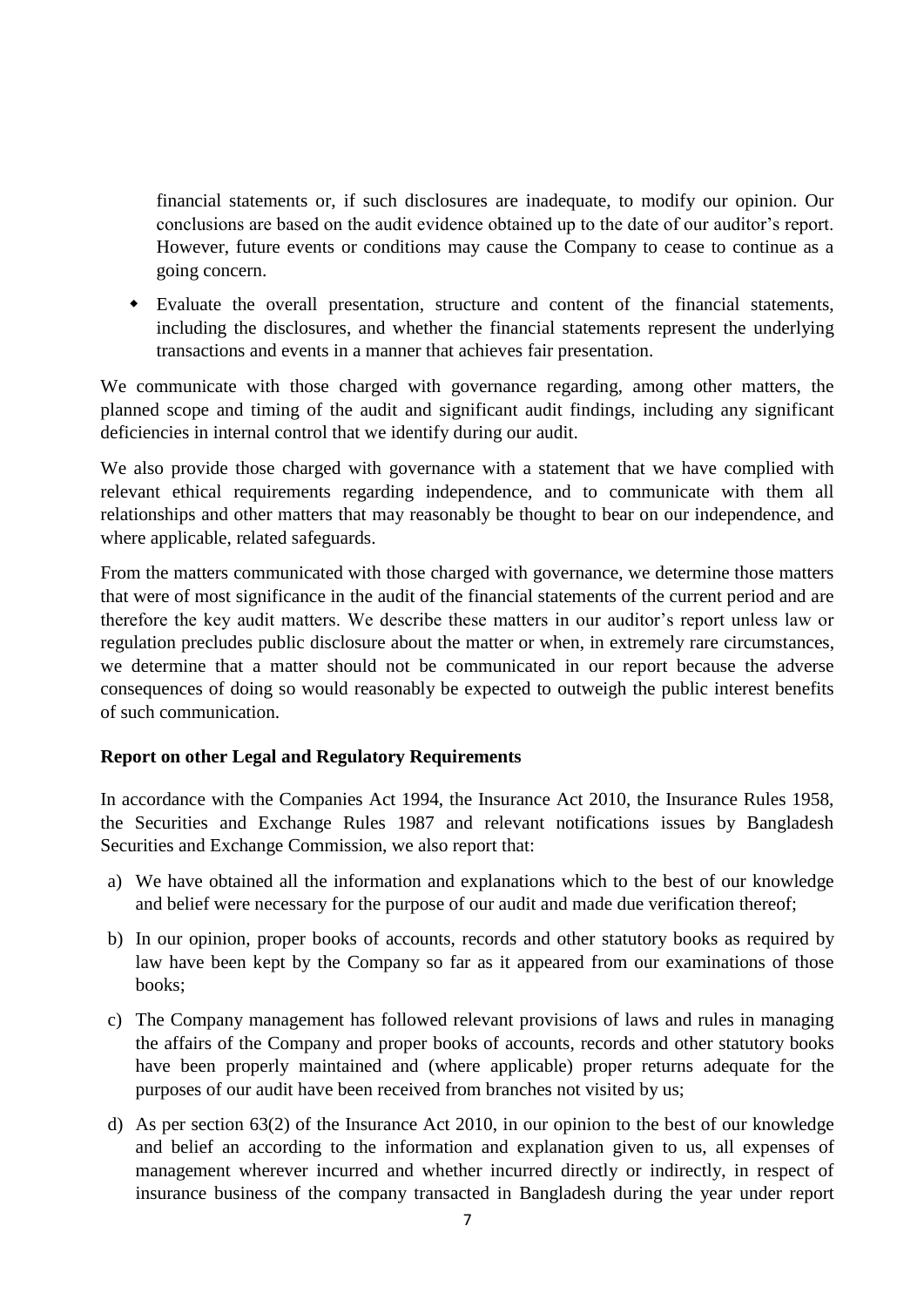have been duly debited to the related Revenue Accounts and the Statement of Comprehensive Income of the Company;

- e) We report that to the best of our information and as shown by its books, the company during the year under report has not paid any person any commission in any form, outside Bangladesh in respect of any its business re-insured abroad;
- f) The Statement of Financial Position, Statement of Comprehensive Income, Profit and Loss Appropriation Account, related Revenue Accounts, Statement of Changes in Equity and Statement of Cash Flows of the Company together with the annexed notes dealt with by the report are in agreement with the books of account and returns; and
- g) The expenditure was incurred for the purpose of the Company's business.

Sd/-

**Howlader Mahfel Huq, FCA** ICAB Enrolment No. 105 Managing Partner **Mahfel Huq & Co.** Chartered Accountants Frim Reg. No. : P-46323 DVC: 2104240105AS245503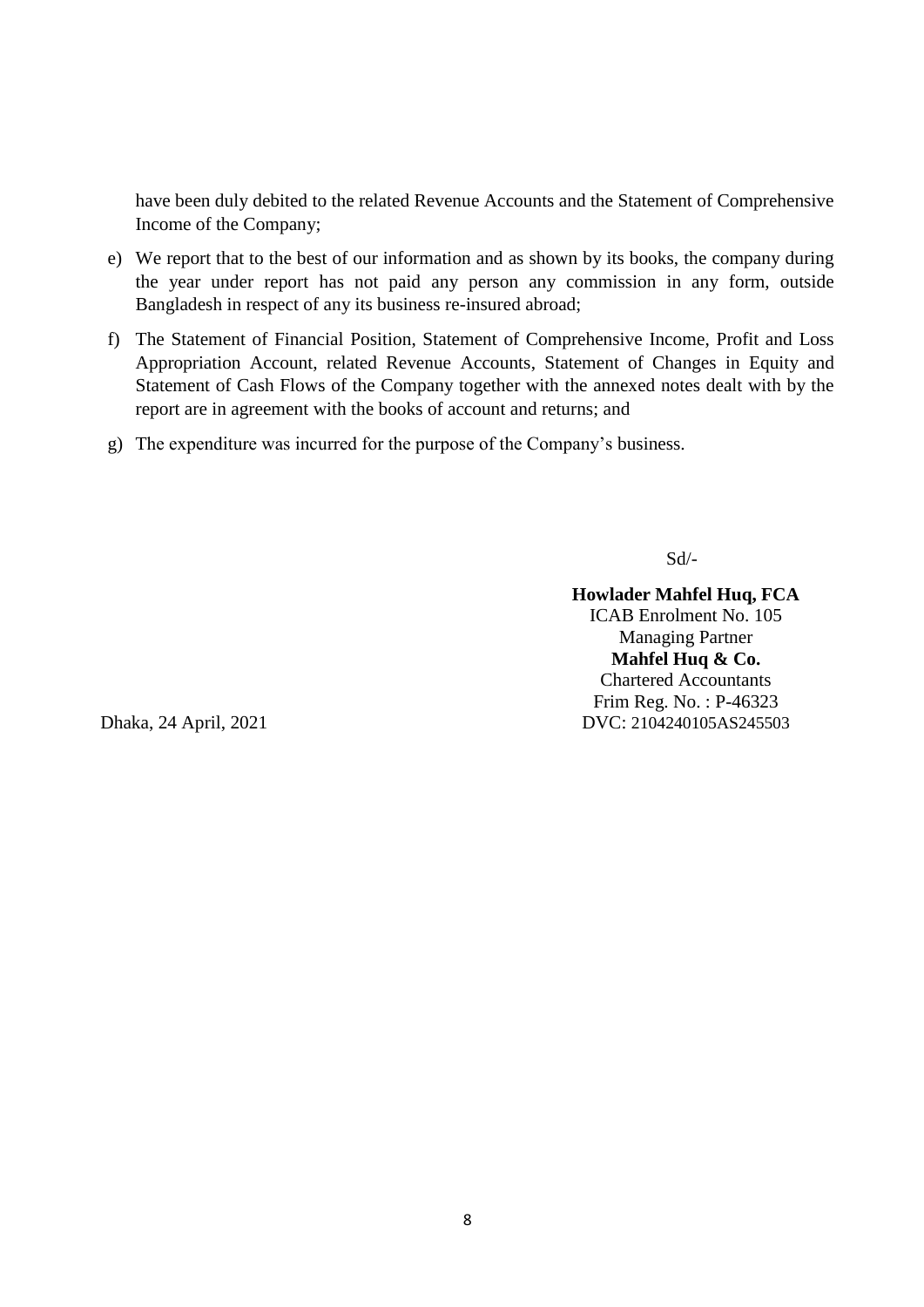**Balance Sheet**

**(Statement of Financial Position)**

As at December 31, 2020

|                                                                                    |              | <b>Amount in Taka</b> |                          |                          |  |
|------------------------------------------------------------------------------------|--------------|-----------------------|--------------------------|--------------------------|--|
| <b>Capital and Liabilities</b>                                                     | <b>Notes</b> | 31.12.2020            | 31.12.2019<br>(Restated) | 01.01.2019<br>(Restated) |  |
|                                                                                    |              |                       |                          |                          |  |
| <b>Authorized Capital</b><br>100,000,000 Ordinary shares of Tk.10/- each           |              | 1,000,000,000         | 1,000,000,000            | 1,000,000,000            |  |
| <b>Issued, Subscribed and Paid-up Capital</b>                                      |              | 240,000,000           | 240,000,000              | 240,000,000              |  |
| 24,000,000 Ordinary share of Tk. 10/- each<br>fully paid up                        | 3.00         | 240,000,000           | 240,000,000              | 240,000,000              |  |
| <b>Reserve or Contingency Accounts</b>                                             |              | 266,203,422           | 194,414,777              | 109,234,833              |  |
| <b>Reserve for Exceptional Losses</b>                                              | 4.00         | 197,792,882           | 139,740,659              | 82,131,407               |  |
| Investment Fluctuation Fund (difference of<br>market value and cost value)         | 4.02         | 408,894               | (1,104,091)              |                          |  |
| Profit and Loss Appropriation Account                                              | 4.03         | 68,001,646            | 55,778,209               | 27, 103, 426             |  |
|                                                                                    |              |                       |                          |                          |  |
| <b>Total shareholders equity</b>                                                   |              | 506,203,422           | 434,414,777              | 349,234,833              |  |
| <b>Balance of Funds and Accounts</b>                                               | 5.00         | 175,201,461           | 137,058,034              | 66,099,172               |  |
| Fire insurance business                                                            |              | 22,189,660            | 23, 155, 738             | 16,482,820               |  |
| Marine insurance business                                                          |              | 31,863,664            | 16,992,399               | 24,011,967               |  |
| Motor insurance business                                                           |              | 21,173,428            | 22,537,114               | 8,588,566                |  |
| Miscellaneous insurance business                                                   |              | 99,974,709            | 74,372,783               | 17,015,819               |  |
| Premium Deposits                                                                   | 6.00         | 31,531,973            | 56,051,451               | 25,844,526               |  |
| <b>Liabilities and Provisions</b>                                                  |              | 265,355,282           | 119,478,063              | 79,399,578               |  |
| Estimated liabilities in respect of outstanding<br>claims whether due or intimated | 7.00         | 121,385,581           | 39,786,514               | 25,632,623               |  |
| Amounts due to other persons or bodies<br>carrying on insurance business           | 8.00         | 18,366,339            | 2,723,643                |                          |  |
| Provision for Income tax                                                           | 9.00         | 63,550,084            | 42,712,673               | 21,209,689               |  |
| Deferred Tax Liability                                                             | 9.02         | 1,008,328             | 717,193                  | 680,303                  |  |
| Lease Liability                                                                    | 9.04         | 21,057,835            |                          |                          |  |
| Provision for WPPF                                                                 |              | 5,711,282             |                          |                          |  |
| <b>Sundry Creditors</b>                                                            | 10.00        | 34,275,835            | 33,538,040               | 31,876,963               |  |
| <b>Total liabilities</b>                                                           |              | 472,088,716           | 312,587,548              | 171, 343, 276            |  |
| <b>Total Shareholders Equity and Liabilities</b>                                   |              | 978,292,139           | 747,002,325              | 520,578,109              |  |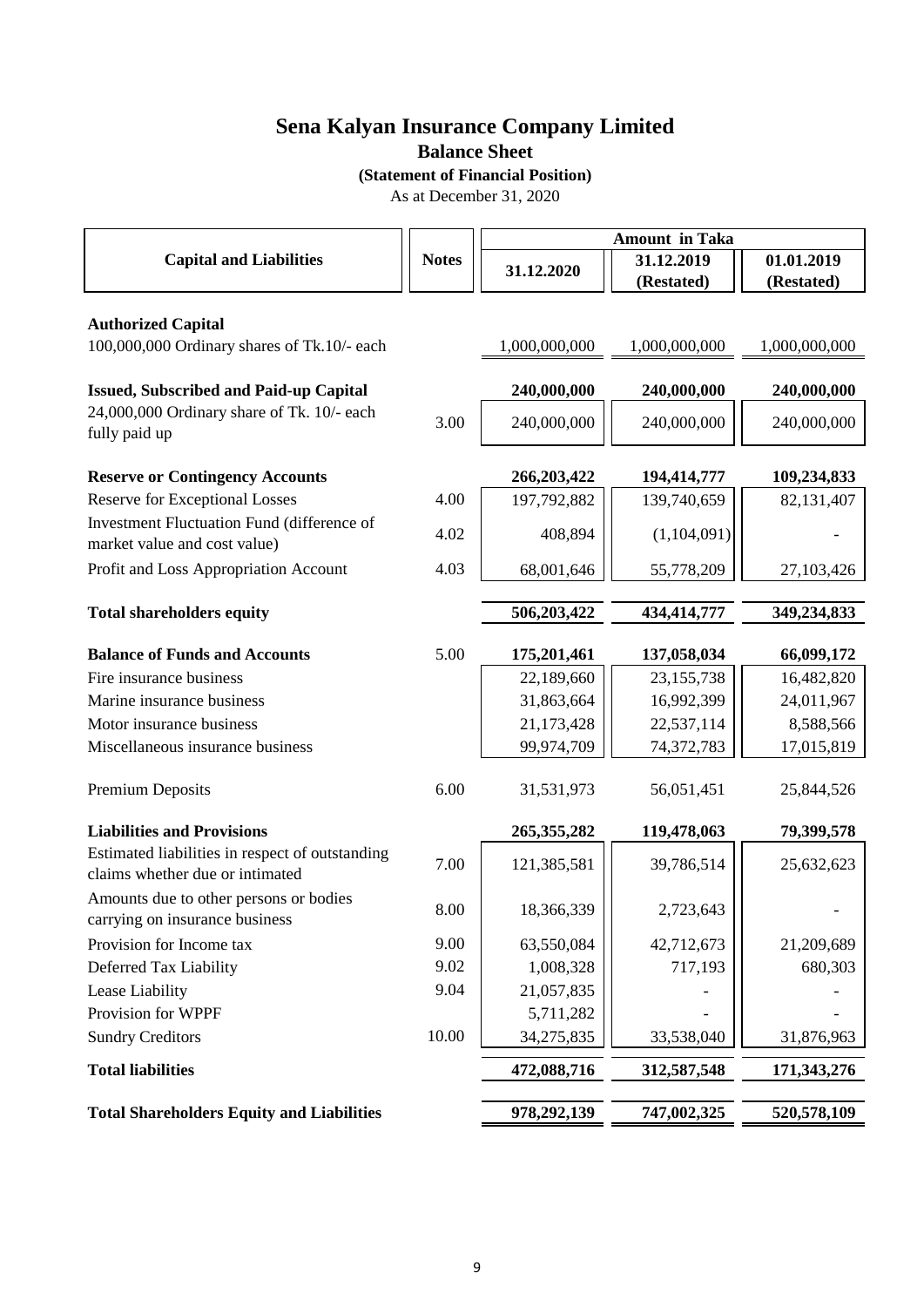**Balance Sheet**

**(Statement of Financial Position)**

As at December 31, 2020

|                                                                           |              | <b>Amount in Taka</b> |                          |                          |  |  |
|---------------------------------------------------------------------------|--------------|-----------------------|--------------------------|--------------------------|--|--|
| <b>Assets and Properties</b>                                              | <b>Notes</b> | 31.12.2020            | 31.12.2019<br>(Restated) | 01.01.2019<br>(Restated) |  |  |
| <b>Non-Current Assets</b>                                                 |              | 102,472,972           | 53, 197, 118             | 48,745,059               |  |  |
| Property, Plant and Equipment                                             | 11.00        | 22,316,641            | 20,170,446               | 16,964,206               |  |  |
| Investment in BGTB                                                        | 12.00        | 51,217,510            | 26,500,000               | 26,500,000               |  |  |
| Right of Use (RoU) Assets                                                 | 12.02        | 21,233,585            |                          |                          |  |  |
| <b>Deferred Tax Assets</b>                                                | 12.03        | 7,705,236             | 6,526,672                | 5,280,853                |  |  |
| <b>Current Assets</b>                                                     |              | 82,322,207            | 62,504,387               | 53,599,503               |  |  |
| <b>Investment</b> in Shares                                               | 12.01        | 13,049,137            | 4,055,654                | 3,709,955                |  |  |
| <b>Accrued Interest</b>                                                   | 13.00        | 19,249,869            | 20,581,051               | 13,769,797               |  |  |
| Amount due from other persons or bodies<br>carrying on insurance business |              |                       |                          | 675,047                  |  |  |
| Sundry Debtors (Including advances, deposits<br>and prepayments)          | 14.00        | 49,690,624            | 37,604,980               | 34,980,968               |  |  |
| Stationary and forms in hand                                              |              | 206,358               | 234,672                  | 317,200                  |  |  |
| Stamps in hand                                                            |              | 126,219               | 28,030                   | 146,536                  |  |  |
| <b>Cash and Cash Equivalents</b>                                          |              | 793,496,960           | 631,300,820              | 418,233,547              |  |  |
| Fixed Deposits: (FDR's)                                                   | 15.01        | 711,640,471           | 581,500,000              | 370,400,000              |  |  |
| <b>SND</b> Accounts                                                       | 15.03        | 66,989,559            | 43,587,764               | 21,093,004               |  |  |
| <b>Current Accounts</b>                                                   | 15.03        | 14,844,176            | 6,006,329                | 11,690,693               |  |  |
| Cash in hand                                                              | 15.04        | 20,252                | 47,418                   | 39,587                   |  |  |
| <b>Brokerage Balance</b>                                                  |              | 2,502                 | 159,309                  | 2,264                    |  |  |
| Cheques in hand                                                           |              |                       |                          | 15,007,999               |  |  |
| <b>Total Assets and Properties</b>                                        |              | 978,292,139           | 747,002,325              | 520,578,109              |  |  |
| Net Asset Value (NAV) Per Share                                           | 16.00        | 21.09                 | 18.10                    | 14.55                    |  |  |

The accompanying notes form an integral part of these financial statements.

 $Sd$  -  $Sd$  -  $Sd$  -**Company Secretary Chief Financial Officer Chief Executive Officer**

 $Sd$  -  $Sd$  -  $Sd$  -

**Director Director Chairman** Signed as per our annexed report of even date.

**Mahfel Huq & Co.** Chartered Accountants Firm Reg. No: P-46323 DVC: 2104240105AS245503 **Howlader Mahfel Huq, FCA** ICAB Enrolment No. 105 Managing Partner Sd/-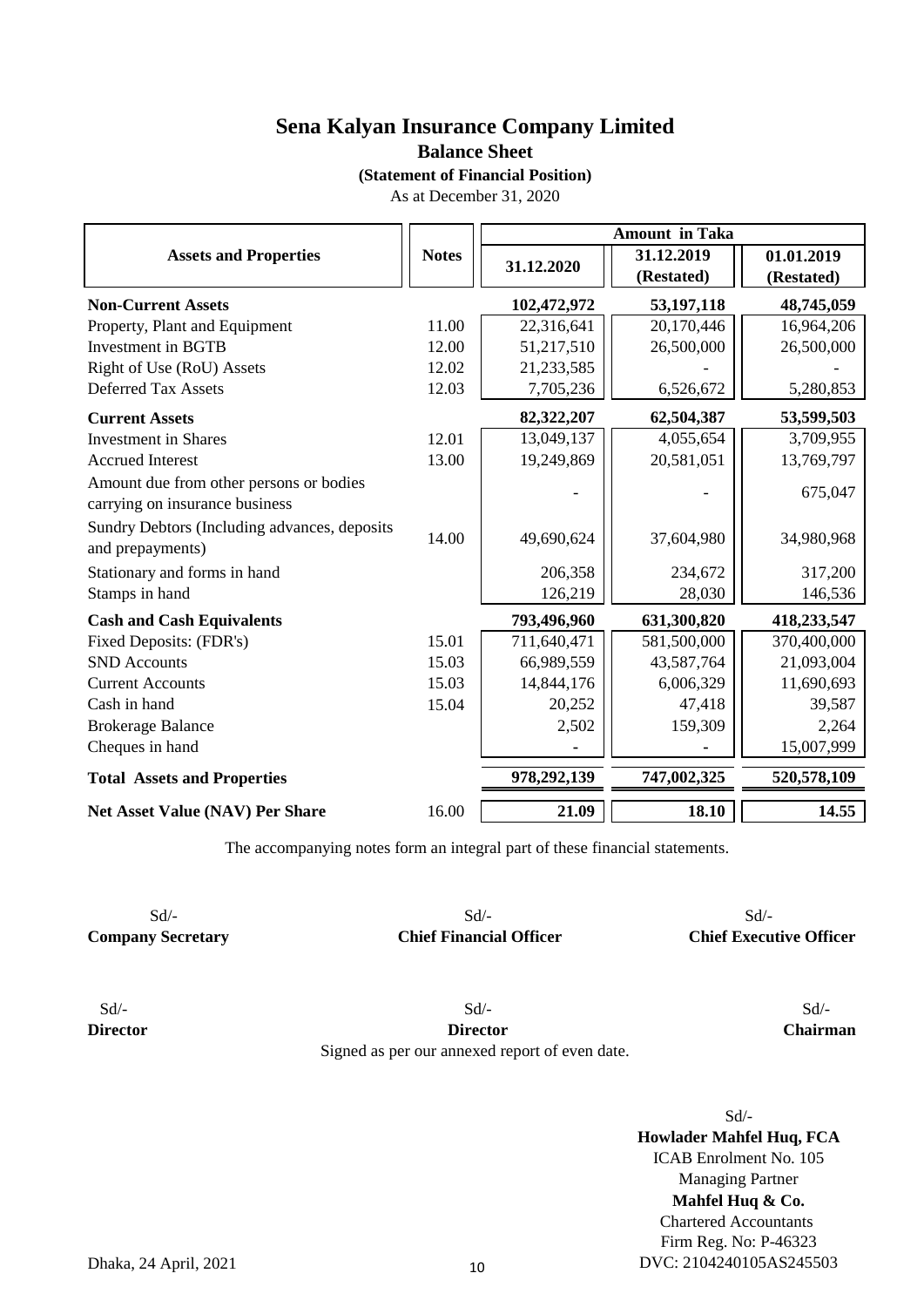## **Sena Kalyan Insurance Company Limited Profit and Loss Account**

**(Statement of Profit or Loss and other Comprehensive Income)**

For the year ended December 31, 2020

| <b>Particulars</b>                                                               | <b>Notes</b> | <b>Amount in Taka</b> |                 |  |  |
|----------------------------------------------------------------------------------|--------------|-----------------------|-----------------|--|--|
|                                                                                  |              | 2020                  | 2019 (Restated) |  |  |
| Profit / (loss) Transferred from                                                 |              | 66,824,517            | 75,490,878      |  |  |
| Fire Insurance Revenue Account                                                   |              | (12, 434, 358)        | 27,582,714      |  |  |
| Marine Insurance Revenue Account                                                 |              | 27,351,434            | 23, 265, 578    |  |  |
| Motor Insurance Revenue Account                                                  |              | 37,882,536            | 24,595,267      |  |  |
| Misc. Insurance Revenue Account                                                  |              | 14,024,905            | 47,320          |  |  |
| <b>Interest, Dividend and Rents</b> (Not applicable to any fund or account)      |              |                       |                 |  |  |
| Interest received and Dividend Income                                            | 17.00        | 54,108,941            | 43,946,929      |  |  |
| Other Income                                                                     | 18.00        | 4,114,708             | 3,297,878       |  |  |
| <b>Total</b>                                                                     |              | 125,048,166           | 122,735,685     |  |  |
| <b>Expenses of management</b> (Not applicable to any particular fund or account) |              | 5,111,243             | 4,157,595       |  |  |
| Advertisement and Publicity                                                      |              | 562,547               | 131,293         |  |  |
| Directors fees                                                                   |              | 101,200               | 179,400         |  |  |
| Donation, Levy and Subscription                                                  |              | 833,000               | 340,000         |  |  |
| Audit fees                                                                       |              | 250,000               | 250,000         |  |  |
| Legal, Professional and Rating Fees                                              |              | 103,500               | 113,550         |  |  |
| <b>Registration and Renewal Fees</b>                                             |              | 722,691               | 418,451         |  |  |
| Depreciation and Amortization                                                    |              | 2,538,305             | 2,724,901       |  |  |
| <b>Profit Before Tax &amp; WPPF</b>                                              |              | 119,936,923           | 118,578,090     |  |  |
| Provision for WPPF                                                               |              | 5,711,282             |                 |  |  |
| <b>Profit Before Tax</b>                                                         |              | 114,225,641           | 118,578,090     |  |  |
|                                                                                  |              | 19,949,981            | 20,294,055      |  |  |
| <b>Income Tax Expenses</b>                                                       | 9.01         | 20,837,411            | 21,502,984      |  |  |
| Deferred Tax (Income)/Expense                                                    | 9.03         | (887, 429)            | (1,208,929)     |  |  |
| Balance for the year carried to profit and loss appropriation account            |              | 94,275,660            | 98,284,035      |  |  |
| <b>Total</b>                                                                     |              | 125,048,166           | 122,735,685     |  |  |
| <b>Other Comprehensive Income</b>                                                |              |                       |                 |  |  |
| Gain/(loss) from Fair Value Changes of Investment in Shares                      | 4.02         | 408,894               | (1,104,091)     |  |  |
| The accompanying notes form an integral part of these financial statements.      |              |                       |                 |  |  |

Sd/- Sd/- Sd/- **Company Secretary Chief Financial Officer Chief Executive Officer**

**Director Director Chairman** Signed as per our annexed report of even date.

 $Sd$ - $Sd$ - $Sd$ -

Sd/- **Howlader Mahfel Huq, FCA** ICAB Enrolment No. 105 Managing Partner Firm Reg. No: P-46323 DVC: 2104240105AS245503 **Mahfel Huq & Co.** Chartered Accountants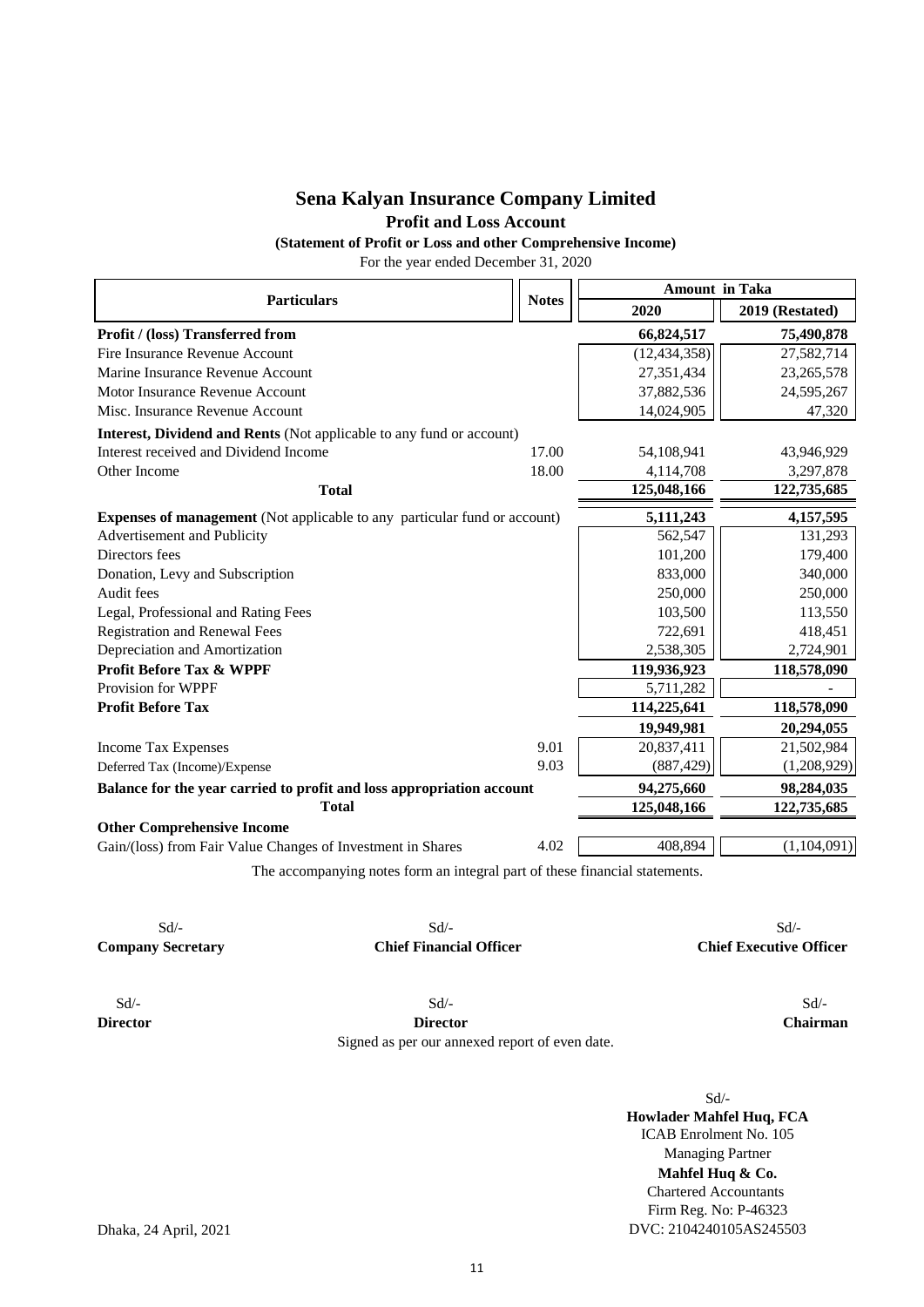**Profit and Loss Appropriation Account**

For the year ended December 31, 2020

| <b>Particulars</b>                               | <b>Notes</b> | <b>Amounts in Taka</b> |                 |  |  |
|--------------------------------------------------|--------------|------------------------|-----------------|--|--|
|                                                  |              | 2020                   | 2019 (Restated) |  |  |
|                                                  |              |                        |                 |  |  |
| Balance Brought Forward from previous year       |              | 55,778,209             | 27, 103, 426    |  |  |
| Balance transferred from profit and loss account |              | 94,275,660             | 98,284,035      |  |  |
| <b>Total</b>                                     |              | 150,053,869            | 125,387,461     |  |  |
|                                                  |              |                        |                 |  |  |
|                                                  |              | 82,052,223             | 69,609,252      |  |  |
| Reserve for Exceptional losses                   | 4.01         | 58,052,223             | 57,609,252      |  |  |
| Cash Dividend paid                               |              | 24,000,000             | 12,000,000      |  |  |
| <b>Balance transferred to balance sheet</b>      |              | 68,001,646             | 55,778,209      |  |  |
| <b>Total</b>                                     |              | 150,053,869            | 125,387,461     |  |  |
| <b>Earning Per Share (EPS)</b>                   | 20.00        | 3.93                   | 4.10            |  |  |

The accompanying notes form an integral part of these financial statements.

 $Sd$  -  $Sd$  -  $Sd$  -  $Sd$  -

**Company Secretary Chief Financial Officer Chief Executive Officer**

 $Sd$   $\sim$   $Sd$   $\sim$   $Sd$   $\sim$ **Director Director Chairman** Signed as per our annexed report of even date.

Sd/-

Firm Reg. No: P-46323 DVC: 2104240105AS245503 Chartered Accountants **Mahfel Huq & Co. Howlader Mahfel Huq, FCA** ICAB Enrolment No. 105 Managing Partner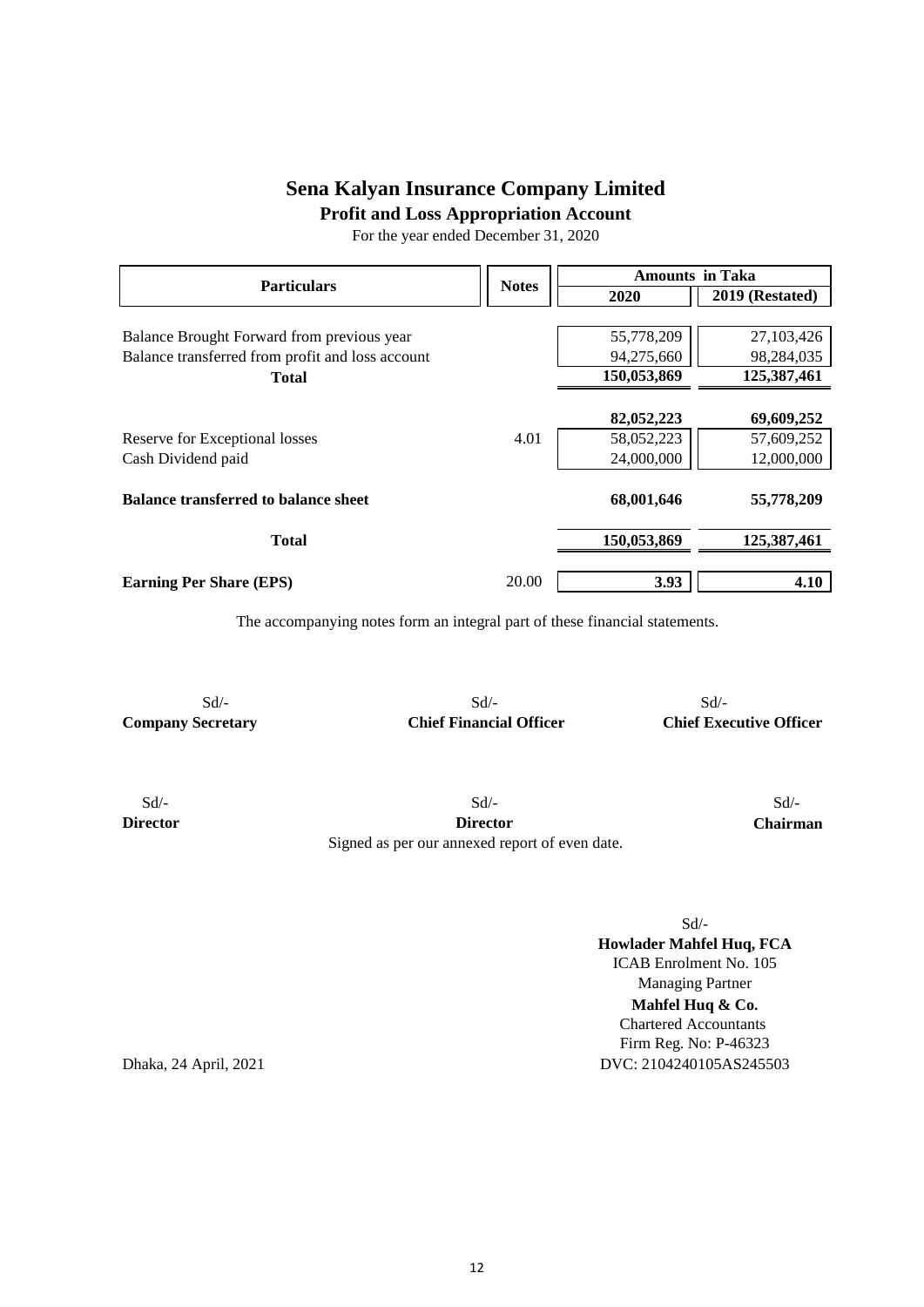**Statement of Changes in Equity**

For the year ended December 31, 2020

| <b>Particulars</b>                 | <b>Share Capital</b> | <b>Reserve for</b><br><b>Exceptional</b><br><b>Losses</b> | Investment<br><b>Fluctuation</b><br>Fund | <b>Retained</b><br><b>Earnings</b> | <b>Total</b> |
|------------------------------------|----------------------|-----------------------------------------------------------|------------------------------------------|------------------------------------|--------------|
| <b>Opening Balance</b>             | 240,000,000          | 139,740,659                                               | (1,104,091)                              | 55,778,209                         | 434,414,777  |
| Net Profit after tax for the year  |                      |                                                           |                                          | 94,275,660                         | 94,275,660   |
| Reserve for Exceptional losses     |                      | 58,052,223                                                |                                          | (58,052,223)                       |              |
| Cash Dividend paid for 2019        |                      |                                                           |                                          | (24,000,000)                       | (24,000,000) |
| <b>Fluctuation Fund Adjustment</b> |                      |                                                           | 1,512,985                                |                                    | 1,512,985    |
| <b>Closing Balance</b>             | 240,000,000          | 197,792,882                                               | 408,894                                  | 68,001,646                         | 506,203,422  |

Board of Directors proposed 10% cash dividend for the year 2020 subject to approval of shareholders of the company in its forthcoming 8th Annual General Meeting.

| <b>Particulars</b>                     | <b>Share Capital</b> | <b>Reserve for</b><br><b>Exceptional</b><br><b>Losses</b> | Investment<br><b>Fluctuation</b><br><b>Fund</b> | <b>Retained</b><br><b>Earnings</b> | <b>Total</b> |  |  |  |
|----------------------------------------|----------------------|-----------------------------------------------------------|-------------------------------------------------|------------------------------------|--------------|--|--|--|
| <b>Opening Balance</b>                 | 240,000,000          | 82,131,407                                                |                                                 | 27,103,426                         | 349,234,833  |  |  |  |
| Net Profit after tax for the year 2019 |                      |                                                           |                                                 | 98,284,035                         | 98,284,035   |  |  |  |
| Reserve for Exceptional losses         |                      | 57,609,252                                                |                                                 | (57, 609, 252)                     |              |  |  |  |
| Cash Dividend paid for 2018            |                      |                                                           |                                                 | (12,000,000)                       | (12,000,000) |  |  |  |
| <b>Investment Fluctuation Fund</b>     |                      |                                                           | (1,104,091)                                     |                                    | (1,104,091)  |  |  |  |
| <b>Closing Balance</b>                 | 240,000,000          | 139,740,659                                               | (1,104,091)                                     | 55,778,209                         | 434,414,777  |  |  |  |

| For the year ended December 31, 2019 |  |  |  |  |  |  |
|--------------------------------------|--|--|--|--|--|--|
|--------------------------------------|--|--|--|--|--|--|

The accompanying notes form an integral part of these financial statements.

 $Sd$ - $Sd$ - $Sd$ - $Sd$ -**Company Secretary Chief Financial Officer Chief Executive Officer**

 $Sd$ - $Sd$ - $Sd$ -

**Director Director Chairman**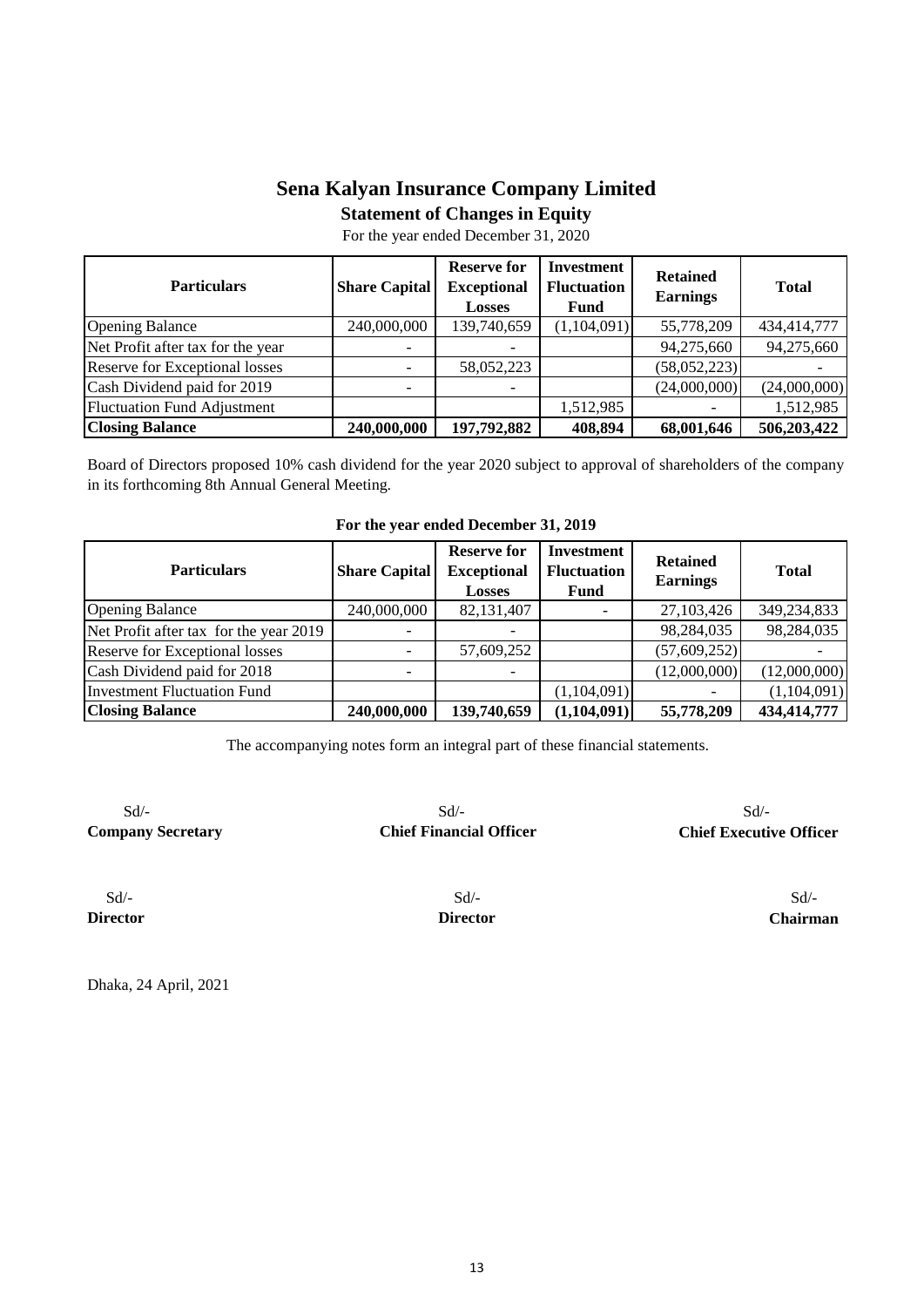## **Statement of Cash Flows**

For the year ended December 31, 2020

| <b>Particulars</b>                                                      |              |                 | <b>Amount in Taka</b> |  |  |
|-------------------------------------------------------------------------|--------------|-----------------|-----------------------|--|--|
|                                                                         | <b>Notes</b> | 2020            | 2019 (Restated)       |  |  |
|                                                                         |              |                 |                       |  |  |
| A. Cash flow from operating activities                                  |              |                 |                       |  |  |
| Collection from premium and other income                                | 24.01        | 671,238,379     | 678, 765, 722         |  |  |
| Payment for management expenses, Re-insurance, Claims<br>and commission | 24.02        | (424, 266, 504) | (442, 920, 488)       |  |  |
| Income Tax Paid                                                         | 14.01        | (25, 256, 345)  | (3,394,610)           |  |  |
| Net cash flows from operating activities                                |              | 221,715,530     | 232,450,624           |  |  |
| <b>B.</b> Cash flow from investing activities                           |              |                 |                       |  |  |
| <b>Acquisition of Fixed Asset</b>                                       | 11.01        | (5,670,391)     | (6,348,561)           |  |  |
| Sale of Fixed Assets                                                    | 19.01        | 1,640,000       | 415,000               |  |  |
| Investment                                                              | 24.03        | (32, 198, 008)  | (1,449,790)           |  |  |
| Net cash used by investing activities                                   |              | (36, 228, 399)  | (7,383,351)           |  |  |
| C. Cash flows from financing activities                                 |              |                 |                       |  |  |
| Dividend paid                                                           |              | (24,000,000)    | (12,000,000)          |  |  |
| Loan from Sena Kalyan Sangstha                                          |              | 709,009         |                       |  |  |
| Net cash used by financing activities                                   |              | (23, 290, 991)  | (12,000,000)          |  |  |
| Net increase in cash and cash equivalents during the<br>year            |              | 162,196,140     | 213,067,273           |  |  |
| Opening cash and cash equivalents during the year                       |              | 631,300,820     | 418,233,547           |  |  |
| Closing cash and cash equivalents at end of the year                    |              | 793,496,960     | 631,300,820           |  |  |
|                                                                         |              |                 |                       |  |  |
| <b>Net operating Cash Flows Per Share</b>                               | 21.00        | 9.24            | 9.69                  |  |  |

The accompanying notes form an integral part of these financial statements.

| $Sd$ –                   | $Sd$ /-                        | $Sd$ /-                        |
|--------------------------|--------------------------------|--------------------------------|
| <b>Company Secretary</b> | <b>Chief Financial Officer</b> | <b>Chief Executive Officer</b> |
| $Sd$ /-                  | Sd                             | $Sd$ /-                        |
| <b>Director</b>          | <b>Director</b>                | <b>Chairman</b>                |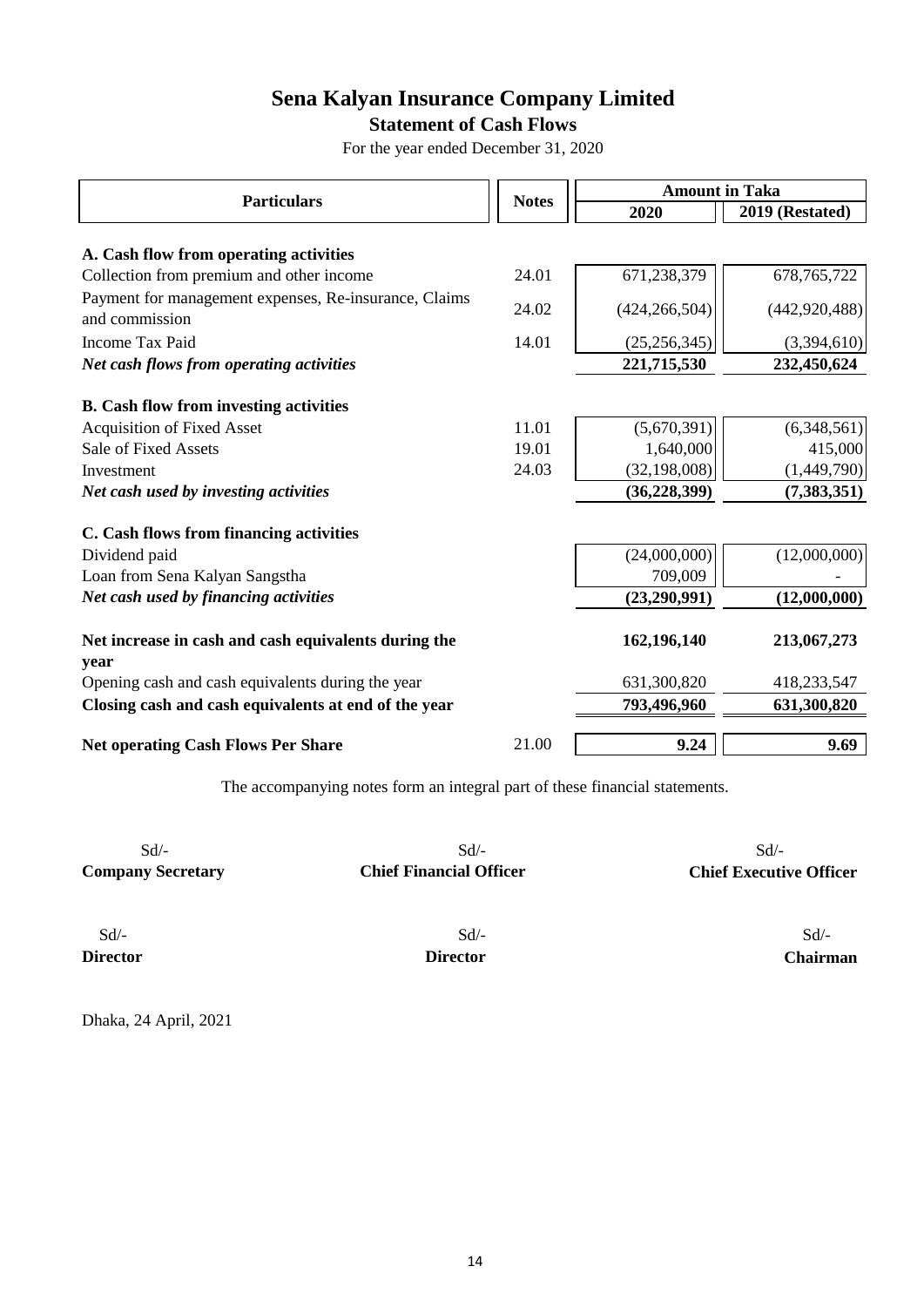**Consolidated Revenue Account**

For the year ended December 31, 2020

| <b>Particulars</b>                                                                                            |              | <b>Amounts in Taka</b> |                |  |
|---------------------------------------------------------------------------------------------------------------|--------------|------------------------|----------------|--|
|                                                                                                               | <b>Notes</b> | 2020                   | 2019           |  |
| <b>Balance of account of the year:</b>                                                                        |              |                        |                |  |
| Reserve for Unexpired risk                                                                                    |              | 137,058,034            | 66,099,172     |  |
| Premium, Less Re insurance                                                                                    |              | 297,678,171            | 253,388,684    |  |
| Commission on Re insurance                                                                                    |              | 27,697,255             | 27,863,440     |  |
| <b>Total</b>                                                                                                  |              | 462,433,460            | 347, 351, 296  |  |
| <b>Claim under policies less Re-Insurance</b>                                                                 |              | 102,931,906            | 23,046,812     |  |
| Paid during the year                                                                                          |              | 21,332,839             | 8,892,921      |  |
| Total estimated liability in respect of outstanding claims at the<br>end of the year whether due or intimated | 7.00         | 121,385,581            | 39,786,514     |  |
| Less: Outstanding at the end of the previous year                                                             |              | (39, 786, 514)         | (25, 632, 623) |  |
|                                                                                                               |              | 292,677,037            | 248,813,606    |  |
| <b>Agency Commission</b>                                                                                      | 22.00        | 33,722,747             | 34,685,271     |  |
| Expense of management                                                                                         | 21.00        | 83,752,829             | 77,070,301     |  |
| Reserve for unexpired risk being 40% of fire, Marine Cargo,                                                   |              |                        |                |  |
| Motor & Misc. and 100% of Marine Hull & Aviation                                                              | 5.00         | 175,201,461            | 137,058,034    |  |
| Premium Income of the year                                                                                    |              |                        |                |  |
| <b>Profit Transferred to Profit and Loss account</b>                                                          |              | 66,824,517             | 75,490,878     |  |
| <b>Total</b>                                                                                                  |              | 462,433,460            | 347, 351, 296  |  |

The accompanying notes form an integral part of these financial statements.

Sd/- Sd/- Sd/- **Company Secretary Chief Financial Officer Chief Executive Officer**

 Sd/- Sd/- Sd/- **Director Director Chairman** Signed as per our annexed report of even date.

Sd/-

**Mahfel Huq & Co.** Chartered Accountants **Howlader Mahfel Huq, FCA** ICAB Enrolment No. 105 Managing Partner Firm Reg. No: P-46323 DVC: 2104240105AS245503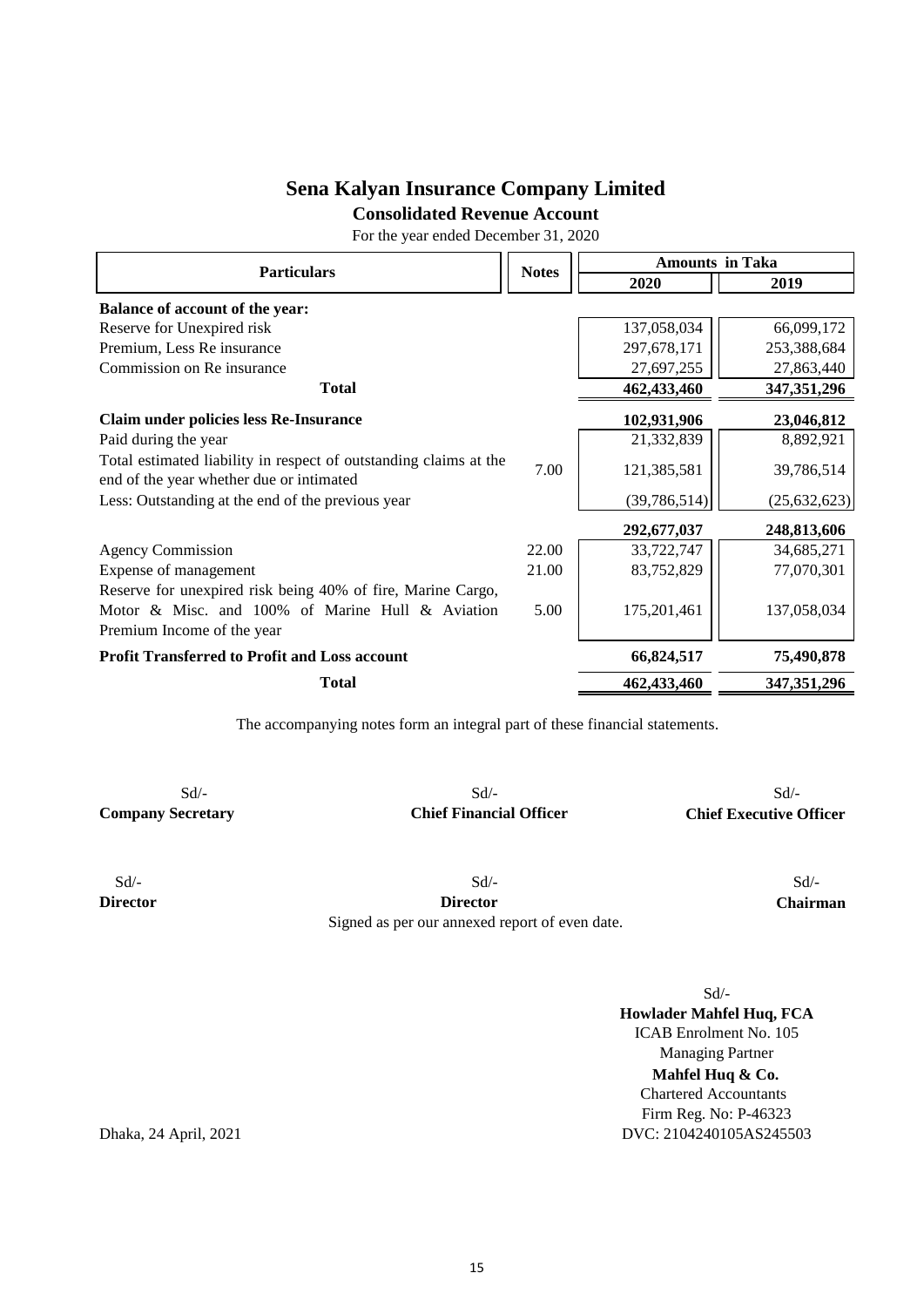**Fire Insurance Revenue Account**

For the year ended December 31, 2020

| <b>Particulars</b>                                                                                            |              | <b>Amounts in Taka</b> |              |  |
|---------------------------------------------------------------------------------------------------------------|--------------|------------------------|--------------|--|
|                                                                                                               | <b>Notes</b> | 2020                   | 2019         |  |
| <b>Balance of account of the year:</b>                                                                        |              |                        |              |  |
| Reserve for Unexpired risk                                                                                    |              | 23, 155, 738           | 16,482,820   |  |
| Premium, Less Re insurance                                                                                    |              | 55,474,149             | 57,889,346   |  |
| Commission on Re insurance                                                                                    |              | 15,087,324             | 12,241,435   |  |
| <b>Total</b>                                                                                                  |              | 93,717,211             | 86,613,601   |  |
| <b>Claim under policies less Re-Insurance</b>                                                                 |              | 51,809,753             | 7,719,611    |  |
| Paid during the year                                                                                          |              | 2,583,827              | 910,895      |  |
| Total estimated liability in respect of outstanding claims at the<br>end of the year whether due or intimated | 7.00         | 72,857,592             | 23,631,666   |  |
| Less: Outstanding at the end of the previous year                                                             |              | (23, 631, 666)         | (16,822,950) |  |
|                                                                                                               |              | 54,341,816             | 51, 311, 276 |  |
| <b>Agency Commission</b>                                                                                      | 22.00        | 14,079,888             | 12,585,294   |  |
| Expense of management                                                                                         | 21.00        | 18,072,268             | 15,570,244   |  |
| Reserve for unexpired risk being 40% of fire Premium<br>Income of the year                                    | 5.00         | 22,189,660             | 23, 155, 738 |  |
| <b>Profit Transferred to Profit and Loss account</b>                                                          |              | (12, 434, 358)         | 27,582,714   |  |
| <b>Total</b>                                                                                                  |              | 93,717,211             | 86,613,601   |  |

The accompanying notes form an integral part of these financial statements.

 $Sd$   $\sim$   $Sd$   $\sim$   $Sd$   $\sim$ 

**Company Secretary Chief Financial Officer Chief Executive Officer**

Signed as per our annexed report of even date.

 Sd/- Sd/- Sd/- **Director Director Chairman**

Sd/-

**Mahfel Huq & Co.** Chartered Accountants DVC: 2104240105AS245503 **Howlader Mahfel Huq, FCA** ICAB Enrolment No. 105 Managing Partner Firm Reg. No: P-46323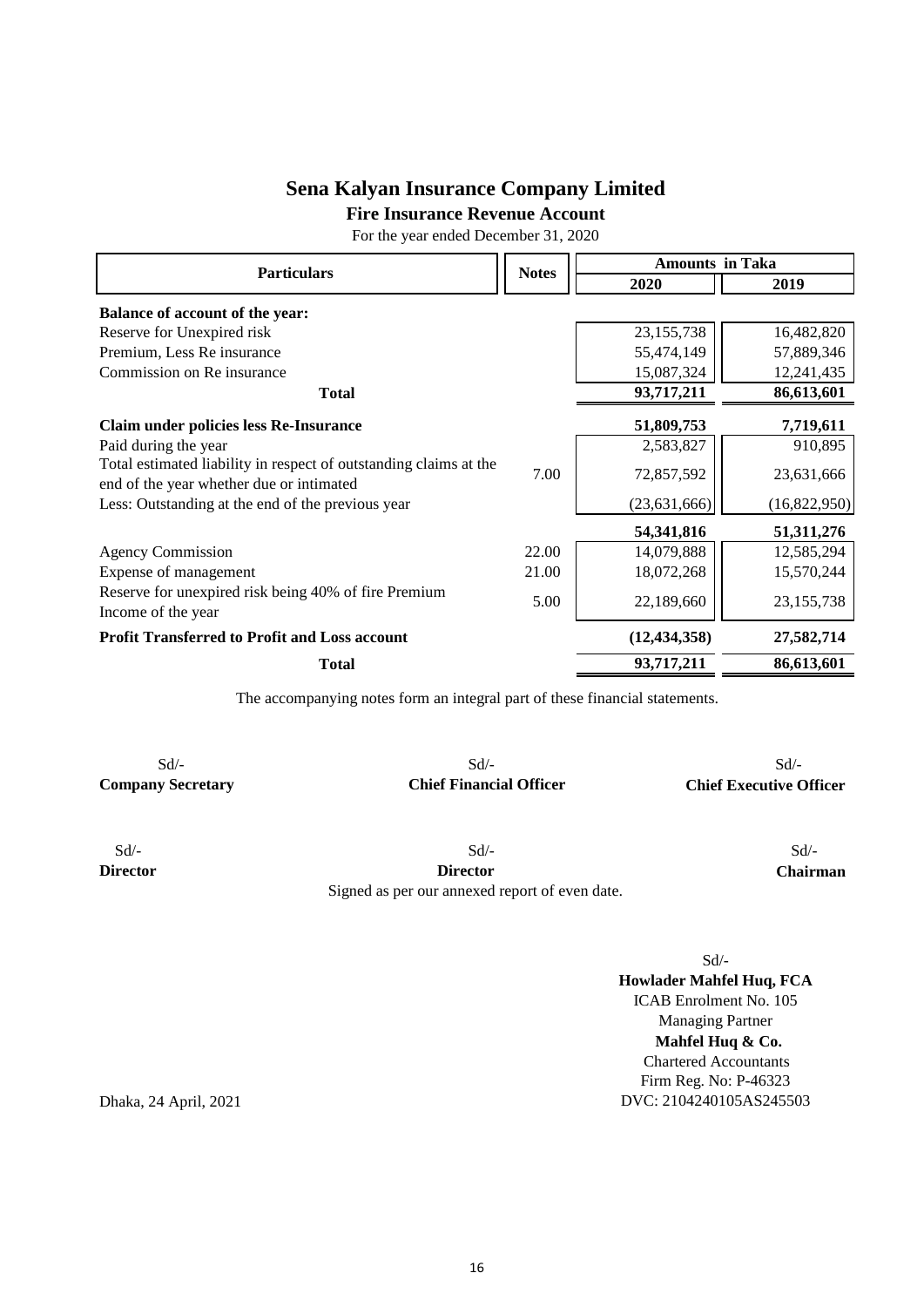**Marine Insurance Revenue Account**

For the year ended December 31, 2020

| <b>Particulars</b>                                                                                            |              | <b>Amounts in Taka</b> |              |  |
|---------------------------------------------------------------------------------------------------------------|--------------|------------------------|--------------|--|
|                                                                                                               | <b>Notes</b> | 2020                   | 2019         |  |
| <b>Balance of account of the year:</b>                                                                        |              |                        |              |  |
| Reserve for Unexpired risk                                                                                    |              | 16,992,399             | 24,011,967   |  |
| Premium, Less Re insurance                                                                                    |              | 70,143,321             | 35,524,115   |  |
| Commission on Re insurance                                                                                    |              | 4,882,825              | 5,307,102    |  |
| <b>Total</b>                                                                                                  |              | 92,018,545             | 64,843,184   |  |
| Claim under policies less Re-Insurance                                                                        |              | 6,129,538              | 6,054,263    |  |
| Paid during the year                                                                                          |              | 779,691                | 1,021,759    |  |
| Total estimated liability in respect of outstanding claims<br>at the end of the year whether due or intimated | 7.00         | 13,893,543             | 8,543,696    |  |
| Less: Outstanding at the end of the previous year                                                             |              | (8,543,696)            | (3,511,192)  |  |
|                                                                                                               |              | 58, 537, 573           | 35,523,343   |  |
| <b>Agency Commission</b>                                                                                      | 22.00        | 13,103,342             | 10,529,044   |  |
| Expense of management                                                                                         | 21.00        | 13,570,567             | 8,001,900    |  |
| Reserve for unexpired risk being 40% of Marine Cargo                                                          |              |                        |              |  |
| and 100% of Marine Hull Premium Income of the year                                                            | 5.00         | 31,863,664             | 16,992,399   |  |
| <b>Profit Transferred to Profit and Loss account</b>                                                          |              | 27,351,434             | 23, 265, 578 |  |
| <b>Total</b>                                                                                                  |              | 92,018,545             | 64,843,184   |  |

The accompanying notes form an integral part of these financial statements.

 $Sd$ - $Sd$ - $Sd$ -

**Company Secretary Chief Financial Officer Chief Executive Officer**

 $Sd$ - $Sd$ - $Sd$ -

**Director Director Chairman** Signed as per our annexed report of even date.

Sd/-

**Mahfel Huq & Co.** Chartered Accountants DVC: 2104240105AS245503 **Howlader Mahfel Huq, FCA** ICAB Enrolment No. 105 Managing Partner Firm Reg. No: P-46323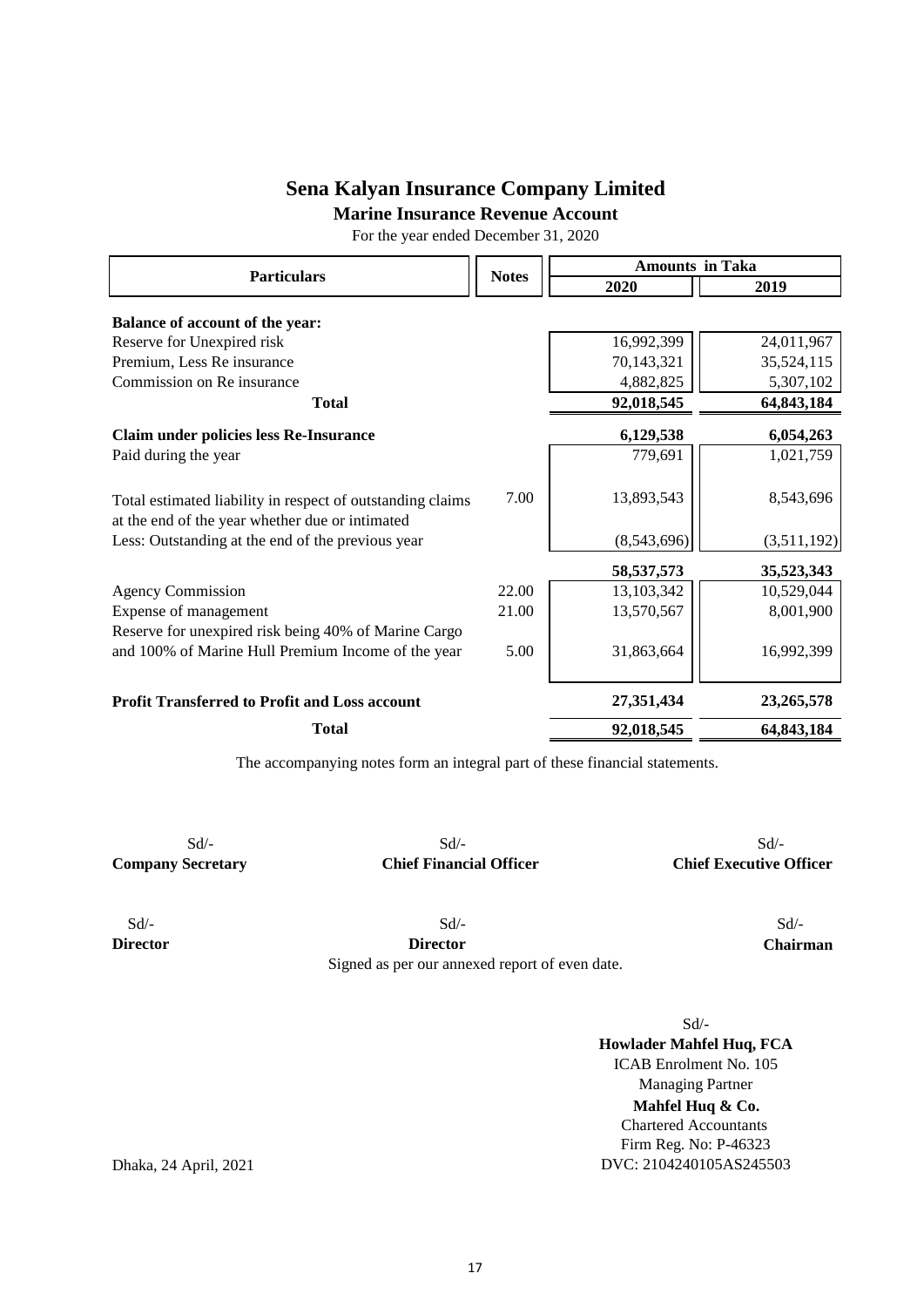**Motor Insurance Revenue Account**

For the year ended December 31, 2020

| <b>Particulars</b>                                                                                            | <b>Notes</b> | <b>Amounts in Taka</b> |              |  |
|---------------------------------------------------------------------------------------------------------------|--------------|------------------------|--------------|--|
|                                                                                                               |              | 2020                   | 2019         |  |
| <b>Balance of account of the year:</b>                                                                        |              |                        |              |  |
| Reserve for Unexpired risk                                                                                    |              | 22,537,114             | 8,588,566    |  |
| Premium, Less Re insurance                                                                                    |              | 52,933,570             | 56, 342, 785 |  |
| Commission on Re insurance                                                                                    |              |                        |              |  |
| <b>Total</b>                                                                                                  |              | 75,470,684             | 64,931,351   |  |
| <b>Claim under policies less Re-Insurance</b>                                                                 |              | 6,842,182              | 7,829,009    |  |
| Paid during the year                                                                                          |              | 2,555,657              | 2,536,559    |  |
| Total estimated liability in respect of outstanding claims at the<br>end of the year whether due or intimated | 7.00         | 11,759,525             | 7,473,000    |  |
| Less: Outstanding at the end of the previous year                                                             |              | (7,473,000)            | (2,180,550)  |  |
|                                                                                                               |              | 30,745,966             | 32,507,075   |  |
| <b>Agency Commission</b>                                                                                      | 22.00        | 1,932,926              | 2,418,823    |  |
| Expense of management                                                                                         | 21.00        | 7,639,612              | 7,551,138    |  |
| Reserve for unexpired risk being 40% of Motor Premium<br>Income of the year                                   | 5.00         | 21,173,428             | 22,537,114   |  |
| <b>Profit Transferred to Profit &amp; Loss account</b>                                                        |              | 37,882,536             | 24,595,267   |  |
| <b>Total</b>                                                                                                  |              | 75,470,684             | 64,931,351   |  |

The accompanying notes form an integral part of these financial statements.

**Company Secretary Chief Financial Officer Chief Executive Officer**

 $Sd$ - $Sd$ - $Sd$ -

 $Sd$ - $Sd$ - $Sd$ -**Director Director Chairman**

Signed as per our annexed report of even date.

Sd/-

**Mahfel Huq & Co.** Chartered Accountants DVC: 2104240105AS245503 **Howlader Mahfel Huq, FCA** ICAB Enrolment No. 105 Managing Partner Firm Reg. No: P-46323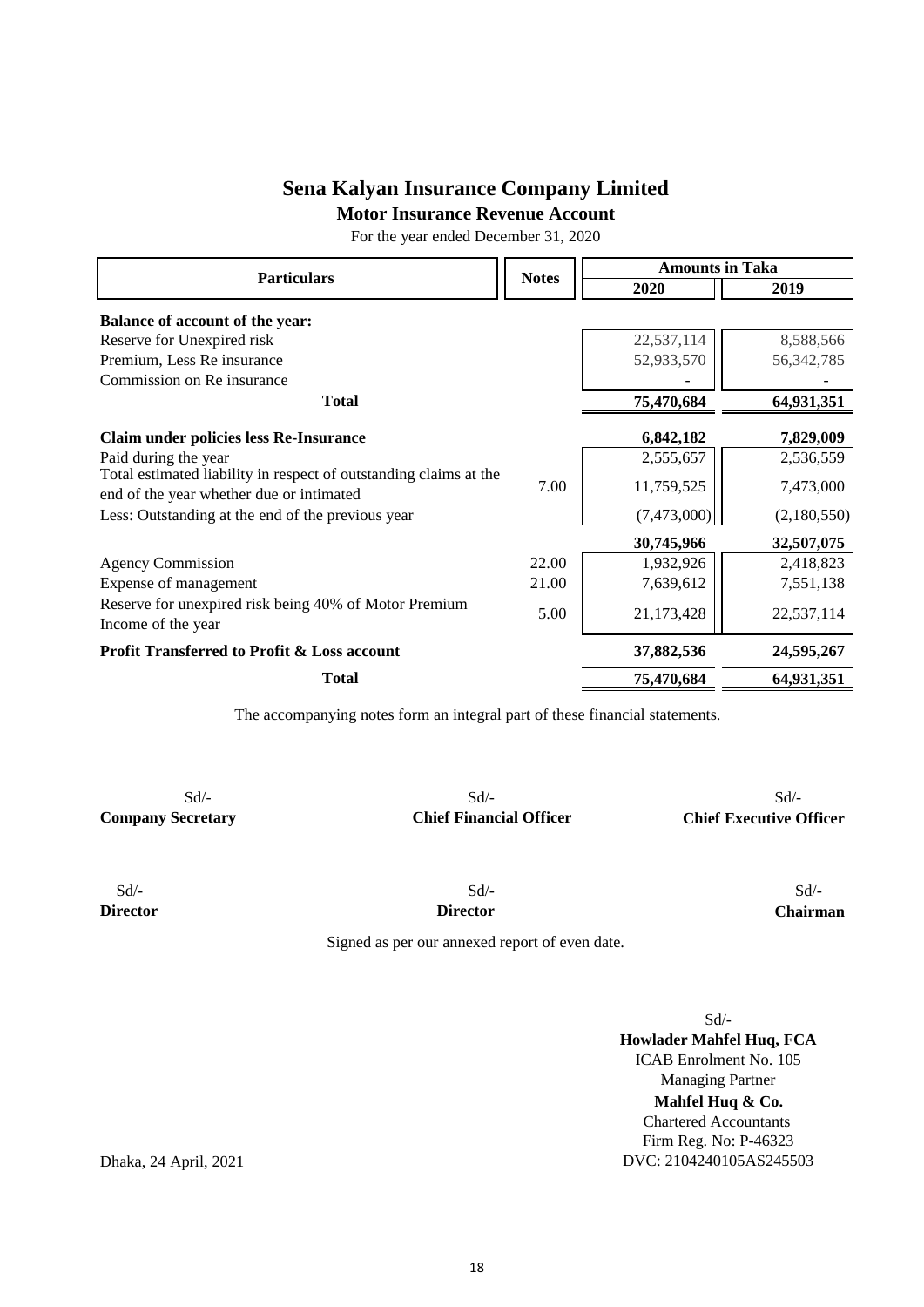**Miscellaneous Insurance Revenue Account**

For the year ended December 31, 2020

| <b>Particulars</b>                                                                                            | <b>Notes</b> | <b>Amounts in Taka</b> |             |
|---------------------------------------------------------------------------------------------------------------|--------------|------------------------|-------------|
|                                                                                                               |              | 2020                   | 2019        |
| <b>Balance of account of the year:</b>                                                                        |              |                        |             |
| Reserve for Unexpired risk                                                                                    |              | 74,372,783             | 17,015,819  |
| Premium, Less Re insurance                                                                                    |              | 119, 127, 131          | 103,632,438 |
| Commission on Re insurance                                                                                    |              | 7,727,106              | 10,314,903  |
| <b>Total</b>                                                                                                  |              | 201,227,020            | 130,963,160 |
| Claim under policies less Re-Insurance                                                                        |              | 38,150,433             | 1,443,929   |
| Paid during the year                                                                                          |              | 15,413,664             | 4,423,708   |
| Total estimated liability in respect of outstanding claims<br>at the end of the year whether due or intimated | 7.00         | 22,874,921             | 138,152     |
| Less: Outstanding at the end of the previous year                                                             |              | (138, 152)             | (3,117,931) |
|                                                                                                               |              | 149,051,683            | 129,471,911 |
| <b>Agency Commission</b>                                                                                      | 24.00        | 4,606,591              | 9,152,110   |
| Expense of management                                                                                         | 21.00        | 44,470,383             | 45,947,018  |
| Reserve for unexpired risk being 40% of Misc. and<br>100% of Aviation Premium Income of the year              | 5.00         | 99,974,709             | 74,372,783  |
| <b>Profit Transferred to Profit &amp; Loss account</b>                                                        |              | 14,024,905             | 47,320      |
| <b>Total</b>                                                                                                  |              | 201,227,020            | 130,963,160 |

The accompanying notes form an integral part of these financial statements.

Sd/- Sd/- Sd/-

**Company Secretary Chief Financial Officer Chief Executive Officer**

 $Sd$ - $Sd$ - $Sd$ -

**Director Director Chairman**

Signed as per our annexed report of even date.

Sd/-

**Mahfel Huq & Co.** Chartered Accountants DVC: 2104240105AS245503 **Howlader Mahfel Huq, FCA** ICAB Enrolment No. 105 Managing Partner Firm Reg. No: P-46323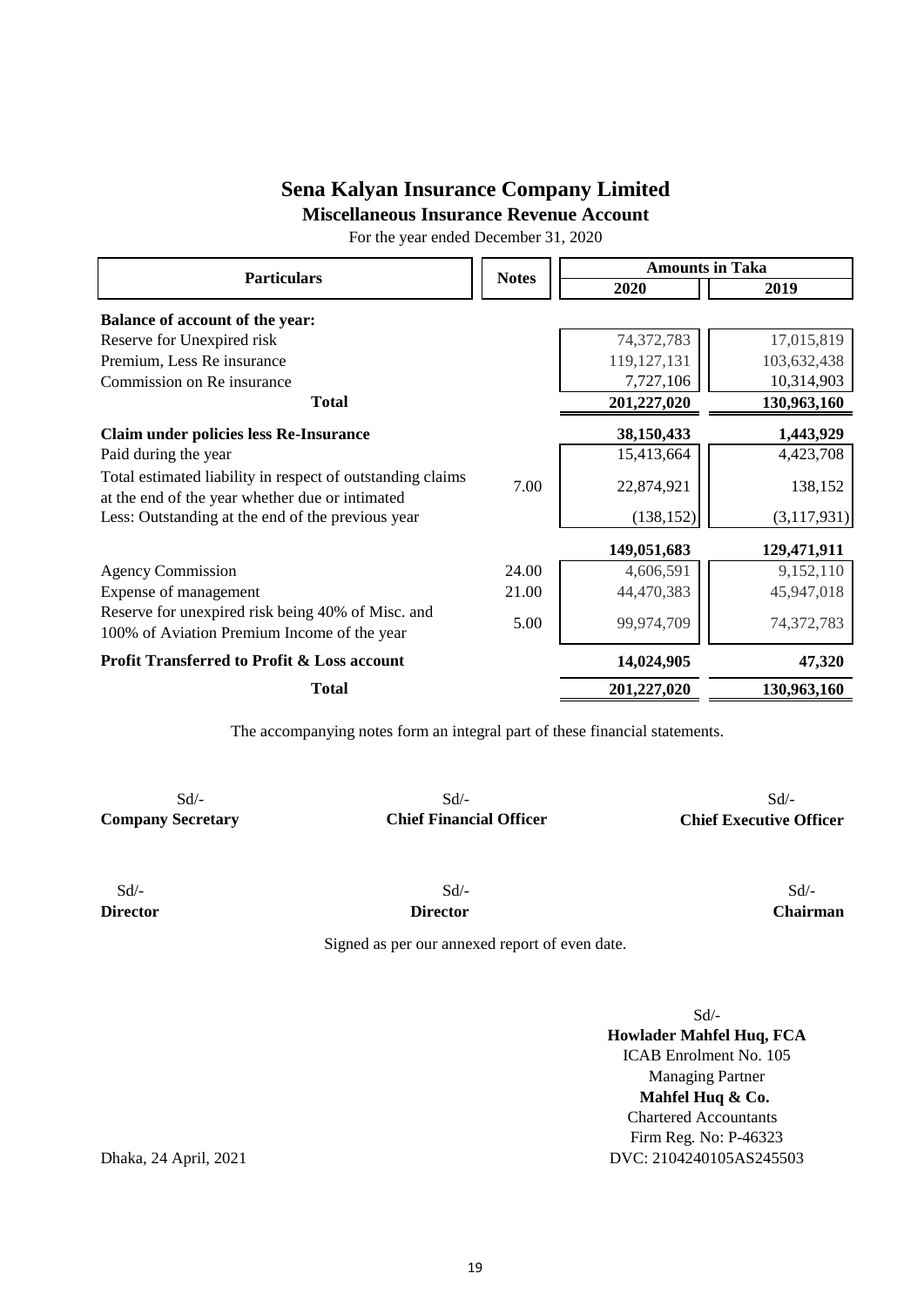**Classified Summary of Assets**

For the year ended December 31, 2020

| Sl. No.        | <b>Class of Assets</b>                                                                              |                   | 2020                |                           |  | <b>Remarks</b> |  |
|----------------|-----------------------------------------------------------------------------------------------------|-------------------|---------------------|---------------------------|--|----------------|--|
|                |                                                                                                     | <b>Book value</b> | <b>Market Value</b> |                           |  |                |  |
| 01             | Statutory Deposit with Bangladesh Bank (10<br>years period Bangladesh Government Treasury<br>Bonds) | 51,217,510        | 51,217,510          | Not quoted in<br>Market   |  |                |  |
| 02             | Fixed Deposit, SND Account and other Bank<br><b>Balances</b>                                        | 793,476,708       | 793,476,708         | Realizable value          |  |                |  |
| 03             | Cash in hand                                                                                        | 20,252            | 20,252              | Realizable value          |  |                |  |
| 04             | Interest Accrued but not due                                                                        | 19,249,869        | 19,249,869          | Realizable value          |  |                |  |
| 0 <sub>5</sub> | Property, Plant & Equipment at cost less<br>depreciation                                            | 22,316,641        | 22,316,641          | Cost Less<br>depreciation |  |                |  |
| 06             | <b>Investment in Shares</b>                                                                         | 13,049,137        | 13,049,137          | Market Value              |  |                |  |
| 07             | Right of Use (RoU) Assets                                                                           | 21,233,585        | 21,233,585          | Realizable value          |  |                |  |
| 08             | <b>Deferred Tax Assets</b>                                                                          | 7,705,236         | 7,705,236           | Realizable value          |  |                |  |
| 09             | Sundry Debtors including advance deposit $\&$<br>prepayments                                        | 49,690,624        | 49,690,624          | Realizable value          |  |                |  |
| 10             | Stamp in Hand                                                                                       | 126,219           | 126,219             | Cost                      |  |                |  |
| 11             | Stationary and forms in hand                                                                        | 206,358           | 206,358             | Cost                      |  |                |  |
|                | <b>Total</b>                                                                                        | 978,292,139       | 978,292,139         |                           |  |                |  |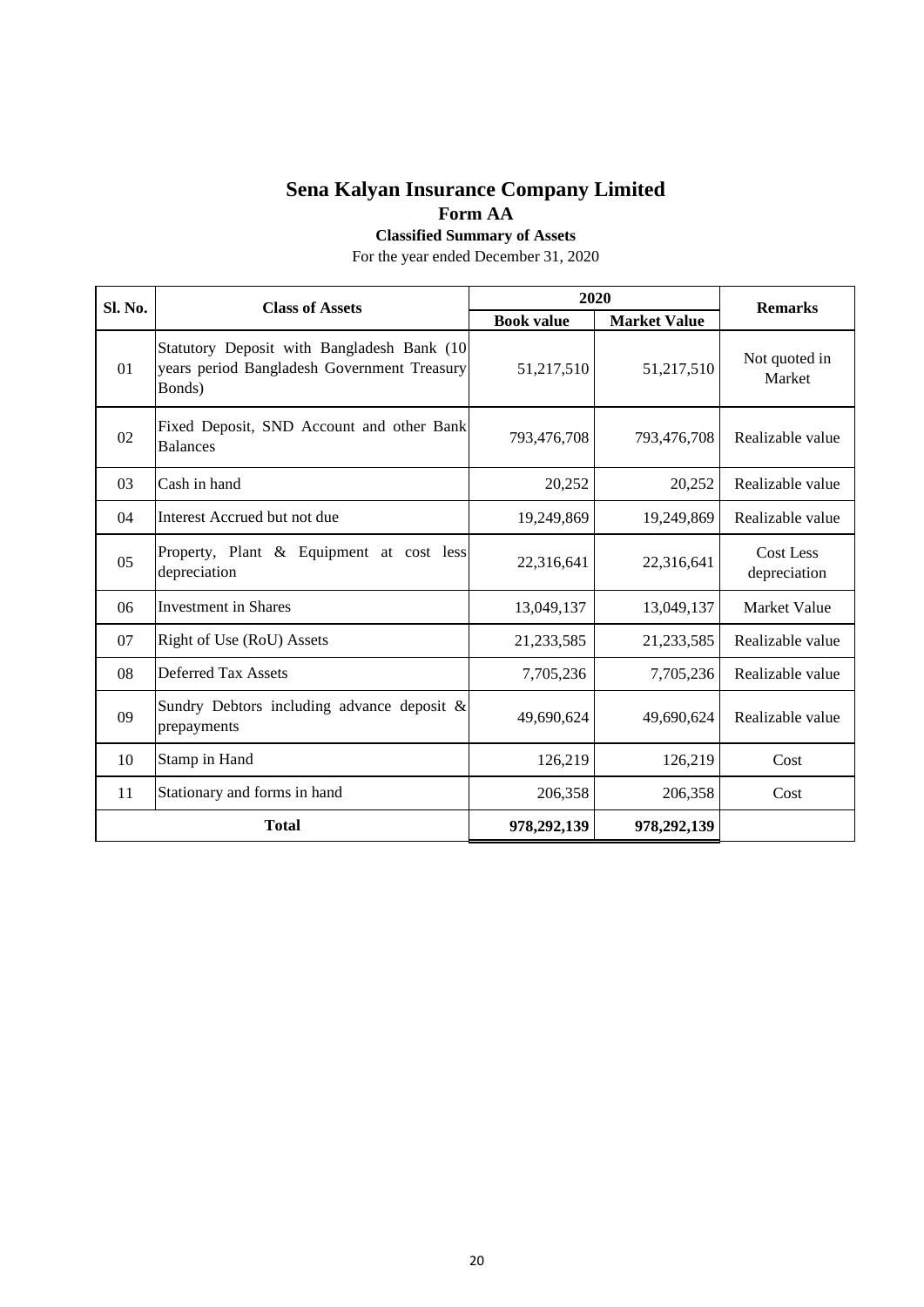## **Sena Kalyan Insurance Company Limited Notes to The Financial Statements**

As at and for the year ended December 31, 2020

#### **1.00 Background of the company**

Sena Kalyan Insurance Company Limited ('the company') was incorporated as a Public Limited Company by shares under the Companies Act, 1994 on 3rd September, 2013 and obtained permission for commencement of insurance business from the Insurance Development & Regulatory Authority (IDRA), Government of the Peoples Republic of Bangladesh, with effect from 10th September, 2013 for carrying out non-life insurance business.

Sena Kalyan Insurance Company Limited is a subsidiary Company of Sena Kalyan Sangstha (SKS) that holds 23,999,994 shares out of 24,000,000 shares of the Company and the balance 6 (six) shares are held by 6 (six) individuals, each holding 1 (one) share of taka 10 each fully paid up.

#### **1.01 Address of registered office and place of business of the company**

The Head office of the Company is at SKS Tower (12th Floor), 7, VIP Road, Mohakhali, Dhaka-1206, Bangladesh which is also the registered office of the Company. The operation of the company is carried out through its 6 branches located in different divisions of Bangladesh.

#### **1.02 Principal activities of the company**

The principal activities of the Company is to offer general insurance products that include fire insurance, marine hull and cargo insurance, aviation insurance, motor insurance and miscellaneous insurance. These insurances provide protection against damage to policy holder's assets if damage occurs from risk covered by policy. Premium income is primary source of revenue for this insurance business.

#### **1.03 Date of Financial Statements authorized for issue**

Financial Statement of the company for the year ended December 31, 2020 were authorized by the Board for issue on 24 April, 2021 in accordance with a resolution of the Board of Directors of the company.

#### **1.04 Geographical area of operation**

The Company carries its insurance business activities through six branches, throughout the Bangladesh.

#### **2.00 Basis of Presenting Financial Statements Significant Accounting Policies & Relevant Information**

#### **2.01 Basis of preparation**

The Financial Statements have been prepared on going concern and accrual basis under the historical cost convention. The preparation and presentation of the financial statements and the disclosure of information have been made in accordance with International Financial Reporting Standards (IFRSs) and the requirements of the Insurance Act 1938 (as amended in 2010), the Insurance Rules 1958 and in conformity the Companies Act 1994, the Securities and Exchange Rules 1987, and other applicable laws & regulations in Bangladesh.

The Statement of financial position has been prepared in accordance with the regulations as contained in Part-I of the First Schedule and as per Form "A" as set forth in Part-II of that Schedule. Statement of Profit or Loss and other Comprehensive Income and Profit and Loss Appropriation Account has been prepared in accordance with the regulations contained in Part-I of the second schedule and as per Form "B" & "C" as set forth in Part-II of that Schedule respectively of Insurance Act, 1938. Revenue Account of each class of general insurance business has been prepared in accordance with the regulations as contained in Part-I of the Third Schedule and as per form "F" as set forth in Part-II of that Schedule of the Insurance Act, 1938 (as amended in 2010). The classified summary of the assets has been prepared in accordance with Form "AA" as set forth in Part-II of the aforesaid Act. The cash Flow Statement has been included as per requirements of the Securities and Exchange Commissions Rules 1987 as well as per guideline of IAS-7.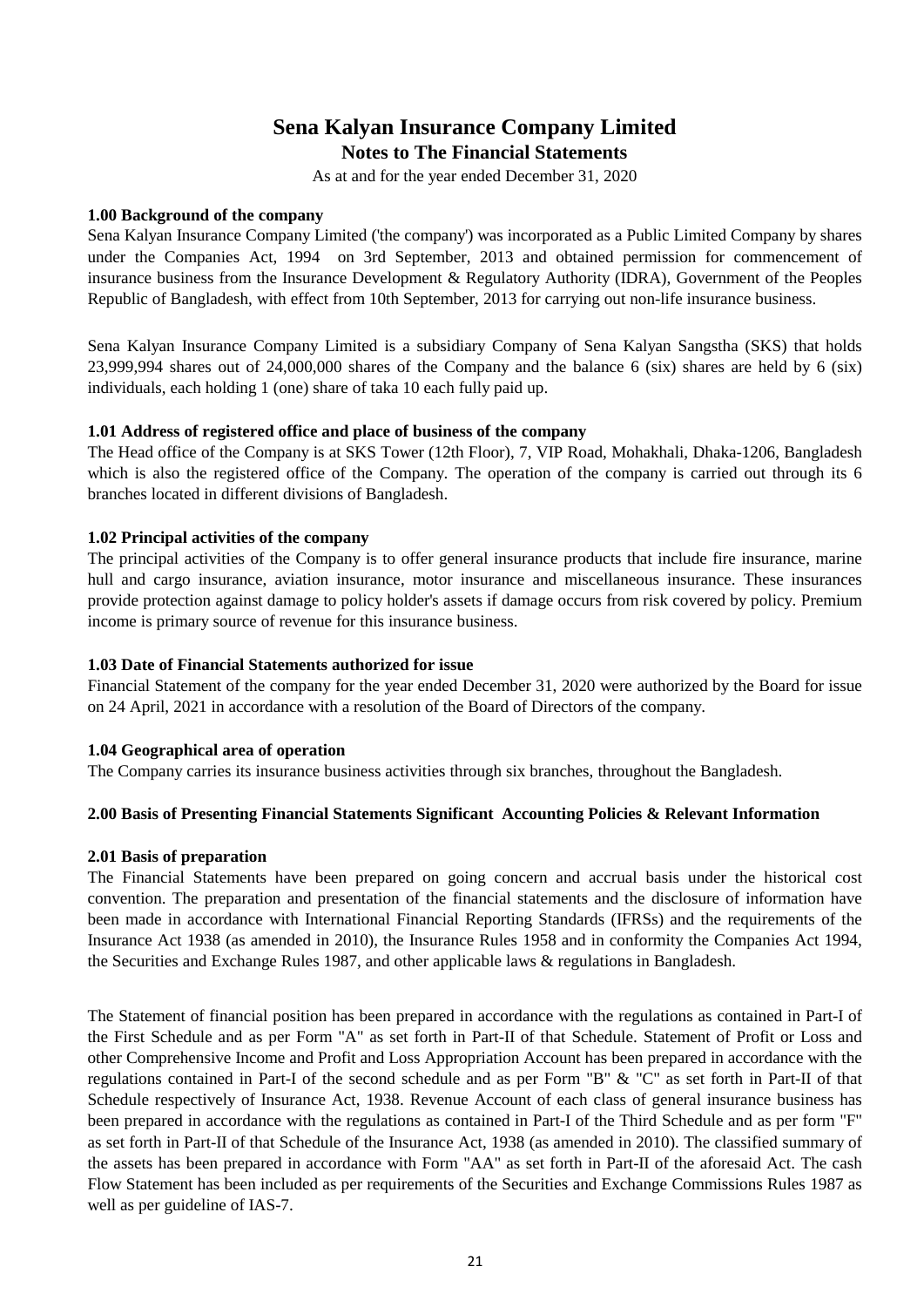#### **2.02 Reporting Period**

Financial statements of the Company cover one calendar year from 01 January 2020 to December 31, 2020.

#### **2.03 Going Concern**

The accompanying financial statements have been prepared on a going concern basis, which contemplates the realization of assets and the satisfaction of liabilities in the normal course of business without significant fluctuation in value. The accompanying financial statements do not include any adjustments, which indicate that Sena Kalyan Insurance Company Limited be unable to continue as a going concern.

#### **Challenges posed by COVID-19**

COVID-19 pandemic posed serious challenges to the insurance business since March 2020. Sena Kalyan Insurance Company Ltd. saw a declining trend in most classes of business.

#### **2.04 Structure, content and presentation of financial statements**

Being the general purpose financial statements, the presentation of these financial statements is in accordance with the guidelines provided by Insurance Act 1938 (as amended 2010) and International Accounting Standard 1: Presentation of Financial Statements. A complete set of financial statements comprise:

a) Balance sheet as at 31 December 2020;

- b) Profit and Loss Account for the year ended 31 December 2020;
- c) Profit and Loss Appropriation Account for the year ended 31 December 2020;
- d) Statement of Changes in Equity for the year ended 31 December 2020;
- e) Statement of cash flows for the year ended 31 December 2020;
- f) Consolidated Revenue Account for the year ended 31 December 2020;
- g) Fire Insurance Revenue Account for the year ended 31 December 2020;
- h) Marine Insurance revenue Account for the year ended 31 December 2020;
- i) Motor Insurance Revenue Account for the year ended 31 December 2020;
- j) Miscellaneous Insurance Revenue Account for the year ended 31 December 2020; and

k) Notes comprising a summary of significant accounting policies and other explanatory information to the accounts for the year ended 31 December 2020.

The Board of Directors is responsible for preparing and presentation the financial statements, who has approved and authorized the issue of the financial statements.

#### **2.05 Application of International Financial Reporting Standards (IAS/IFRS)**

The Accounting and Financial Reporting Standards that are applicable/not applicable for the financial statements for the year under review, include the following:

| IAS 1 | <b>Presentation of Financial Statements</b>                     | $\ast$  |
|-------|-----------------------------------------------------------------|---------|
| IAS 7 | <b>Statement of Cash Flows</b>                                  | Applied |
| IAS 8 | Accounting Policies, Changes in Accounting Estimates and Errors | Applied |
|       | IAS 10 Events after the Reporting Period                        | Applied |
|       | IAS 12 Income Taxes                                             | Applied |
|       | IAS 16 Property, Plant and Equipment                            | Applied |
|       | IAS 19 Employee Benefits                                        | Applied |
|       | IAS 24 Related Party Disclosures                                | Applied |
|       | IAS 26 Accounting and Reporting by Retirement Benefit Plans     | Applied |
|       | IAS 32 Financial Instruments: Presentation                      | $\ast$  |
|       | IAS 33 Earning per Share                                        | Applied |
|       | IAS 34 Interim Financial Reporting                              | Applied |
|       | IAS 36 Impairment of Assets                                     | Applied |
|       | IAS 37 Provisions, Contingent Liabilities and Contingent Assets | Applied |
|       | IAS 38 Intangible Assets                                        | Applied |
|       | IAS 40 Investment Property                                      | Applied |
|       |                                                                 |         |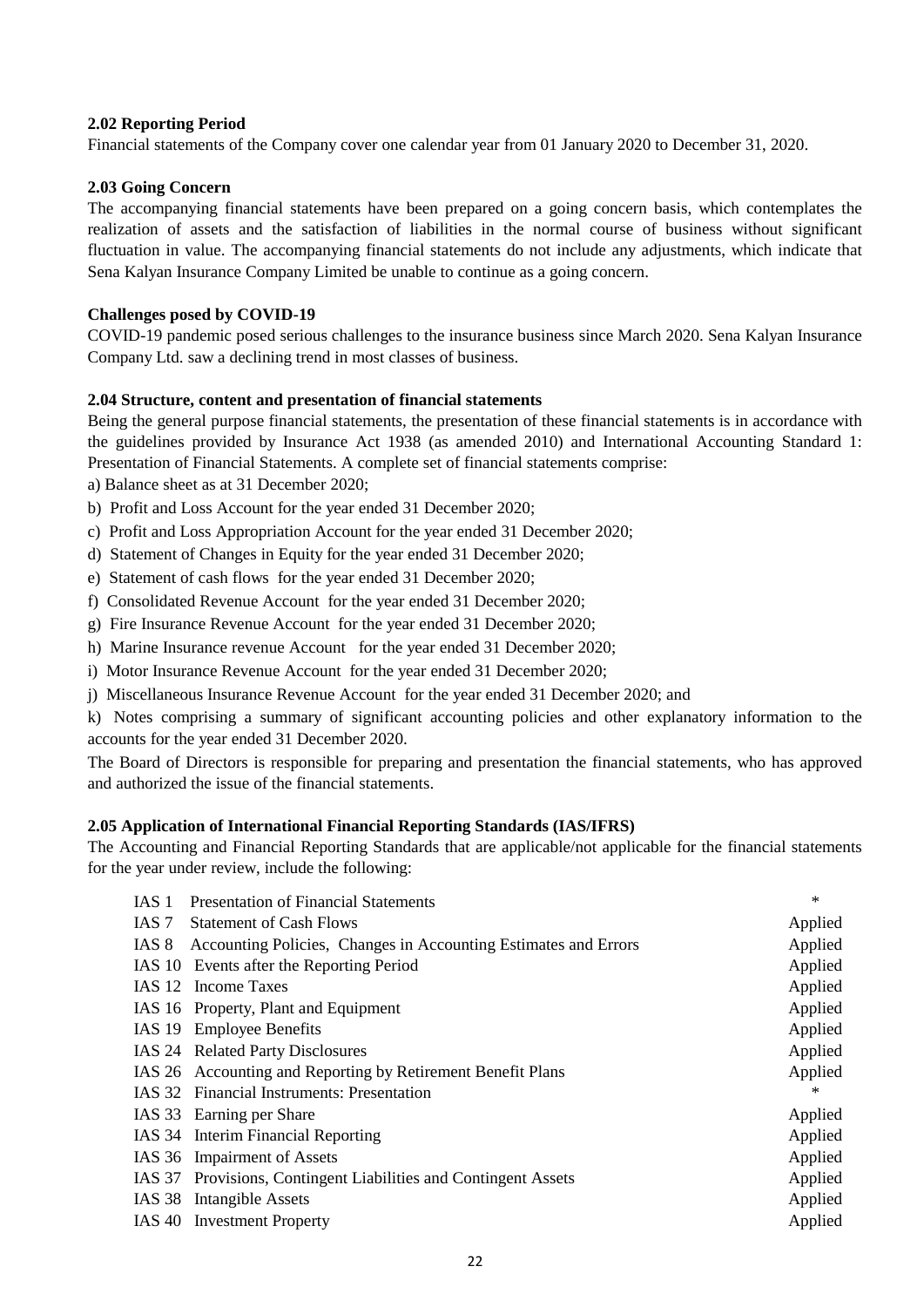|               | <b>IFRS 4</b> Insurance Contracts                                   | $\ast$  |
|---------------|---------------------------------------------------------------------|---------|
|               | IFRS 5 Non-currents assets held for sale and discontinued operation | Applied |
|               | <b>IFRS 7</b> Financial Instruments: Disclosure                     | $\ast$  |
|               | <b>IFRS 8</b> Operating Segment                                     | Applied |
|               | <b>IFRS 9</b> Financial Instruments                                 | $\ast$  |
|               | <b>IFRS 13</b> Fair Value Measurement                               | Applied |
| IFRS 16 Lease |                                                                     | Applied |

\* The management of Sena Kalyan Insurance Company Limited has followed the principles of IAS & IFRS consistently in the preparation of the financial statements to that extent as applicable to Insurance Company. Some of the standards have not been complied with, about which IDRA has special guideline.

#### **2.06 Functional and presentation currency**

The financial statements are expressed in Bangladesh Currency (Taka/ Tk.), which is both functional and reporting currency of the Company.

#### **2.07 Use of estimates and judgements**

Preparation of financial statement requires management to make judgement, estimates and assumptions that affect the application of accounting policies and reported amounts of asset, liabilities, income and expenses. Actual results may differ from these estimates. Estimates and underlying assumptions are reviewed on an ongoing basis. Revisions to accounting estimates are recognized in the period in which the estimates are revised and in any future period affected.

#### **2.08 Materiality and Aggregation**

Each material item considered by management significant has been presented separately in the financial statement. No amount has been set off unless Sena Kalyan Insurance Company Ltd. has legal right to set off the amounts and intends to settle on a net basis. Income and Expenses are presented on a net basis only when permitted by relevant accounting standards.

#### **2.09 Comparative information**

Comparative information has been disclosed in respect of the period ended 31 December 2020 for all numerical data in the financial statements and also for the narrative and descriptive information when it is relevant for better understanding of the current year's financial statements. Prior year figures have been restated, reclassified and rearranged whenever considered necessary to ensure comparability with the current period.

#### **2.10 Property, Plant and Equipment**

#### **a. Recognition and measurement**

Property, Plant and Equipment are recognized if it is probable that future economic benefits associated with the asset will flow to the Company and cost of the asset can be measured reliably. Items of property, plant and equipment are measured at cost less accumulated depreciation and accumulated impairment losses.

Cost includes expenditure that is directly attributable to the acquisition of the asset. The cost of self constructed assets includes the cost of materials and direct labour, any other costs directly attributable to bringing the asset to a working condition for its intended use and the cost of dismantling and removing the items and restoring the site on which they are located.

Gains and losses on disposal of an item of property, plant and equipment are determined by comparing the proceeds from disposal with the carrying amount of property, plant and equipment. If sale of any revalued assets, the relevant amount included in the revaluation reserve will be transferred to retained earnings.

#### **b. Subsequent cost**

The cost of enhancement of an item of property, plant and equipment is recognized as separate asset if it is probable that the future economic benefits associated with the part will flow to the Company and its cost can be measured reliably. All other expenditures are charges to profit and loss account during the year in which they incur.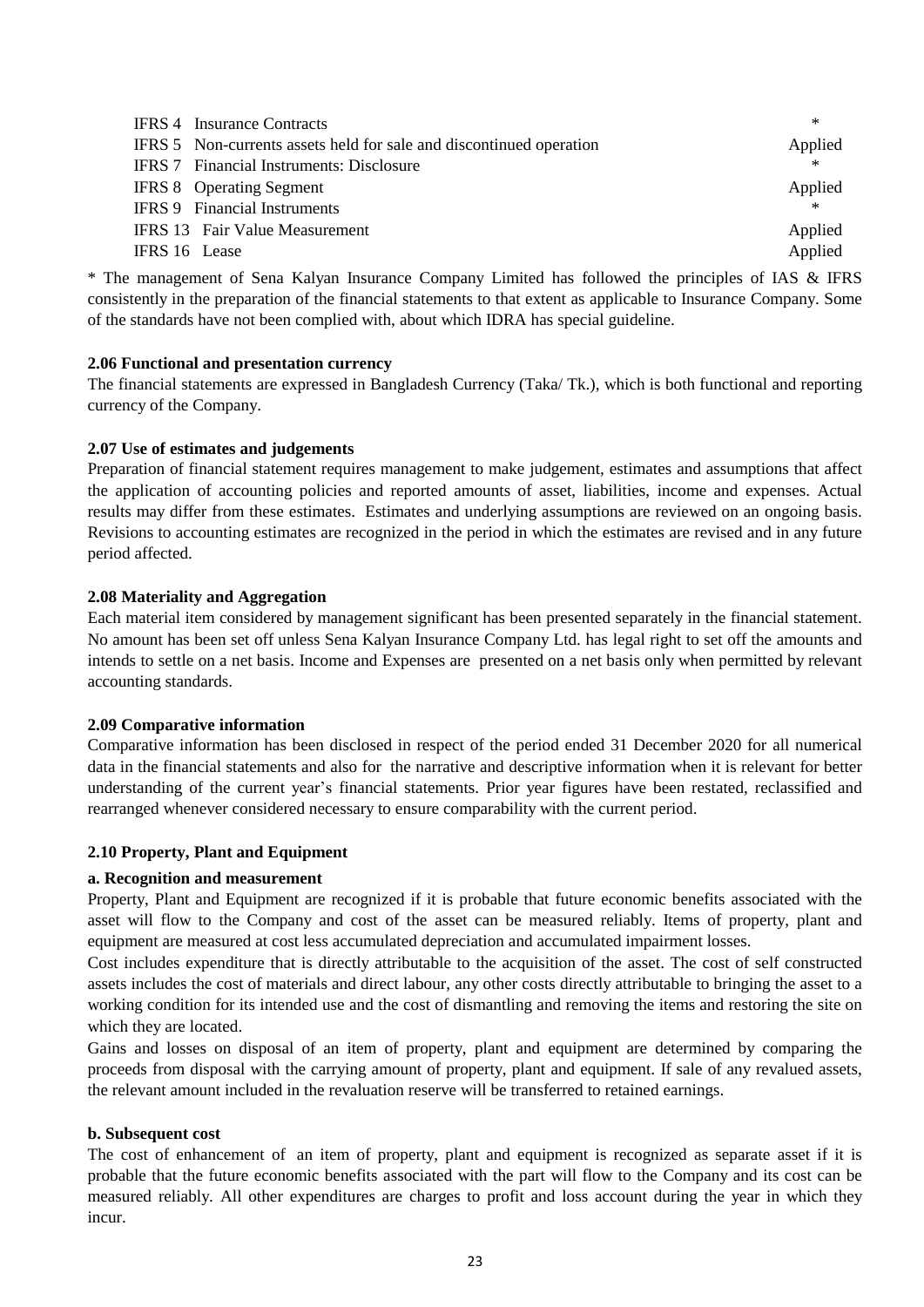#### **c. Depreciation**

Depreciation has been charged on Property, Plant and Equipment of the Company on the basis of reducing balance method at rates varying from 10% to 20% depending on the estimated useful life of the assets. Depreciation on newly acquired Assets during the year has been charged for six months period only irrespective of the date of acquisition of fixed assets. The annual depreciation at different rates as under:

| <b>Category of Assets</b>    | <b>Rate of Depreciation</b> |
|------------------------------|-----------------------------|
| 1. Furniture and Fixtures    | 10%                         |
| 2. Motor Vehicles            | 20%                         |
| 3. Office Equipment's        | 15%                         |
| 4. Cookeries and Cutleries   | 15%                         |
| 5. Office Decoration         | 10%                         |
| 6. Computer and IT Equipment | 10%                         |
| 7. Mobile and Telephone Set  | 10%                         |
| 8.Air Conditioner            | 20%                         |

#### **d. Sale price of fixed assets**

Sale price of fixed assets are determined on the basis of fair value of the assets. Gain or loss arising on the disposal or retirement of an item of property, plant and equipment is determined as the difference between sales proceeds and carrying amount of the asset and is recognized in profit or loss account as per provision of IAS 16.

#### **2.11 Intangible assets**

Intangible assets (Software) acquired separately are measured on initial recognition at cost and are carried at cost less accumulated amortization and accumulated impairment losses, if any. These are amortized on reducing balance method at 10%. Subsequent expenditure on software assets is capitalized only when it increases the future economic benefits in the specifications to which it relates. All other expenditure is treated as expense as incurred.

#### **2.12 Impairment of assets**

If recoverable amount is less that carrying amount, the carrying amount of asset is reduced to its recoverable amount. This reduction is an impairment loss. An impairment loss is recognized as an expense in financial statement.

#### **2.13 Valuation of Assets**

The value of all assets as at 31 December 2020 has been shown in the Balance Sheet and in the classified summary of assets on "Form AA" annexed, which has been reviewed and the said assets have been set forth in the Balance Sheet on amounts at their respective book value which in the aggregate do not exceed their aggregate market value.

#### **2.14 Investment**

Company has several financial assets such as share, FDR, Government securities etc. Initially shares are recorded at fair value plus transaction cost. A separate Fund called Investment Fluctuation fund, which consists of unrealized gain/ loss is shown in the liability side of Balance Sheet. Dividend Income on such share is recognized in Profit and Loss Account (Statement of Profit and Loss and other comprehensive income) when right to receive the dividend is established. On the other hand, securities are initially recorded at cost. Interest income on such securities is recognized using effective interest rate as per IFRS 9.

#### **2.15 Investments of Assets**

The Section 41 of Insurance Act, 2010 has been complied by the company.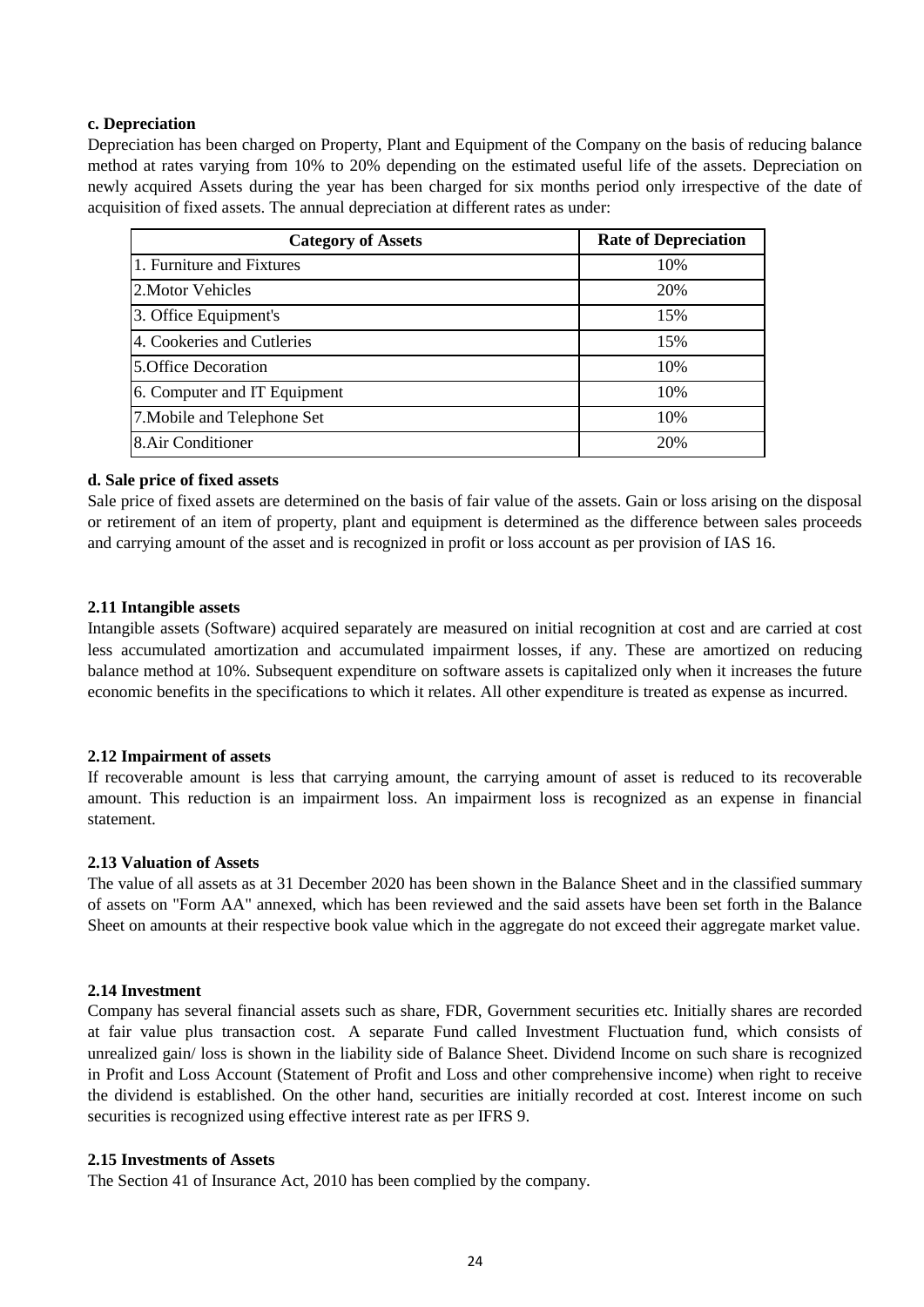#### **2.16 Restriction on certain investment**

There is no investment by Sena Kalyan insurance company limited or the company does not hold any shares or debentures of any Company, firms or other business concern in which any director or any members of the family of such directors has any interest as Proprietor, Partner, Director and Managing Director as per Section 41(1) of Insurance Act, 2010.

#### **2.17 IFRS-16: Leases**

Sena Kalyan Insurance applies IFRS 16 for rented office space. Sena Kalyan recognizes lease liabilities calculated by determining present values of remaining rent payable as per rent agreement using effective cost of capital. Same amount is recognized as right of use asset after considering advance rent. Every year throughout of agreement period right of use asset/leased asset is depreciated on straight line basis and interest expense on lease liabilities is recognized using effective interest rate.

#### **2.18 Cash and Cash Equivalents**

Cash comprises cash in hand, demand deposit, cash equivalents on short term, highly liquid investments that are readily convertible to know amounts of cash and those which are what to an insignificant risk of changes in value. Cash and cash equivalents are not restricted in use and accordingly cash in hand and bank balances have been considered as cash and cash equivalents.

#### **2.19 Cash Flow Statements**

Statement of Cash Flows has been prepared in accordance with IAS-7 and the cash flow from the operating activities has been presented under the direct method.

#### **2.20 Provisions relating to collection of premium**

The company has always complied with the Section 18 of the Insurance Act, 2010 as applicable in regard to provision of collection of premium.

#### **2.21 Revenue Recognition**

1. Premium is recognized when insurance policies are issued. The sum of premium income as appeared in classified Revenue Accounts is net of the refund made, Re-insurance ceded and Reinsurance premium on PSB. Amount received against issue of marine cover notes are not recognized as income during the year unless issuance of policy. The said amount is recognized as income as and when policy is issued or after one year from the date of expiry of the cover note.

2. The premium in respect of Company's share of Public Sector Insurance Business (PSB) is accounted for in the period in which the relevant statement is received from Shadharan Bima Corporation (SBC).The Company's share of public sector business(PSB) for the period of 3rd and 4th quarter of 2019 and 1st & 2nd quarters of 2020 received from Sadharan Bima Corporation(SEC) has been incorporated in the company's accounts for the year ended 31 December 2020.This system of accounting of public sector business is being followed consistently.

3. Amounts received against issue of Cover Notes, which have not been converted into Policy are recognized as income at the earlier of Cover Notes converted into Policy or after expiry of two years of Cover Notes in accordance with SBC's circular.

4. Interest on Fixed Deposit Receipt (FDR), SND account and bonds are recognized as revenue on accrual basis.

5. Interest Income from government securities is accounted for using effective interest rate as per IFRS-9.

#### **2.22 Consolidation Procedure**

Accounts of all branches have been consolidated (aggregated) at the Central Accounts of the Head Office at Dhaka.

#### **2.23 Re-insurance Accounts**

While preparing the Revenue Accounts necessary adjustments in respect of re-insurance ceded in Bangladesh have been duly given.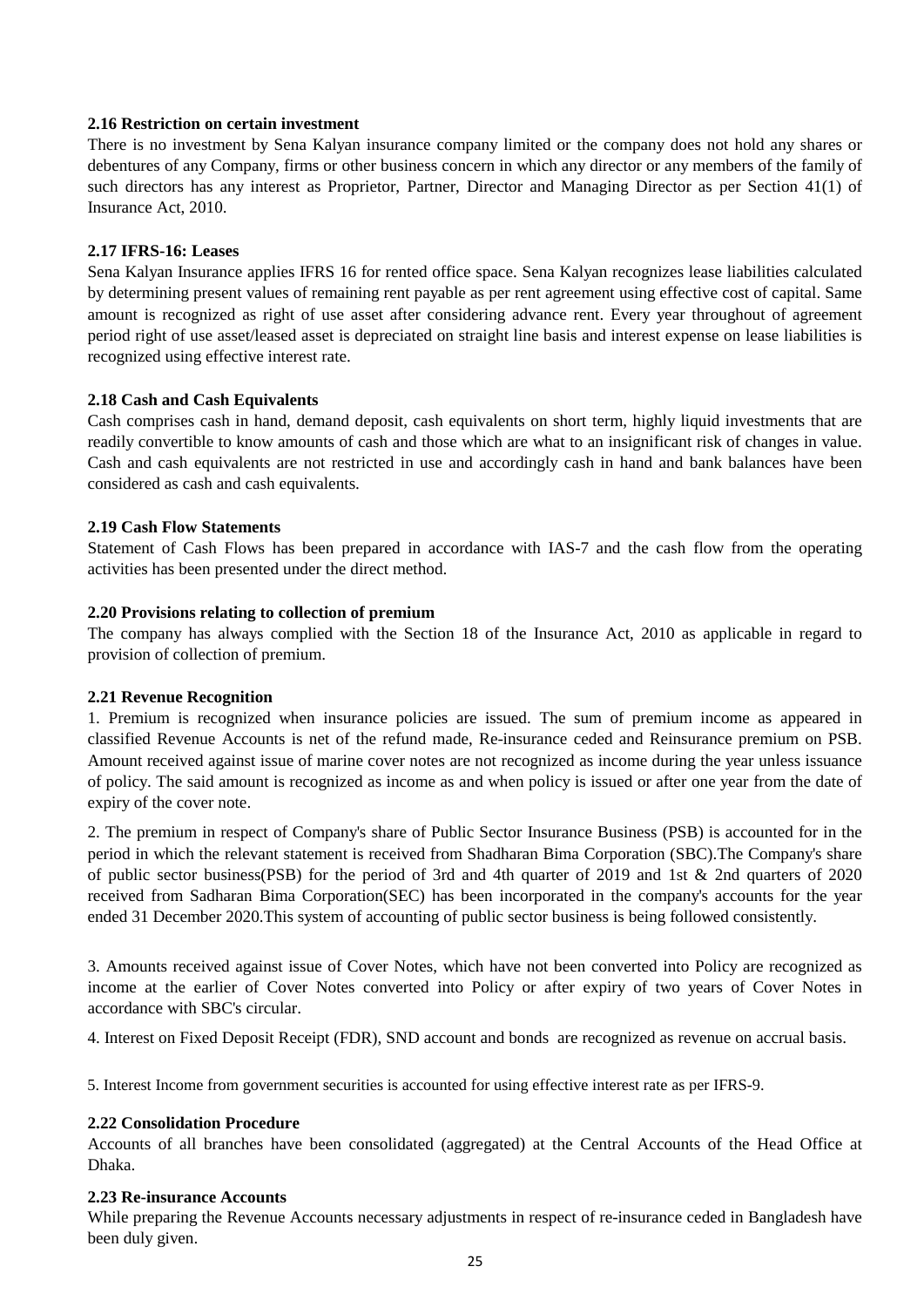#### **2.24 Segment Reporting**

A business segment is a distinguishable component of the company that in providing services that are subject to risks and returns that are different from those of other business segments. The company accounts for segment reporting of operating results using the classes of business. The performance of segments is evaluated on the basis of underwriting results of each segment. The company has four primary business segments for reporting purposes namely fire, marine, motor and miscellaneous.

#### **2.25 Management Expenses**

The management expenses charged to Revenue Accounts amounting to 83,752,829 represents approximately 14.43% of Gross Premium of Tk. 580,522,233 (Including public sector business) and 28.14% of Net Premium of Tk 297,678,171 earned during the year. The said management expenses have been apportioned to various classes of business of the company taking into account the gross premium income.

#### **2.26 Current Taxation**

Provision for current year income tax has been made at the rate of 40% as per Finance Acts 2020. The return of company's income tax for the assessment year 2021-2022 shall be filed in due time.

#### **2.27 Deferred Tax**

Since temporary differences arise between accounting profit and tax profit, deferred tax is recognized as per IAS 12.Since depreciation rates used by the Sena Kalyan Insurance Company Limited is different from those used by tax authorities, this gives rise to temporary difference between accounting and tax profit. On the other hand, Sena Kalyan Insurance Company Limited recognizes expense when contribution is made to gratuity fund or provision is created. But tax authority recognizes gratuity as expense only when employee receives gratuity payment. So this gives rise to temporary difference between accounting and tax profit. Sena Kalyan Insurance Company Limited applies IAS 12 retrospectively ,restating comparative figures for previous period as per IAS 8.

#### **2.28 Earnings per share**

Earnings per share have been calculated in accordance with International Accounting Standard 33: Earnings Per Share, and shown on the face of profit and loss account and computation shown in note no. 20.

#### **2.29 Loans and Borrowing**

Sena Kalyan Sangstha sanctioned a loan amounting of Tk. 2,72,18,321/- to Sena Kalyan Insurance Company Limited to meet up establishment cost and working capital requirements which stands as loan till 31 December 2020. This loan amount is interest free and refundable within 10 (Ten) years.

#### **2.30 Estimated Liability in respect of outstanding claim**

An amount of Tk. 3,97,86,514 (Taka, three crore ninety seven lac eighty six thousand five hundred and fourteen) only which is adjusted during the year from Estimated Liability in respect of outstanding claim in the Statement of Financial Position as at 31 December 2020.

#### **2.31 Provision for Liabilities**

According to IAS 37: "Provision, Contingent Liabilities and Contingent Assets" the Company recognizes the provision when the Company has a legal or constructive obligation as a result of past event and it is probable that an outflow of economic benefit will be required to settle the obligations.

#### **2.32 Reserve or contingencies Accounts**

#### **a. Reserve for exceptional losses**

In line with Para 6, 4th schedule of the Income Tax Ordinance 1984, to meet the exceptional losses, Sena kalyan Insurance Company Limited set aside 10% of Premium Income of the year in which it is set aside from the balance of the profit to the reserve for exceptional losses. Detail calculations have been given in note no. 4.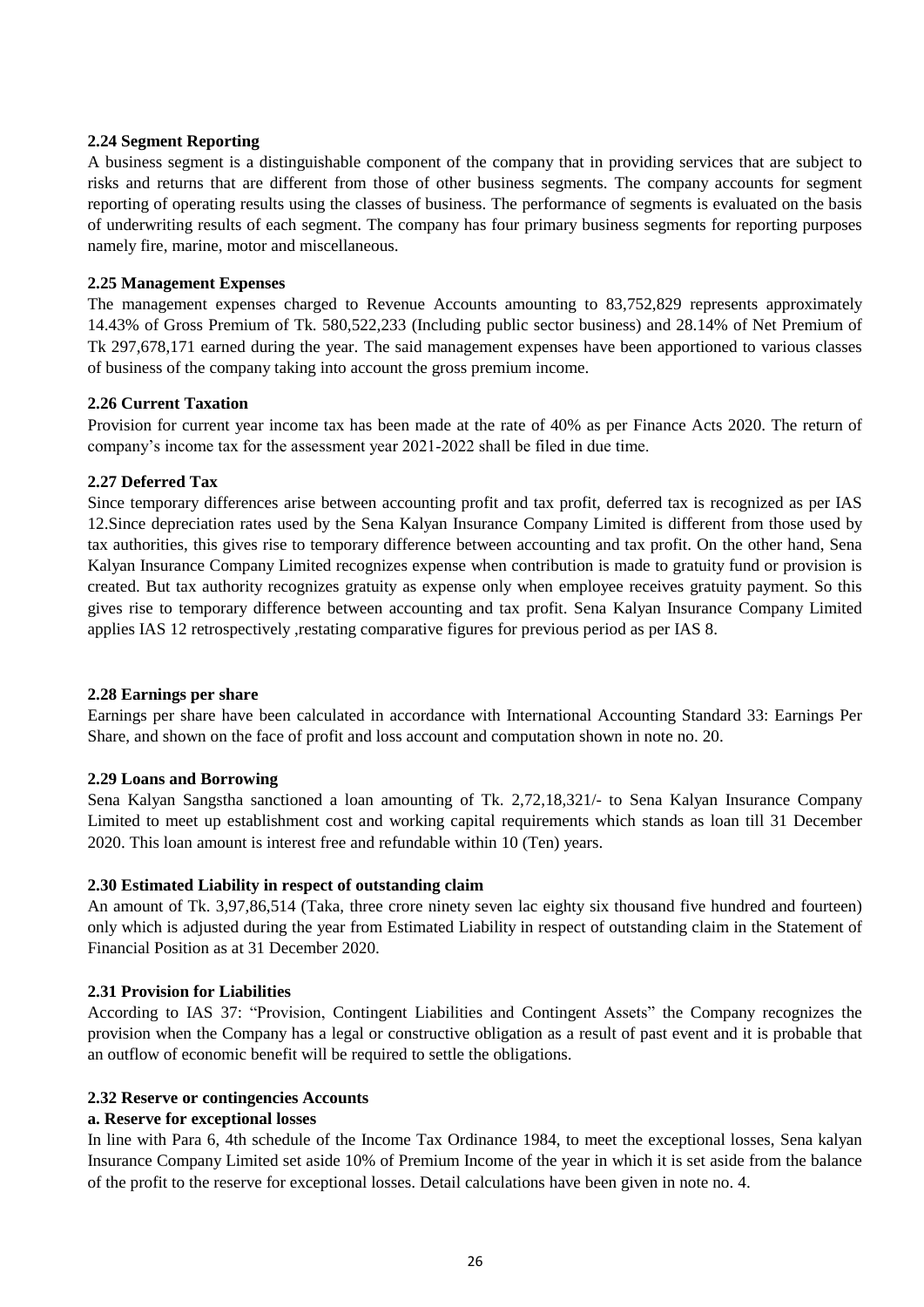#### **b. Provision for unexpired risk**

Surplus/(deficit) on Revenue Accounts has been arrived after making necessary provision for un-expired risk @ 40% of net premium on all business except Marine Hull Insurance for which provision has been made @ 100% on premium income as per section 27A (2B & 2C) of Insurance Act 1938 (as ammended in 2010).

#### **2.33 Employees Details**

During the year under review 108 employees were employed full time. As per schedule-Xl part-II of the Companies Act 1994 the employees remuneration slab is given below:

| Slab                                                       | <b>Number of Employees</b> |
|------------------------------------------------------------|----------------------------|
| No. of employees received salary below Tk. 3,000 per month | Nil                        |
| No. of employees received salary above Tk. 3,000 per month | 108                        |
| Total no. of employees                                     | 108                        |

Note: There is no part time employee of the Company.

#### **2.34 Employees Benefit**

Sena Kalyan Insurance Company Limited provides a number of benefits plan for it's employees which includes Contributory Provident Fund, Worker's Profit Participation Fund, Gratuity Fund, Group Insurance Scheme and Festival Bonus etc.

#### **a. Contributory Provident Fund**

The Company operates a provident fund, recognized by the income Tax Authorities. Confirmed employees of the Company are eligible for the said provident fund. Employees of the Company contribute ten percent of their basic salary and the employer make similar contribution to the fund. The provident fund is wholly administered by a Board of Trustees and no part of the fund is included with the assets of the Company.

#### **b. Gratuity Fund**

The Company operates a gratuity fund scheme under which a regular confirmed employee is entitled to benefit at a graduated scale based on the length of service. The length of service for the purpose of gratuity shall be reckoned from the date of joining in the regular service of the Company. Calculation of gratuity is made on the basis of last drawn basic salary. An employee will receive two month's basic salary for each completed year of service if he/she complete five years. Gratuity will be payable only on their separation from the company.

#### **c. Worker's Profit Participation fund**

In accordance with the section 234(1)(b) of Bangladesh Labor Act 2006 (Amendment in 2013) and Bangladesh Labor Rules (Amendment in 2015), Within 9 (Nine) months of the close of every accounting year, 5% of profit before tax of the accounting year/period shall be transferred to Worker's Profit Participation Fund established under section 14 of the Bangladesh Workers Welfare Foundation Act 2006 at the proportion of 80:10:10 respectively. Sena Kalyan has made provision for workers profit participation fund at 5% on profit before tax. Worker's welfare fund is yet to be established.

#### **d. Other Benefits**

In addition to the above, Sena Kalyan Insurance Company Limited is providing other benefits to its employees like performance based incentive bonus, Boishakhi festival allowance, Group Insurance and Car/Motor Cycle loan scheme subject to fulfillment of certain terms and conditions.

#### **2.35 Related party disclosures**

The company in normal course of business, carried out a number of transactions with other entities that fall within the definition of related party contained in International Accounting Standards 24: Related Party Disclosures. All transactions involving related parties arising in normal course of business are conducted on an arm's length basis at commercial rates on the same terms and conditions as applicable to the third parties. Details of the related party disclosures have been given in Note 23.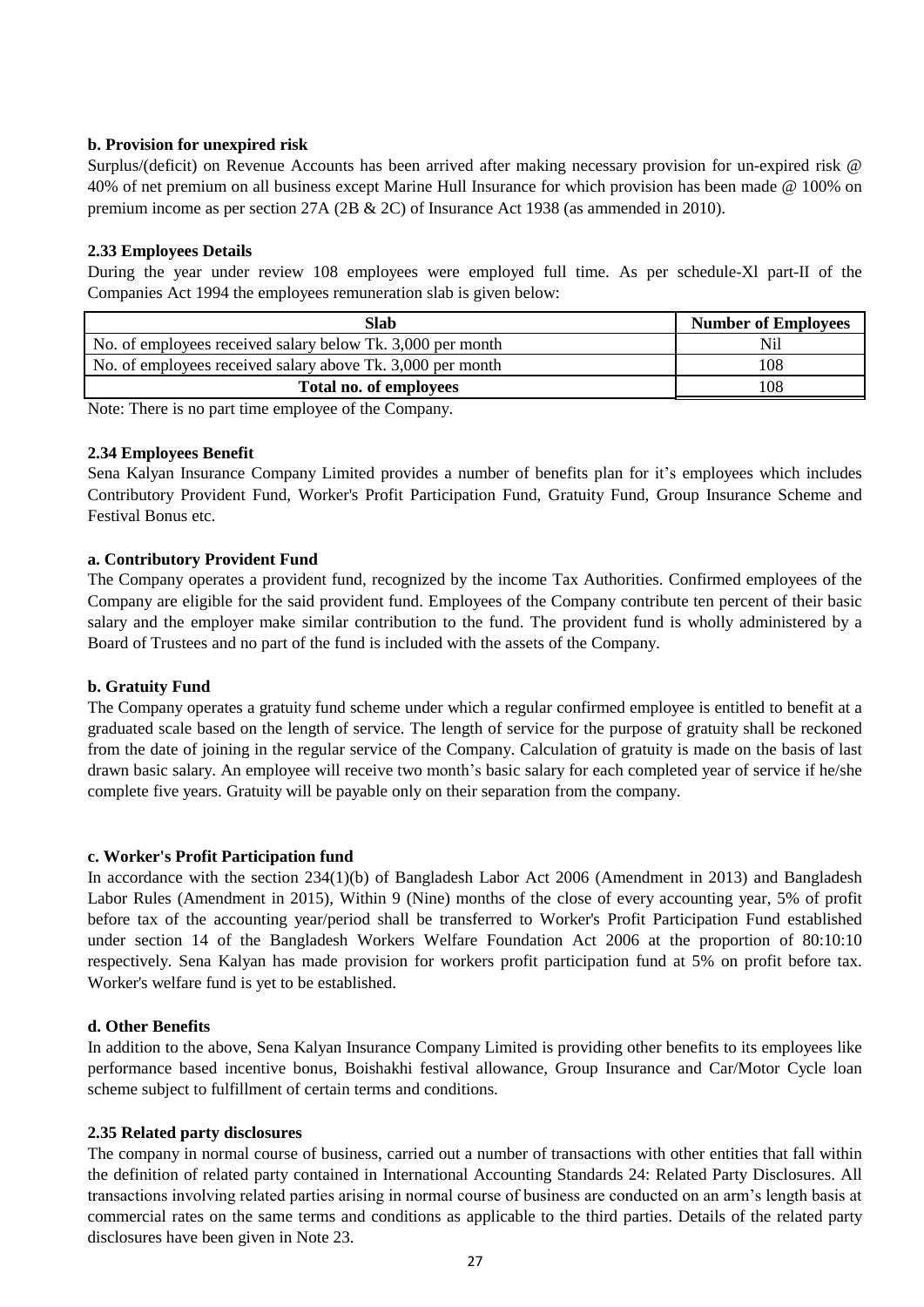#### **2.36 Prohibition of loans**

As per Section 44 of Insurance Act 2010, the Company has not granted any loan to any Director or any member of their family, banking company, subsidiary company and auditor, any loan or temporary advance either and hypothecation property or personal security or otherwise.

#### **2.37 Others**

Figures have been rounded off to the nearest taka and previous year's figures have been re-arranged, wherever necessary, for the purpose of comparison.

#### **2.38 Disclosure of departure from IFRS due to compliance with insurance act's requirements**

The Sena Kalyan Insurance Company Limited management has followed the principles of IFRS in preparation of the financial statements to that extent as applicable to the Sena kalyan insurance company limited. Some requirements of Insurance Act 1938 (as amended in 2010) and Insurance Rules 1958 and regulations contradict with those of financial instruments and general provision standards of IFRS. As such the Sena Kalyan Insurance Company limited has departed from those requirements of IFRS in order to comply with the rules and regulations of IDRA which are disclosed below along with financial impact where applicable:

a) As per Insurance Act 1938 (as amended in 2010), investments in quoted shares and unquoted shares are revalued at the year end at market price and as per book value of last audited balance sheet respectively. Provisions has been made by netting off any unrealized gain/(loss) arising at the Balance sheet date. However as per requirements of IFRS 9 investment in shares, all equity instruments are to be measured at fair value with changes reflected in either profit or loss or other comprehensive income.

b) General provision on insurance premium and re-insurance premium are followed as per Insurance Act 1938 (as amended 2010) . However such general provision cannot satisfy the conditions of provision as per IAS 37. At the year end the Sena kalyan insurance company limited has recognized provision of BDT. 175,201,461 as balance of fund and liabilities in the balance sheet.

c) As per IDRA guidelines, financial instruments are categorized, recognized and measured differently from those prescribed in IFRS 9. As such some disclosure and presentation requirements of IFRS 7 and IAS 32 have not been made in the accounts.

d) Insurance Act 1938 has issued templates for financial statements which will strictly be followed by all general and life insurance company. The templates of financial statements issued by Insurance Act does not include Other Comprehensive Income (OCI) nor are the elements of other comprehensive income allowed to include in a single Comprehensive Income (OCI) Statement. As such Sena Kalyan Insurance company limited does not prepare the other comprehensive income statement. However Sena Kalyan Insurance company limited does not have any elements of OCI to be presented.

#### **2.39 Anti- Money Laundering Committee**

Maloy Kumar Saha, Senior Vice President & CFO of the Company has been appointed as a Chief Anti Money Laundering Compliance Officer (CAMLCO) in the Company. Anti-Money Laundering Committee addresses the prevention of money laundering & terrorist financing activities under the Money Laundering Prevention Act-2012 and the Anti Terrorism (Amended) Act-2013. The committee also arranges the training for employees, regularly monitors and ensures reporting to Bangladesh Bank regarding any suspicious and doubtful transaction.

#### **2.40 Risk factors Relating to the company**

#### **(a) Credit Risks**

Credit risk is measured as the potential economic loss in the value of our portfolio that would result from either changes in the credit quality of our counter parties or the inability or unwillingness of a counter party to fulfil its contractual obligations. Credit risks may arise from our inability to meet our claims payment obligations, or our inability to indemnify the loss to the policyholder. We focus on mitigating this risk through proper capital planning and allocation that enables us to meet our liabilities on time and maintain solvency. Credit risk may also arises from potential losses from non-recoverability of reinsurance receivables. We select our reinsurance partners carefully and also possess strong long term relationships with them, which enables us to mitigate exposure to reinsurance risks.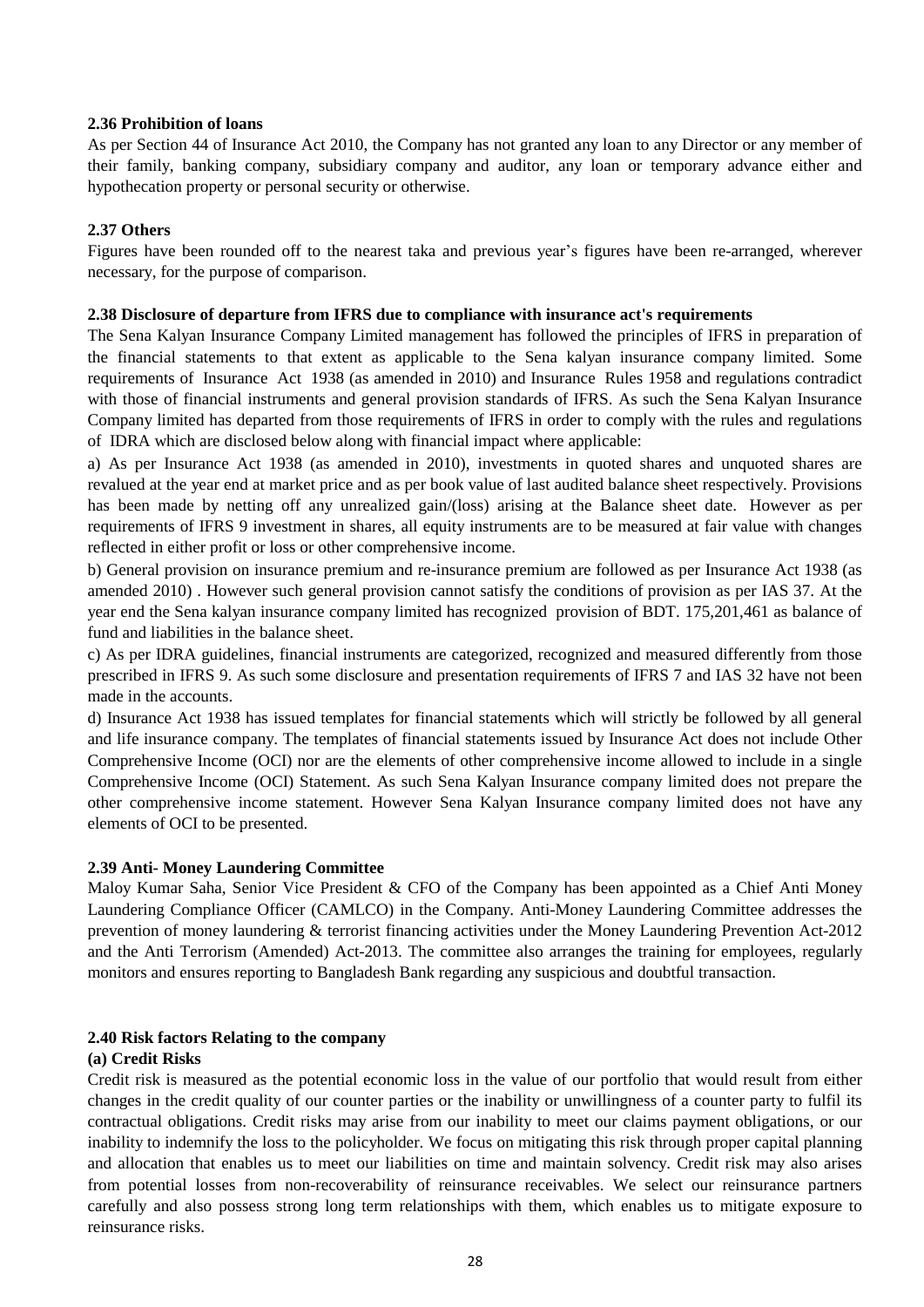#### **(b) Underwriting Risks**

Underwriting risk consists of premium and reserve risks in the property- casualty business segments. As part of our property-casualty business operations, we receive premiums from our customers and provide insurance protection in return. Premium risk is the risk that actual claims for the business in the current year develop adversely relative to expected claims ratios. We mitigate premium risk by reinsurance, as well as by focusing on excellence in underwriting. Assessing risks as part of the underwriting process is a key element of our risk management framework, which is governed by clear underwriting limits and restrictions, as per our enterprise-wide risk management framework.

#### **(c) Operational Risks**

Operational risks represent losses resulting from inadequate or failed internal processes, human errors, system failures and other external events, and can originate from a wide variety of sources, including potential losses due to a failure to meet the professional obligations or from the design of our products or from misspelling or from noncompliance with internal / external requirements related to our products. Though these losses tend to be of a lower frequency, they have a potentially high financial impact. Other operational risks include fraud, financial risk or a cyber security incident causing business interruption or disruption. We focus on minimizing the occurrence of operational risks as much as possible through engaging in extensive employee training, through creating redundancies across our technology network and through ensuring regulatory compliance – in both letter and spirit.

#### **(d) Liquidity Risks**

Liquidity risk is defined as the risk that current or future payment obligations cannot be met or can only be met on the basis of compromised conditions. We manage our liquidity risks by balancing cash inflows and outflows, and by embracing the time-tested principles of maximizing cash inflows and optimizing cash outflows. We also maintain our capital buffers to as per regulatory requirements to prevent capital / liquidity shocks and ensure that there is enough space for us to meet our liability obligations to our policyholders.

#### **(e) Strategic Risks**

Strategic risks are risks that enforce depletion in the company's value, arising from adverse management decisions on business strategies and their implementation. Strategic risks are identified and discussed in various forums both at the executive and management levels. We also monitor market and competitive conditions, capital market requirements, regulatory alignment, etc., to decide if strategic adjustments are necessary. We also focus on mitigating strategic risks through realizing our aspirations of customer-centricity, going digital, technical excellence, spirit of innovation and inclusivity focus.

#### **2.41 Restatements as per IAS 8: Accounting policies, changes in accounting estimates and errors**

**Deferred Tax**: From 2020, company has started recognizing deferred tax as per IAS-12 and the effects of that have now been reflected in the financial statements for the relevant years.

**Depreciation and Written Down Value of Assets:** Due to an internal error, SKICL charged depreciation on the basis of "Straight-line Method" instead of charging depreciation on the basis of "Reducing Balance Method" from 2015 to 2019, the effects of that have now been reflected in the financial statements for the relevant years.

Additionally written down value of assets was understated by Tk. 200 in the year 2017 and overstated by Tk. 83,751 in the year 2016 both figure has now been amended and reflected accordingly in the financial statements.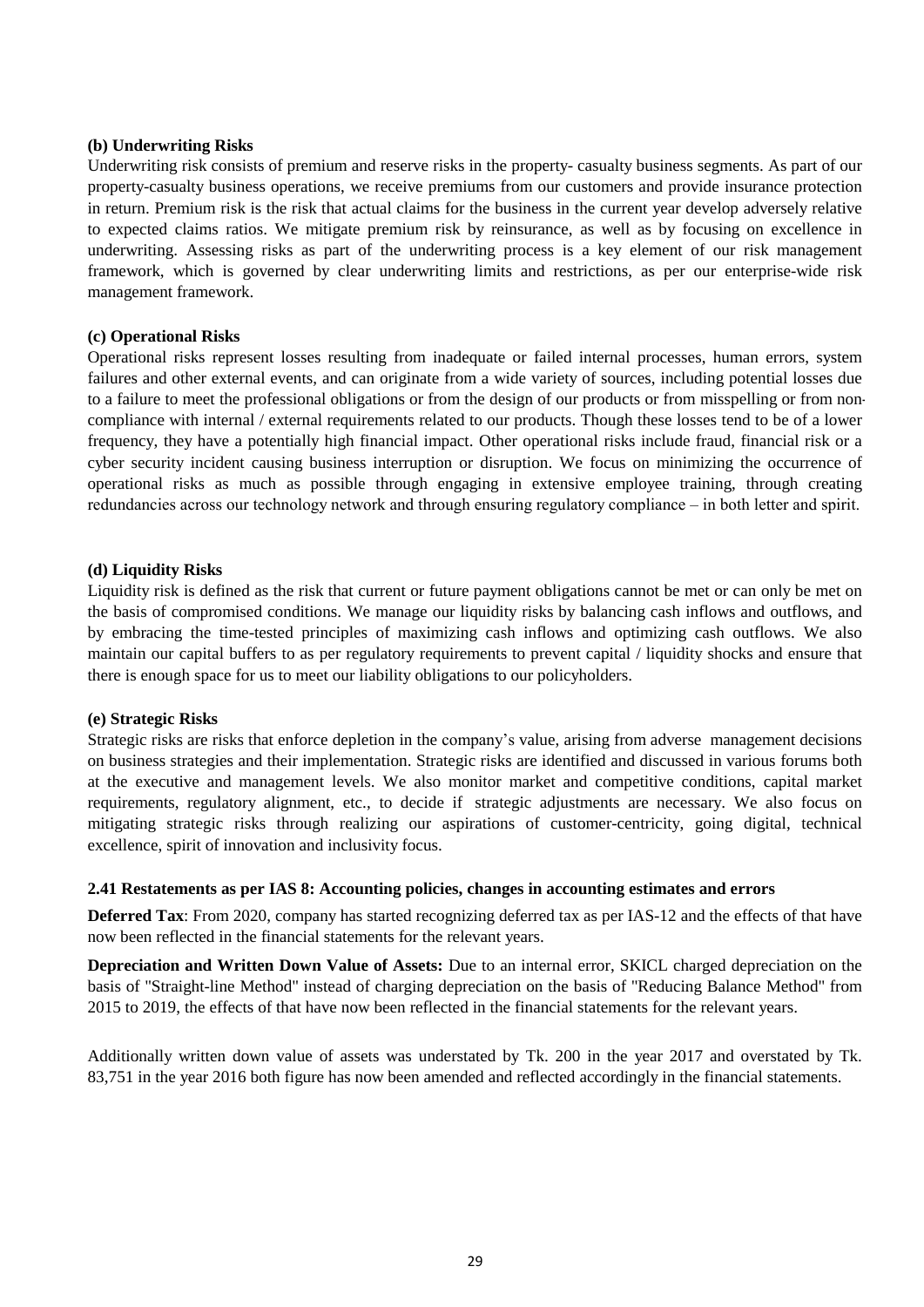#### **3.00 Share Capital**

#### **Authorized:**

10,00,00,000 ordinary shares of Tk.10 each **1,000,000,000 1,000,000,000**

#### **Issued, Subscribed and Paid up:**

2,40,00,000 ordinary shares of Tk.10 each **240,000,000 240,000,000**

#### **Shareholding Patterns**

| <b>Sl. No.</b> | Range of share<br>holding | No. of<br><b>Shareholders</b> | <b>No. of Shares</b> | Share par<br>value | Value of Share<br>in Taka 2020 | <b>Value of Share</b><br>in Taka 2019 |
|----------------|---------------------------|-------------------------------|----------------------|--------------------|--------------------------------|---------------------------------------|
| 01             | Less than $50,000$        |                               |                      | 10                 | 60                             | 60                                    |
| 02             | 50,001-100,000            |                               |                      |                    |                                |                                       |
| 03             | 100,001-1,000,000         |                               |                      |                    |                                |                                       |
| 04             | 1,000,001 and             |                               | 23,999,994           | 10                 | 239,999,940                    | 239,999,940                           |
|                | Total                     |                               | 24,000,000           |                    | 240,000,000                    | 240,000,000                           |

| <b>Sl. No.</b> | <b>Name of the Shareholders</b>      | <b>Position</b> | <b>No. of Shares</b> |             | <b>Amount in Taka</b> |
|----------------|--------------------------------------|-----------------|----------------------|-------------|-----------------------|
|                |                                      |                 |                      | 2020        | 2019                  |
| 01             | Maj Gen Mohammed Saidul Islam,       | Chairman, SKS   | 23,999,994           | 239,999,940 | 239,999,940           |
| 02             | Air Cdre M Moyeenuddin, ndc, afwc,   | DG, Welfare     |                      | 10          | 10                    |
|                | psc                                  | Division, SKS   |                      |             |                       |
| 03             | Brig Gen Mirza Md Enamul Haque,      | DG, HR          |                      | 10          | 10                    |
|                | ndc                                  | Division, SKS   |                      |             |                       |
| 04             | Brig Gen M A Mohy, psc, Peng         | DG, BD-RED      |                      | 10          | 10                    |
| 05             | Brig Gen Md Mustafa Kamal, SGP       | DG, BD-1, SKS   |                      | 10          | 10                    |
| 06             | Brig Gen Md Jamal Hossain, ndc,      | DG, BD-6, SKS   |                      | 10          | 10                    |
| 07             | Brig Gen Md Shaheed Iqbal, afwc, psc | $DG, BD-5, SKS$ |                      | 10          | 10                    |
|                | <b>Total</b>                         |                 | 24,000,000           | 240,000,000 | 240,000,000           |

#### **4.00 Reserve for exceptional losses**

Reserve for exceptional losses for tk. 58,052,223 has been taken to be current year's profit before tax equivalent to 10% of premium earned during the year as per provision of Para 6 of 4th schedule of Income Tax Ordinance 1984.<br>The amount has been

| The amount has been arrived at as under: |      |             |             |
|------------------------------------------|------|-------------|-------------|
| Balance as at January 01 2020            |      | 139,740,659 | 82.131.407  |
| Addition made during the year            | 4.01 | 58.052.223  | 57.609.252  |
| Total                                    |      | 197.792.882 | 139,740,659 |

#### **4.01 Reserve for Exceptional losses (addition during the year)**

| <b>Particulars</b> | Gross          | $\frac{6}{9}$ | <b>Amounts in Tk</b> |              |
|--------------------|----------------|---------------|----------------------|--------------|
|                    | <b>Premium</b> |               | 2020                 | 2019         |
| Fire               | 125,269,399    | 10%           | 12,526,940           | 11,638,991   |
| Marine Cargo       | 84,097,831     | 10%           | 8,409,783            | 5,462,903    |
| Marine Hull        | 9,969,045      | 10%           | 996,905              | 518,765      |
| Motor              | 52,933,570     | 10%           | 5,293,357            | 5,643,097    |
| Miscellaneous      | 308,252,388    | 10%           | 30,825,239           | 34, 345, 495 |
| <b>Total</b>       | 580, 522, 233  |               | 58,052,223           | 57,609,252   |

#### **4.02 Investment Fluctuation Fund**

Market Price of Shares Cost Price of Shares **Closing Balance** 

|                                                          | 4,055,654   |
|----------------------------------------------------------|-------------|
| $\begin{bmatrix} 13,049,137 \\ 12,640,243 \end{bmatrix}$ | (5,159,745) |
| 408.894                                                  | (1,104,091) |

### **2020 2019 Amounts in Taka**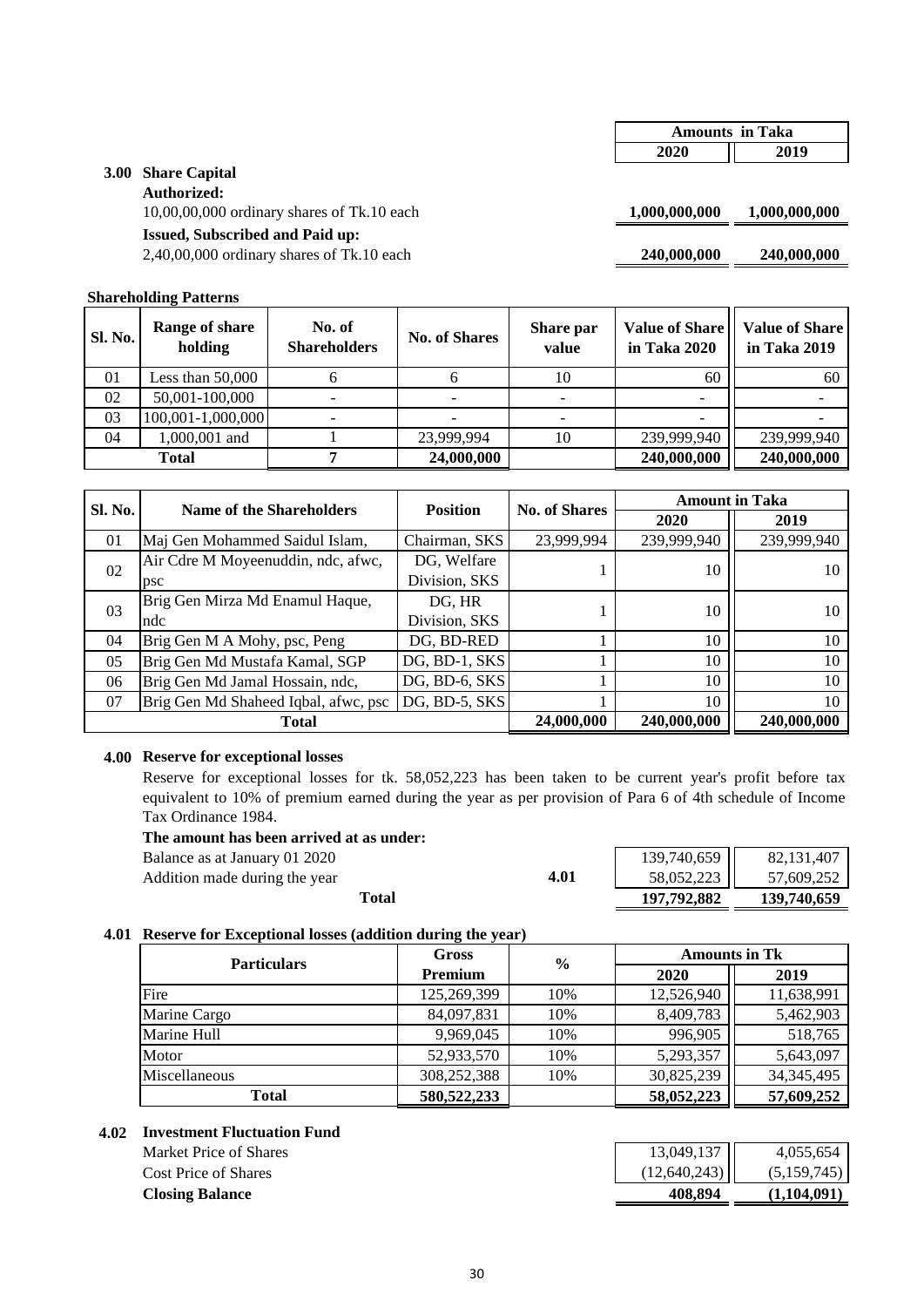|      |                                                                                                                                                                                                                               | <b>Amounts in Taka</b> |                                                                          |
|------|-------------------------------------------------------------------------------------------------------------------------------------------------------------------------------------------------------------------------------|------------------------|--------------------------------------------------------------------------|
|      |                                                                                                                                                                                                                               | 2020                   | 2019                                                                     |
| 4.03 | <b>Profit and Loss Appropriation Account</b>                                                                                                                                                                                  |                        |                                                                          |
|      | <b>Opening Balance</b>                                                                                                                                                                                                        | 55,778,209             | 27,103,426                                                               |
|      | Add: Profit during the year                                                                                                                                                                                                   | 94,275,660             | 98,284,035                                                               |
|      | <b>Total</b>                                                                                                                                                                                                                  | 150,053,869            | 125,387,461                                                              |
|      | Less: Reserve for Exceptional Losses.                                                                                                                                                                                         | (58,052,223)           | (57,609,252)                                                             |
|      | Less: Dividend distributed from last year profit                                                                                                                                                                              | (24,000,000)           | (12,000,000)                                                             |
|      | <b>Closing Balance</b>                                                                                                                                                                                                        | 68,001,646             | 55,778,209                                                               |
|      |                                                                                                                                                                                                                               |                        |                                                                          |
| 5.00 | <b>Balance of funds and accounts</b>                                                                                                                                                                                          |                        |                                                                          |
|      | Fire Insurance Revenue Account                                                                                                                                                                                                | 22,189,660             | 23, 155, 738                                                             |
|      | Marine Insurance Revenue Account                                                                                                                                                                                              | 31,863,664             | 16,992,399                                                               |
|      | Motor Insurance Revenue Account                                                                                                                                                                                               | 21,173,428             | 22,537,114                                                               |
|      | Miscellaneous Insurance Revenue Account                                                                                                                                                                                       | 99,974,709             | 74,372,783                                                               |
|      | <b>Total</b>                                                                                                                                                                                                                  | 175,201,461            | 137,058,034                                                              |
|      | $T1.$ $T1.$ $T1.$ $T1.$ $T1.$ $T1.$ $T1.$ $T2.$ $T3.$ $T4.$ $T4.$ $T5.$ $T1.$ $T1.$ $T1.$ $T1.$ $T1.$ $T1.$ $T1.$ $T1.$ $T1.$ $T1.$ $T1.$ $T1.$ $T1.$ $T1.$ $T1.$ $T1.$ $T1.$ $T1.$ $T1.$ $T1.$ $T1.$ $T1.$ $T1.$ $T1.$ $T1.$ |                        | $\mathbf{E}$ . $\mathbf{E}$ . $\mathbf{M}$ . $\mathbf{L}$ . $\mathbf{L}$ |

The amount represents reserve for unexpired risks @40% of net premium income on Fire, Marine Cargo, Motor and Misc. and 100% of Marine Hull and Aviation.

#### **6.00 Premium Deposits**

| Marine Insurance Account |
|--------------------------|
| <b>Stamp Collection</b>  |

| Premium Deposits         |            |            |
|--------------------------|------------|------------|
| Marine Insurance Account | 27,029,207 | 48.047.304 |
| <b>Stamp Collection</b>  | 4,502,766  | 8.004.147  |
| Total                    | 31,531,973 | 56,051,451 |

The above amount received against cover notes for which risks have not been initiated and such amount will be adjusted upon initiation of risk and issuance of policy in due course.

#### **7.00 Estimated liabilities in respect of Outstanding claims whether due or intimated**

| Total         | 121,385,581 | 39,786,514 |
|---------------|-------------|------------|
| Miscellaneous | 22,874,921  | 138,152    |
| Motor         | 11,759,525  | 7,473,000  |
| Marine        | 13,893,543  | 8,543,696  |
| Fire          | 72,857,592  | 23,631,666 |

All the claims against which the Company received intimations within 31st December 2020 have been taken into consideration while estimating the liability in respect of outstanding claims.

#### **8.00 Amounts due to other persons or bodies carrying on insurance business**

| Total                                 | 18,366,339 | 2.723.643 |
|---------------------------------------|------------|-----------|
| Jverseas                              | 2,816,513  |           |
| Sadharan Bima Corp. reinsurance ceded | 15,549,826 | 2,723,643 |
|                                       |            |           |

The above balance refers to amount due to re-insurance by Sadharan Bima Corporation and Overseas.

#### **9.00 Provision for Income Tax** Opening Balance Add: Provision during the year  $(9.01)$

#### **Closing Balance**

## **9.01 Calculation of Provision for Income Tax**

Net Profit (as per Profit and Loss Account) Less: Exceptional Losses Reserve

| <b>Business Income</b>                                      | 51,976,174  | 57,051,857  |
|-------------------------------------------------------------|-------------|-------------|
| Less: Realized Gain on Sales of Share                       | (178,009)   | (671, 176)  |
| Less: Dividend Income                                       | (101, 199)  | (39,306)    |
| Less: Income from Bangladesh Govt. Treasury Bond (Tax Free) | (3,918,036) | (3,206,499) |

| 63,550,084                                               | 42,712,673 |
|----------------------------------------------------------|------------|
|                                                          |            |
|                                                          | 21,502,984 |
| $\begin{bmatrix} 42,712,673 \\ 20,837,411 \end{bmatrix}$ | 21,209,689 |

| 114,225,641  | 118,578,090    |
|--------------|----------------|
| (58,052,223) | (57, 609, 252) |
| 56,173,418   | 60,968,838     |
| (3,918,036)  | (3,206,499)    |
| (101, 199)   | (39,306)       |
| (178,009)    | (671, 176)     |
| 51,976,174   | 57,051,857     |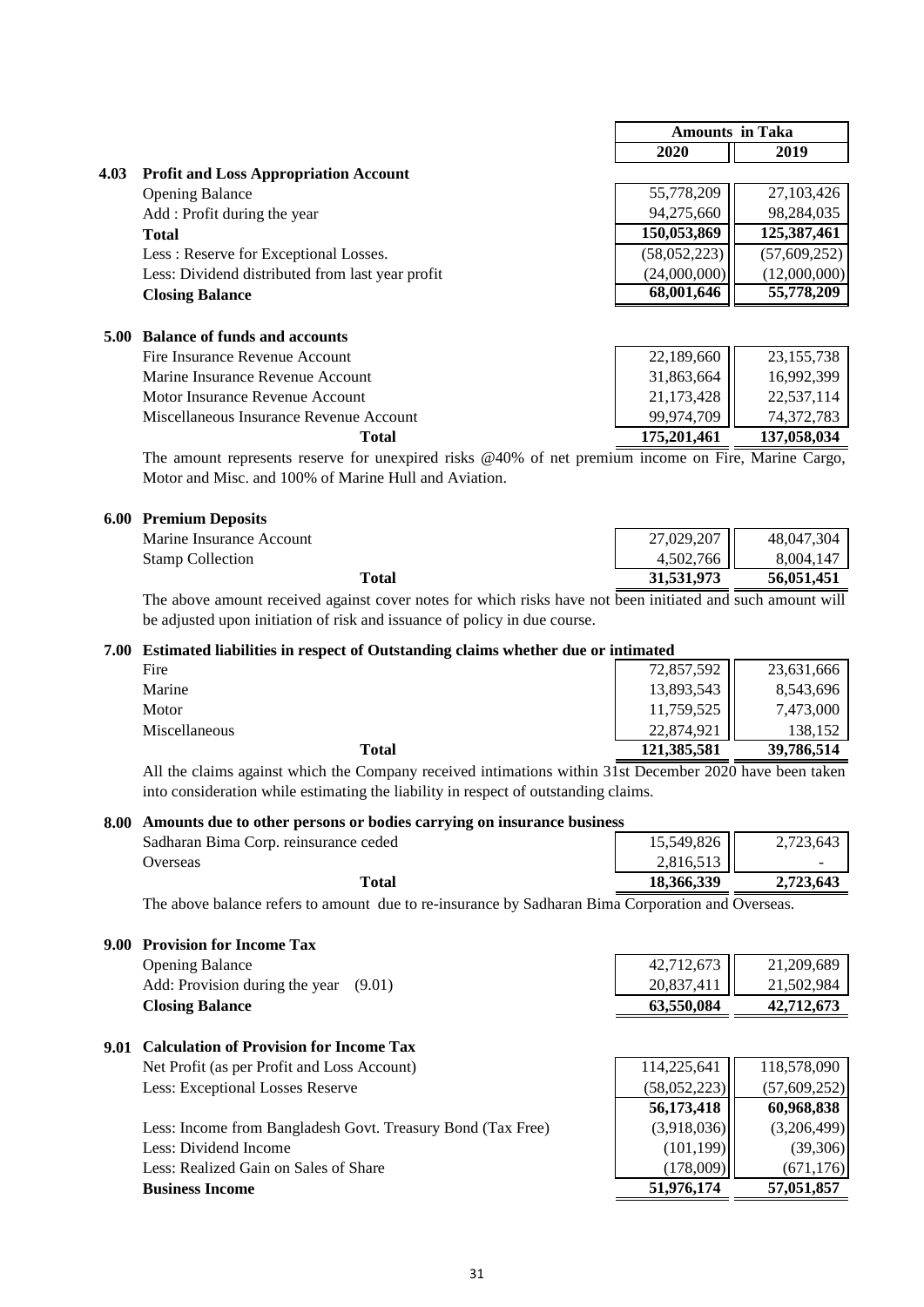|                                               | <b>Amounts in Taka</b> |            |
|-----------------------------------------------|------------------------|------------|
|                                               | 2020                   | 2019       |
| Provision on Business Income                  | 20,790,469             | 21.394.446 |
| Provision on Dividend Income                  | 20,240                 | 7.861      |
| Provision on Realized Gain on sales of Shares | 26.701                 | 100.676    |
| Total                                         | 20,837,411             | 21,502,984 |

#### **9.02 Deferred Tax (IAS-12)**

Company recognizes deferred tax as per IAS -12. Temporary differences arise in respect of depreciation. Company has calculated deferred tax as on 31.12.2020. Deferred tax has also been included in current year accounts.

|       | <b>Deferred Tax Liability/(Assets)</b>                   |               |                |
|-------|----------------------------------------------------------|---------------|----------------|
|       | Written Down Value as per financial statements           | 22,316,641    | 20,170,446     |
|       | Written Down Value as per Tax Base                       | 19,795,822    | 18,257,932     |
|       | <b>Taxable Temporary Difference</b>                      | 2,520,819     | 1,912,514      |
|       | <b>Tax Rate</b>                                          | 40%           | 37.50%         |
|       |                                                          | 1,008,328     | 717,193        |
|       | <b>Deferred Tax Liability</b>                            |               |                |
|       | <b>Opening Balance</b>                                   | 717,193       | 680,303        |
|       | Deferred Tax (Income)/Expense                            | 291,135       | 36,890         |
|       | <b>Closing Balance</b>                                   | 1,008,328     | 717,193        |
|       |                                                          |               |                |
|       | 9.03 Deferred Tax (Income)/Expense                       |               |                |
|       | Deferred Tax Income - 12.03                              | (1, 178, 564) | (1,245,819)    |
|       | Deferred Tax Expense - 9.02                              | 291,135       | 36,890         |
|       |                                                          | (887, 429)    | (1,208,929)    |
|       | 9.04 Lease Liability                                     |               |                |
|       | <b>Opening Balance</b>                                   |               |                |
|       | <b>Addition During the Year</b>                          | 28,521,246    |                |
|       | Adjustment During the Year                               | (7,463,412)   |                |
|       | <b>Closing Balance</b>                                   | 21,057,835    | $\blacksquare$ |
| 10.00 | <b>Sundry Creditors</b>                                  |               |                |
|       | Provision for Audit Fees including VAT and Tax at Source | 250,000       | 200,000        |
|       | Provision for Office Rent                                | 758,447       | 779,188        |
|       | Value Added Tax (VAT) on Premium                         | 2,032,677     | 2,061,496      |
|       | Tax and VAT at Source Payable                            | 590,512       | 565,859        |
|       | Expenses for PF & GF (Audit fee)                         | 40,000        |                |
|       | Sena Kalyan Sangstha                                     | 27,218,321    | 26,509,312     |
|       | Provision for Gratuity fund expenses                     | 3,385,878     | 3,422,184      |
|       | <b>Total</b>                                             | 34,275,835    | 33,538,040     |

Sundry creditors are liabilities and provisions that the company has to pay in due course. It also includes Company's liability for current tax which is calculated using tax rates that have been enacted at the balance sheet date.

\*VAT payable for the month of December- 2020 for Tk. 20,32,677/- only which was subsequently paid on January 13, 2021 vide Sonali Bank Limited Challan No. T- 42 & T-40 dated 13/01/2021.

| 11.00 Property, Plant and Equipment     |            |            |
|-----------------------------------------|------------|------------|
| Tangible Assets                         | 21,912,204 | 19.721.072 |
| Intangible Assets                       | 404,437    | 449.374    |
| Written down value at December 31, 2020 | 22,316,641 | 20,170,446 |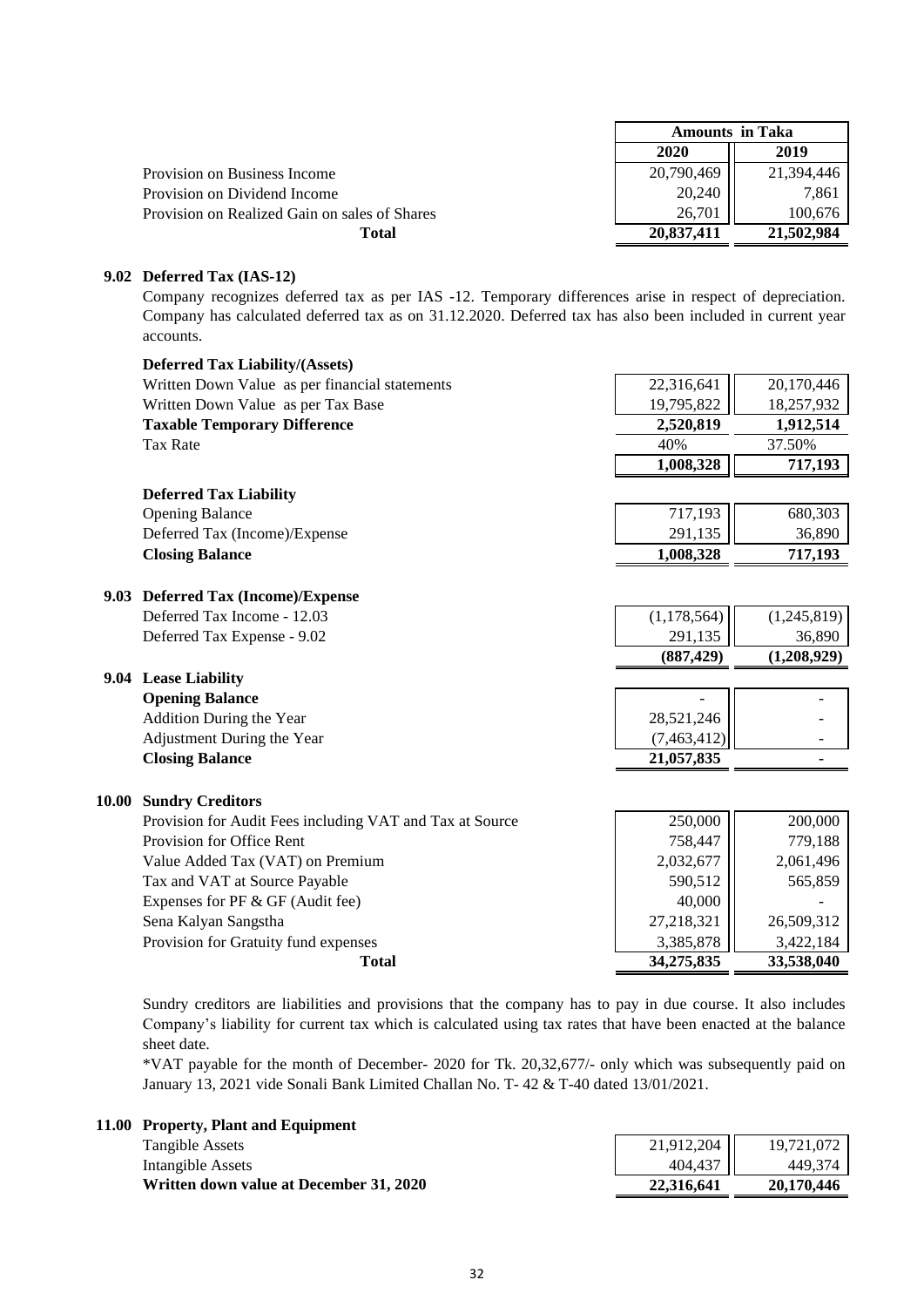|       |                                | <b>Amounts in Taka</b> |                |
|-------|--------------------------------|------------------------|----------------|
|       |                                | 2020                   | 2019           |
| 11.01 | <b>Tangible Assets</b>         |                        |                |
|       | <b>Opening Balance at Cost</b> | 42,072,038             | 36,651,077     |
|       | Addition during the year       | 5,670,391              | 6,348,561      |
|       |                                | 47,742,429             | 42,999,638     |
|       | Less: Disposal during the year | (3,343,000)            | (927, 600)     |
|       | <b>Closing Balance</b>         | 44,399,429             | 42,072,038     |
|       | Less: Accumulated Depreciation | (22, 487, 225)         | (22, 350, 966) |
|       | Written down value             | 21,912,204             | 19,721,072     |
| 11.02 | <b>Intangible Assets</b>       |                        |                |
|       | <b>Opening Balance at Cost</b> | 863,250                | 863,250        |
|       | Less: Accumulated Amortization | 458,813                | 413,876        |
|       | Written down value             | 404.437                | 449,374        |

Detail schedule of property, plant and equipment in Annexure- A

#### **12.00 Investment**

| <b>Statutory Deposit</b>  | <b>Issue Date</b> | <b>Maturity Date</b> | 2020       | 2019       |
|---------------------------|-------------------|----------------------|------------|------------|
| 10-Years Period BGTB      | $08-Oct-13$       | $07-Oct-23$          | 26,500,000 | 26,500,000 |
| 105-Years Period BGTB     | $15$ -Jul-20      | $15$ -Jul-25         | 24,717,510 |            |
| <b>Investment in BGTB</b> |                   |                      | 51,217,510 | 26,500,000 |
| Investment in Shares      | <b>Note-12.01</b> |                      | 13,049,137 | 4,055,654  |
| <b>Total</b>              |                   |                      | 64,266,647 | 30,555,654 |

The amount represents the investment in 10 years period Bangladesh Government Treasury Bonds which is held with Bangladesh Bank as Statutory Deposit under the Insurance Act, 2010, under section 23 & 24 and as per direction of Insurance Development Regulatory Authority (IDRA).

 **24,717,510 -** 

#### **Investment in 05-Years Period BGTB**

Face Value of 05-Years Bangladesh Govt. Treasury Bonds 22,500,000 Premium value for 05 Years Bangladesh Govt. Treasury Bonds 2,217,510 Less: Adjustment of Premium value

**Total**

#### **12.01 Investment in Shares**

| Sl No. | Name of<br>Company | No. of<br><b>Shares</b>  | Average rate                 | <b>Cost Price</b> | <b>Market Price</b><br>2020 | <b>Market Price</b><br>2019 |
|--------|--------------------|--------------------------|------------------------------|-------------------|-----------------------------|-----------------------------|
| 01     | <b>Ifad Autos</b>  | 58,140                   | 57.90                        | 3,366,176         | 2,784,906                   | 625,548                     |
| 02     | Singer BD          | 15,000                   | 168.24                       | 2,523,673         | 2,656,500                   | 1,145,540                   |
| 03     | Square Pharma      | 22,050                   | 223.74                       | 4,933,538         | 4,809,105                   | 1,626,400                   |
| 04     | Coopertech         |                          |                              |                   |                             | 99,428                      |
| 05     | <b>Ring Shine</b>  | 18,248                   | 8.61                         | 157,117           | 116,787                     | 170,568                     |
| 06     | Confidence         | 10,000                   | 118.51                       | 1,185,139         | 1,187,000                   |                             |
| 07     | Robi               | 43,730                   | 10.00                        | 437,300           | 1,185,083                   |                             |
| 08     | Sea Pearl Beach    | 3,916                    | 9.53                         | 37,300            | 309,756                     | 161,731                     |
| 09     | Silco Pharma       |                          | $\qquad \qquad \blacksquare$ |                   |                             | 145,440                     |
| 10     | SS Steel           | $\overline{\phantom{a}}$ | $\overline{\phantom{a}}$     | ۰                 |                             | 6,052                       |
| 11     | New Line           |                          | $\overline{\phantom{a}}$     |                   |                             | 74,947                      |
|        | <b>Total</b>       |                          |                              | 12,640,243        | 13,049,137                  | 4,055,654                   |

The Company has made investment in capital market this year and unrealized gain is transferred to investment subsequently. Investment in shares that do not have any quoted market price in the active market and whose fair value cannot be measured reliably, where recognized at cost.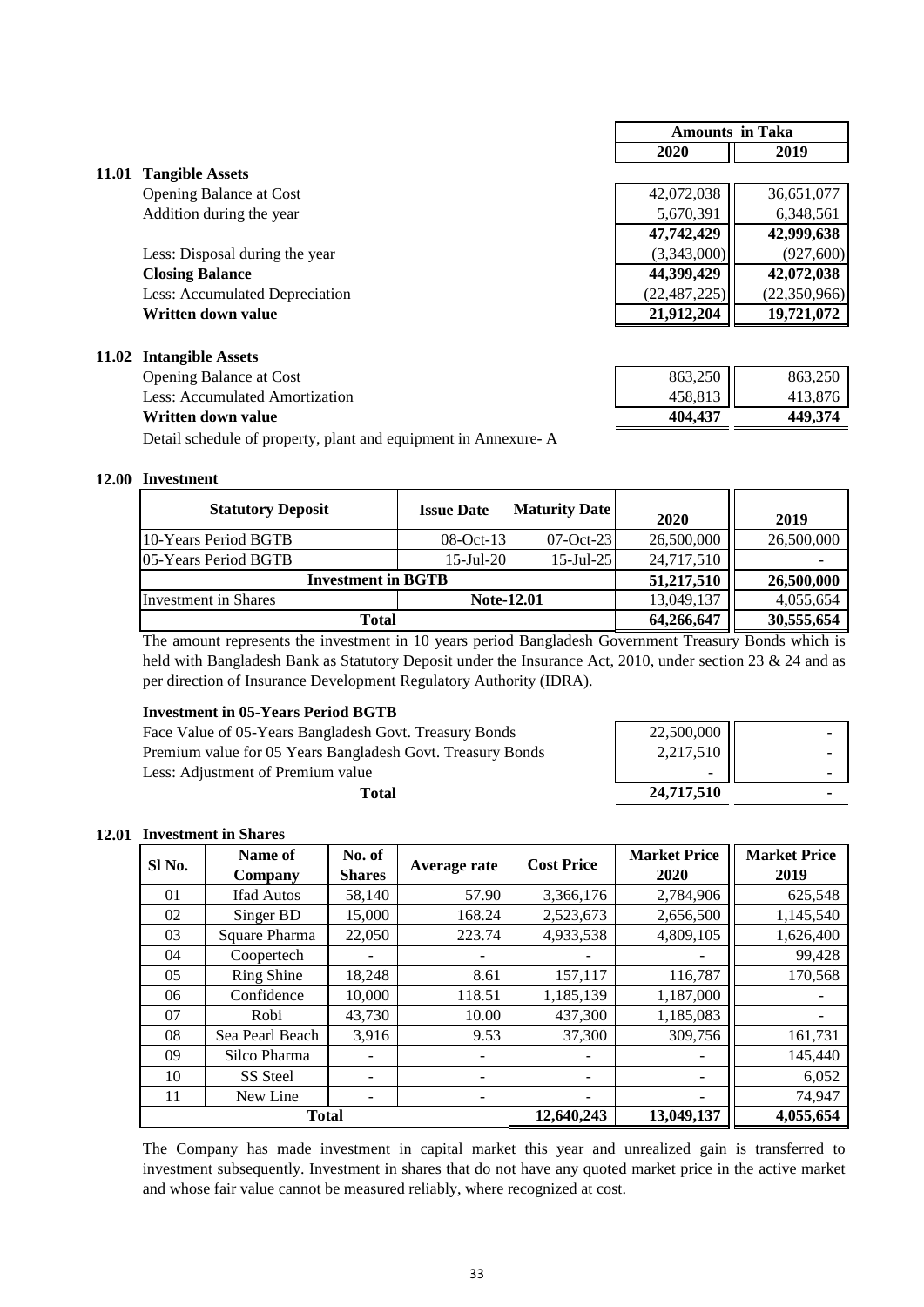|       |                                                              | <b>Amounts in Taka</b> |            |
|-------|--------------------------------------------------------------|------------------------|------------|
|       |                                                              | 2020                   | 2019       |
|       |                                                              |                        |            |
|       | 12.02 Right of Use (RoU) Assets                              |                        |            |
|       | <b>Opening Balance</b>                                       |                        |            |
|       | Addition During the Year                                     | 28,734,796             |            |
|       | Amortization                                                 | (7,501,212)            |            |
|       | <b>Closing Balance</b>                                       | 21,233,585             |            |
|       | 12.03 Deferred Tax Assets                                    |                        |            |
|       | <b>Opening Balance</b>                                       | 6,526,672              | 5,280,853  |
|       | Add: Deferred Tax Income                                     | 1,178,564              | 1,245,819  |
|       | <b>Closing Balance</b>                                       | 7,705,236              | 6,526,672  |
|       |                                                              |                        |            |
|       | <b>Gratuity Provision</b>                                    | 3,385,878              | 3,324,963  |
|       | <b>Gratuity Payment</b>                                      | (439, 468)             |            |
|       |                                                              | 2,946,410              | 3,322,184  |
|       | <b>Tax Rate</b>                                              | 40%                    | 37.50%     |
|       | <b>Deferred Tax Income</b>                                   | 1,178,564              | 1,245,819  |
|       |                                                              |                        |            |
| 13.00 | <b>Accrued Interest</b>                                      |                        |            |
|       | Fixed Deposit Receipt (FDR's)                                | 16,283,707             | 19,623,494 |
|       | <b>Interest on Bangladesh Govt. Treasury Bonds</b>           | 1,405,546              | 957,557    |
|       | Received from SKICLEPF Capital Reserve Fund                  | 1,560,616              |            |
|       | <b>Total</b>                                                 | 19,249,869             | 20,581,051 |
| 14.00 | Sundry Debtors (Including advance, deposits and prepayments) |                        |            |
|       | Advance against office rent                                  | 337,929                | 593,471    |
|       | Security Deposit against telephone                           | 19,695                 | 19,695     |
|       | Security Deposit (Others)                                    | 200,000                | 175,000    |
|       | Advance Income Tax (Note-14.01)                              | 48,845,467             | 23,589,122 |
|       | <b>Other Receivables</b>                                     |                        | 1,015,177  |
|       | <b>Advance to Office Staff</b>                               | 185,033                | 514,075    |
|       | <b>IDLC</b> Securities Limited                               |                        | 2,000      |
|       | <b>ICDDRB</b>                                                | 102,500                | 500,000    |
|       | Astha Life Insurance Company Limited                         |                        | 11,196,440 |
|       | <b>Total</b>                                                 | 49,690,624             | 37,604,980 |

Astha Life Insurance Company Limited has repaid the entire outstanding amount of their loan.

#### **14.01 Advance Income Tax**

Income Tax from Financial year 2015 to 2020 (Assessment Year 2016-2017 to 2021-2022) of Sena Kalyan Insurance Limited not yet finalized by the Income Tax Authority. Advance Tax pays U/S-64, Tax paid U/S-74, Tax (TDS) in particular years where showing Advance Tax in assets side under the head Sundry debtors. In course of finalization or assessment by the Income Tax Authority then the Advance Tax will be adjusted. Details of Advance tax payments are given below:

| <b>Opening Balance</b>    | 23,589,122 | 20, 194, 512 |
|---------------------------|------------|--------------|
| Add: Paid during the year | 25,256,345 | 3.394.610    |
| <b>Closing Balance</b>    | 48,845,467 | 23,589,122   |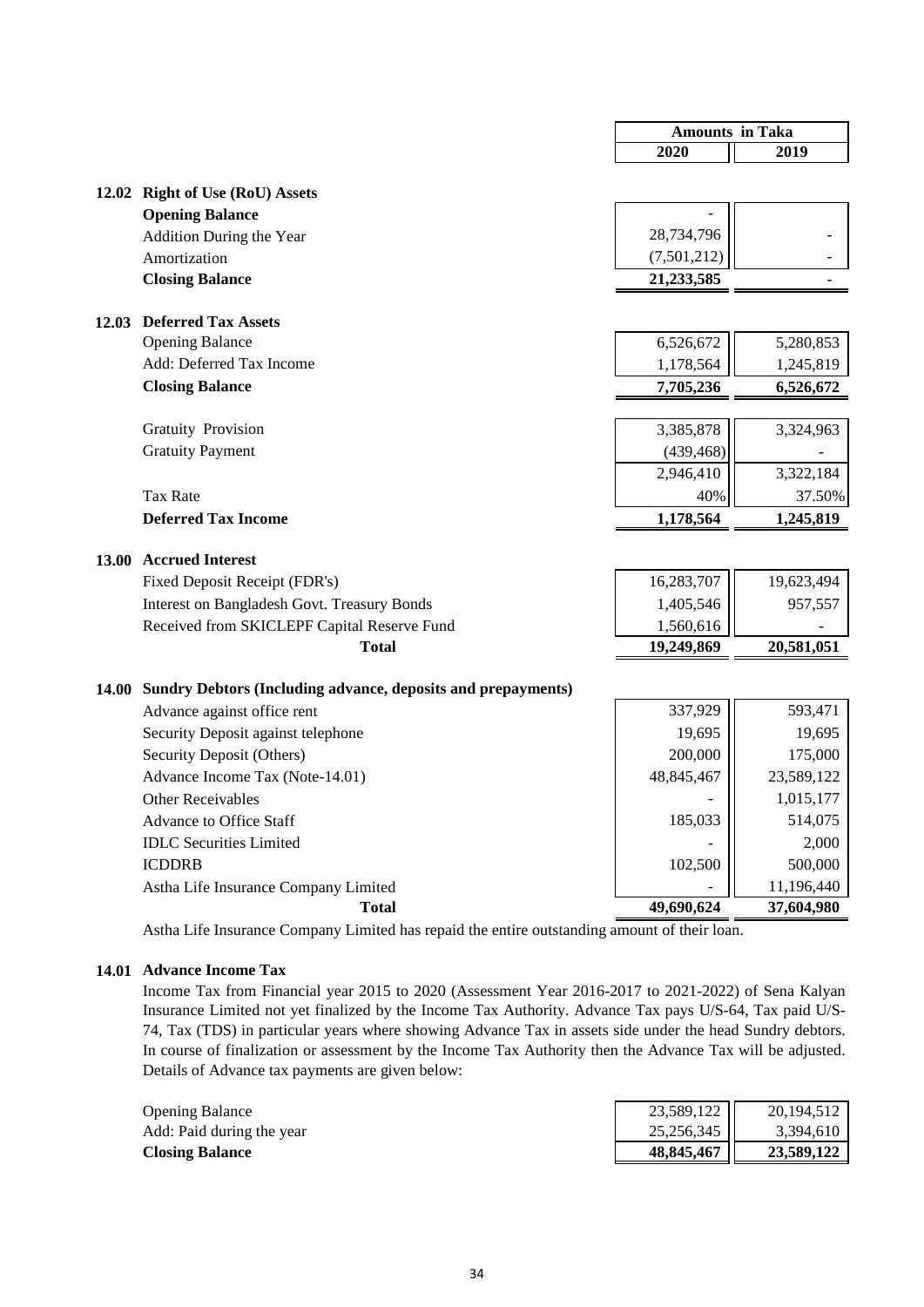|        |                       |                        |                    |                          | <b>Amounts in Taka</b> |
|--------|-----------------------|------------------------|--------------------|--------------------------|------------------------|
|        |                       |                        |                    | 2020                     | 2019                   |
|        | <b>Financial Year</b> | <b>Assessment Year</b> | <b>Advance Tax</b> | <b>Tax Payment</b>       | <b>Total Tax Paid</b>  |
| Sl No. |                       |                        |                    | with return              | during the year        |
|        | 2013                  | 2014-2015              | 45,000             | -                        | 45,000                 |
| 2      | 2014                  | 2015-2016              | 1,668,008          | -                        | 1,668,008              |
| 3      | 2015                  | 2016-2017              | 2,284,088          | 1,613,000                | 2,284,088              |
| 4      | 2016                  | 2017-2018              | 1,602,286          | 6,058,389                | 3,215,286              |
| 5      | 2017                  | 2018-2019              | 2,687,600          | 6,913,024                | 8,745,989              |
| 6      | 2018                  | 2019-2020              | 2,933,213          | $\overline{\phantom{a}}$ | 9,846,237              |
| 7      | 2019                  | 2020-2021              | 3,394,610          | 18,002,149               | 3,394,610              |
| 8      | 2020                  | 2021-2022              | 7,254,196          |                          | 25,256,345             |

#### **15.00 Cash and cash equivalents**

**Cash at banks**

Fixed Deposits: (FDR's) (Note-15.01) 711,640,471 581,500,000 SND Accounts (Note-15.03) 66,989,559 43,587,764 Current Accounts (Note-15.03) 14,844,176 6,006,329

**Total**

# **793,474,206 631,094,093** Cash in hand (Note-15.04) 20,252 | 47,418 Brokerage Balance 2,502 159,309  **793,496,960 631,300,820**

| 15.01 Fixed Deposit Receipt (FDR)    |               |               |
|--------------------------------------|---------------|---------------|
| Balance at the beginning of the year | 581,500,000   | 370,400,000   |
| Add: Addition during the year        | 240,140,471   | 341,500,000   |
| Less: Encashed during the year       | (110,000,000) | (130,400,000) |
| Balance at the end of the year       | 711,640,471   | 581,500,000   |

#### **15.02 Statement of bank wise Fixed Deposit Receipt (FDR) as at December 31, 2020 & 2019**

| Sl. No. |                                        | <b>Amounts in Tk</b> |             |
|---------|----------------------------------------|----------------------|-------------|
|         | Name of bank                           | 2020                 | 2019        |
| 01      | Trust Bank Ltd.                        | 315,400,000          | 245,400,000 |
| 02      | Pubali Bank Ltd.                       | 10,000,000           | 10,000,000  |
| 03      | IFIC Bank Ltd.                         | 32,000,000           | 32,000,000  |
| 04      | AB Bank Ltd.                           | 43,000,000           | 30,000,000  |
| 05      | Standard Bank Ltd.                     | 40,000,000           | 40,000,000  |
| 06      | Social islami Bank Ltd.                | 2,500,000            | 2,500,000   |
| 07      | Mutual Trust Bank Ltd.                 | 30,000,000           | 15,000,000  |
| 08      | The Dhaka Mercantile Co-operative Ltd. |                      | 1,000,000   |
| 09      | Shahjalal Islami Bank Ltd.             | 5,000,000            | 5,000,000   |
| 10      | Shimanto Bank Ltd.                     | 55,000,000           | 45,000,000  |
| 11      | Exim Bank Ltd.                         | 24,205,846           | 13,000,000  |
| 12      | Eastern Bank Ltd.                      |                      | 5,000,000   |
| 13      | National Bank of Pakistan              |                      | 2,000,000   |
| 14      | First Security Islami bank Ltd.        | 10,000,000           | 10,000,000  |
| 15      | NRB Global Bank Ltd.                   | 20,000,000           | 20,000,000  |
| 16      | Southeast Bank Ltd.                    |                      | 9,000,000   |
| 17      | Brac Bank Ltd.                         | 40,434,625           | 15,000,000  |
| 18      | United Commercial Bank Ltd.            | 9,500,000            | 8,500,000   |
| 19      | One Bank Ltd.                          | 20,000,000           | 42,500,000  |
| 20      | Al Arafah Islami Bank Ltd.             |                      | 20,000,000  |
| 21      | Meghna Bank Ltd.                       | 12,000,000           | 7,500,000   |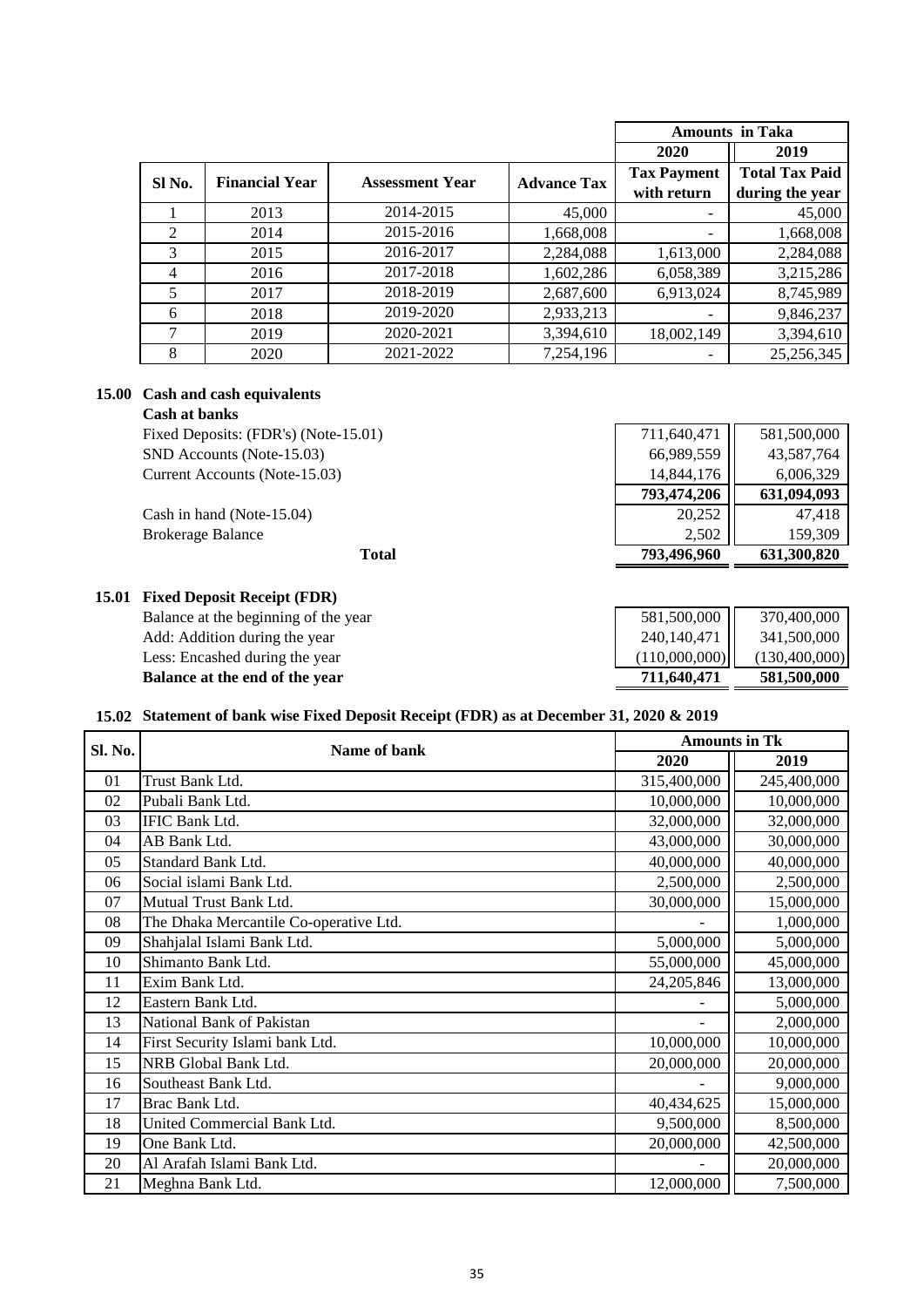|    |                                          | <b>Amounts in Taka</b> |             |
|----|------------------------------------------|------------------------|-------------|
|    |                                          | 2020                   | 2019        |
| 22 | People Leasing & Financial Services Ltd. | 3,100,000              | 3,100,000   |
| 23 | Delta Brac Housing Ltd.                  | 24,000,000             |             |
| 24 | NRB Bank Ltd.                            | 2,500,000              |             |
| 25 | Islami Bank Bangladesh Ltd.              | 1,000,000              |             |
| 26 | <b>IPDC</b> Finance Ltd.                 | 1,000,000              |             |
| 27 | United Finance Ltd.                      | 500,000                |             |
| 28 | <b>Community Bank</b>                    | 10,000,000             |             |
| 29 | ICB Islamic Bank Ltd.                    | 500,000                |             |
|    | <b>Total</b>                             | 711,640,471            | 581,500,000 |

#### **15.03 Statement of Bank wise Short Notice Deposit and Current Deposit with Banks as at December 31, 2020 & 2019**

| Sl. No. | Name of bank                                                         | <b>SND Account</b> | <b>CD</b> Account | <b>Total 2020</b> | <b>Total 2019</b> |
|---------|----------------------------------------------------------------------|--------------------|-------------------|-------------------|-------------------|
| 01      | Trust Bank Ltd. Motijheel Branch,<br>Dhaka. A/C - 0003-0210013534    |                    | 443               | 443               | 683               |
| 02      | Trust Bank Ltd. Kawran Bazar Branch,<br>Dhaka. A/C - 0030-0320000337 | 36,929,682         |                   | 36,929,682        | 23,846,616        |
| 03      | Trust Bank Ltd. Kawran Bazar Branch,<br>Dhaka. A/C - 0030-0210005719 |                    | 4,463,610         | 4,463,610         | 1,722,640         |
| 04      | Trust Bank Ltd. SKB Branch, Dhaka.<br>A/C - 0003-0210013123          |                    | 1,088,971         | 1,088,971         | 1,078,019         |
| 05      | Trust Bank Ltd. Kawran Bazar Branch,<br>Dhaka. A/C - 0030-0210005004 |                    | 7,819,643         | 7,819,643         | 3,044,288         |
| 06      | Trust Bank Ltd. Kawran Bazar Branch,<br>Dhaka. A/C - 0030-0210008850 |                    | 121,609           | 121,609           | 76,885            |
| 07      | Trust Bank Ltd. Kawran Bazar Branch,<br>Dhaka. A/C - 0030-0210009082 |                    | 1,340,847         | 1,340,847         | 62,326            |
| 08      | Trust Bank Ltd. Millennium Branch,<br>Dhaka. A/C - 0022-0210012612   |                    | 1,729             | 1,729             | 1,663             |
| 09      | Trust Bank Ltd. Agrabad Branch,<br>Chittagong. A/C - 0012-0210009600 |                    | 264               | 264               | 592               |
| 10      | Trust Bank Ltd. Khulna Branch,<br>Khulna. A/C - 00400-320000451      | 3,326              |                   | 3,326             | 2,322             |
| 11      | Trust Bank Ltd. Millennium Branch,<br>Dhaka. A/C - 0022-0210013684   |                    | 1,967             | 1,967             | 745               |
| 12      | Trust Bank Ltd. Kawran Bazar Branch,<br>Dhaka. A/C - 0044-0210003135 |                    | 563               | 563               | 18,488            |
| 13      | EXIM Bank Ltd. DOHS Branch,<br>Dhaka. A/C - 1241-3100005298          | 30,055,894         |                   | 30,055,894        | 19,738,826        |
| 14      | Sonali Bank Ltd. Farmgate Branch,<br>Dhaka. A/C - 011-4902000884     |                    | 4,530             | 4,530             |                   |
| 15      | Trust Bank Ltd. Chowhatta Branch,<br>Sylhet. A/C - 0021-0320000794   | 657                |                   | 657               |                   |
|         | <b>Total</b>                                                         | 66,989,559         | 14,844,176        | 81, 833, 735      | 49,594,093        |

**15.04 Cash in hand**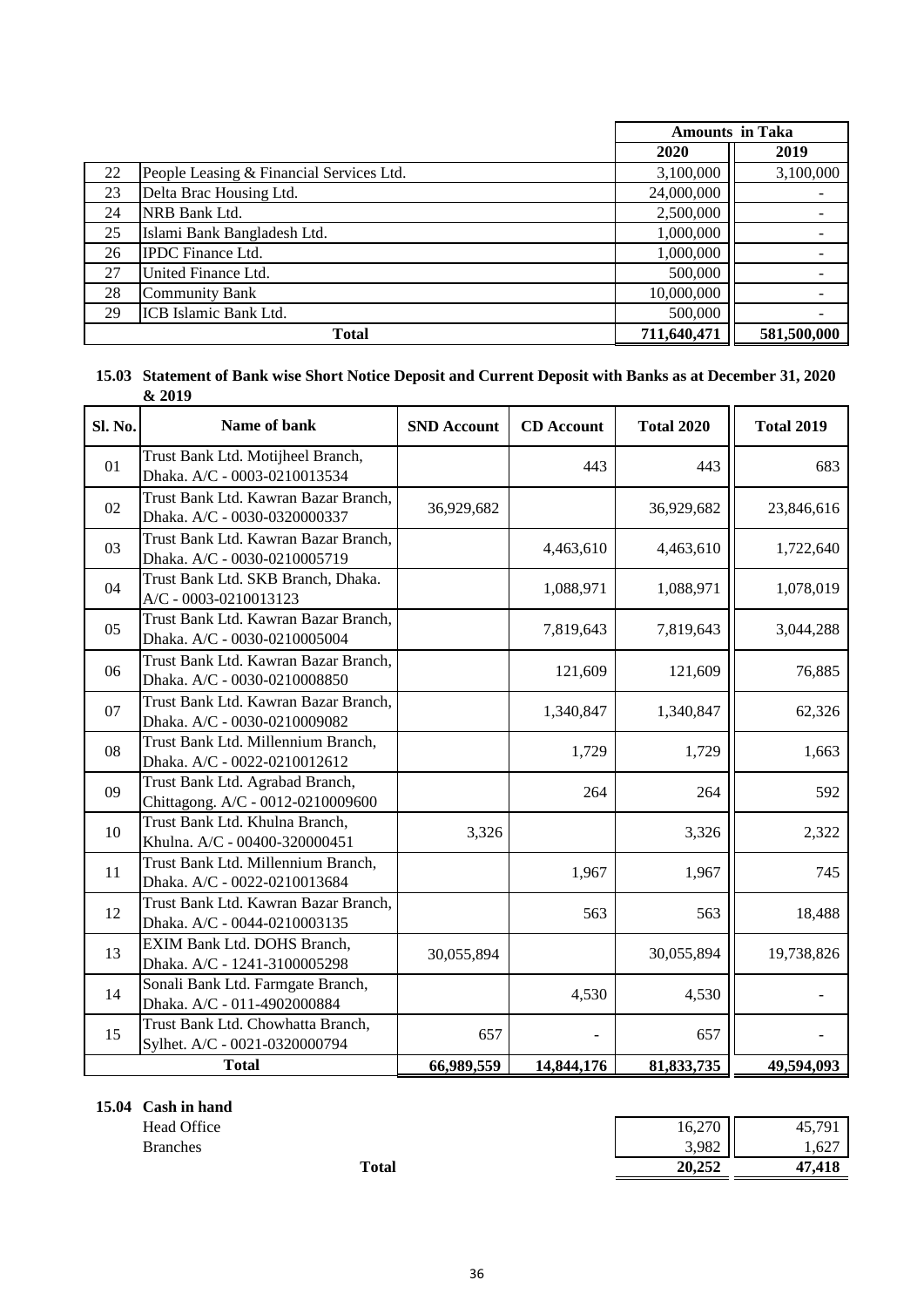|                                                        | <b>Amounts in Taka</b> |             |
|--------------------------------------------------------|------------------------|-------------|
|                                                        | 2020                   | 2019        |
| 16.00 Net Asset Value per share                        |                        |             |
| Investment                                             | 64,266,647             | 30,555,654  |
| <b>Accrued Interest</b>                                | 19,249,869             | 20,581,051  |
| <b>Sundry Debtors</b>                                  | 49,690,624             | 37,604,980  |
| Property, Plant and Equipment's                        | 22,316,641             | 20,170,446  |
| <b>Cash and Bank Balances</b>                          | 793,496,960            | 631,300,820 |
| Right of Use (RoU) Assets                              | 21,233,585             |             |
| <b>Deferred Tax Assets</b>                             | 7,705,236              | 6,526,672   |
| Stationary and forms in hand                           | 206,358                | 234,672     |
| Stamp in Hand                                          | 126,219                | 28,030      |
| Total Assets (A)                                       | 978,292,139            | 747,002,325 |
| <b>Balance of Funds and Accounts</b>                   | 175,201,461            | 137,058,034 |
| Premium Deposits                                       | 31,531,973             | 56,051,451  |
| Estimated liabilities in respect of outstanding claims | 121,385,581            | 39,786,514  |
| Amounts due to other persons                           | 18,366,339             | 2,723,643   |
| Provision For Income tax                               | 63,550,084             | 42,712,673  |
| Deferred Tax Liability                                 | 1,008,328              | 717,193     |
| Lease Liability                                        | 21,057,835             |             |
| Provision for WPPF                                     | 5,711,282              |             |
| <b>Sundry Creditors</b>                                | 34,275,835             | 33,538,040  |
| <b>Total Liabilities (B)</b>                           | 472,088,716            | 312,587,548 |
| Net Assets(A-B)                                        | 506,203,422            | 434,414,777 |
| Number of Share                                        | 24,000,000             | 24,000,000  |
| Face Value Per Share                                   | 10                     | 10          |
| Net Assets Value Per Share(A-B)/C                      | 21.09                  | 18.10       |
|                                                        |                        |             |

#### **17.00 Interest received and Dividend Income**

| <b>Bangladesh Government Treasury Bond</b> | 3,918,036  | 3,206,499  |
|--------------------------------------------|------------|------------|
| Fixed Deposit Receipt (FDR)                | 48,944,742 | 40,178,562 |
| Short Notice Deposit (SND) Accounts        | 1,144,964  | 522,562    |
| Dividend on Share received during the year | 101,199    | 39.306     |
| Total                                      | 54,108,941 | 43,946,929 |

Dividend Income represents the amount received from investment in share of public limited company.

#### **18.00 Other Income**

The other income comprises of receipt during the year from co-insurance service charge sale of paper, wastage goods, service charges and trustee fees.

| <b>Trustees Fees</b>                                             | 1,320,000                | 1,695,000 |
|------------------------------------------------------------------|--------------------------|-----------|
| Sales of Paper and Wastage Goods                                 | 7,700                    | 13,140    |
| Service Charges (Co-Insurance)                                   | 394,274                  | 832       |
| Miscellaneous Income                                             | $\overline{\phantom{a}}$ | 917,730   |
| Received from SKICLPF Capital Reserve Fund (PF-forfeited amount) | 1,560,616                |           |
| Profit on sale of Fixed Assets                                   | 654,109                  |           |
| Profit on sale of primary shares                                 | 178,009                  | 671,176   |
| Total                                                            | 4,114,708                | 3,297,878 |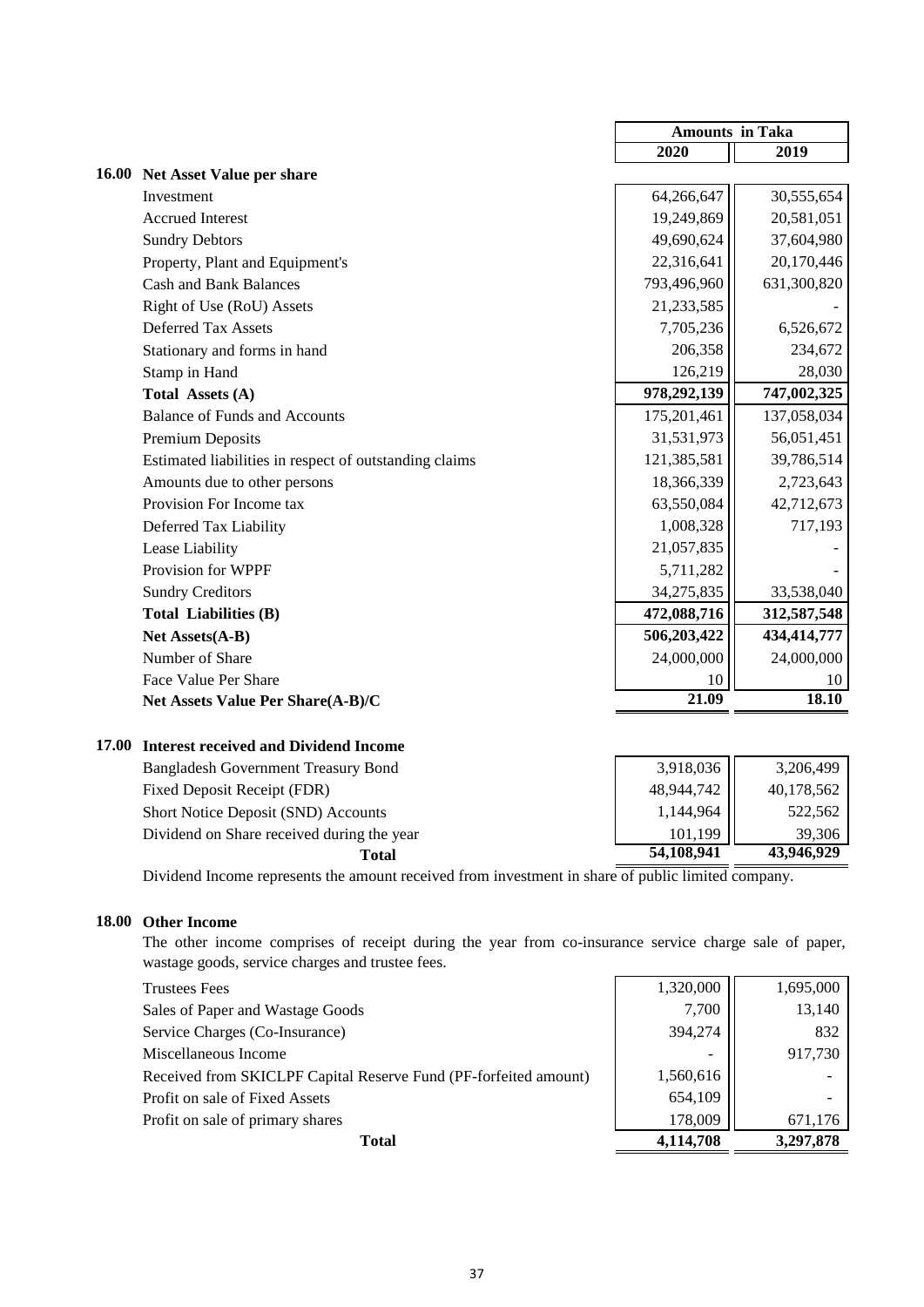|              |                                                                       | <b>Amounts in Taka</b>   |                      |
|--------------|-----------------------------------------------------------------------|--------------------------|----------------------|
|              |                                                                       | 2020                     | 2019                 |
| <b>19.00</b> | Management Expenses: Allocation of management expenses as per follows |                          |                      |
|              | <b>Salary and Allowances</b>                                          | 45,838,234               | 40,430,095           |
|              | <b>Festival Bonus</b>                                                 | 3,676,179                | 3,716,824            |
|              | Telephone, Mobile and Internet Bill                                   | 983,802                  | 922,732              |
|              | Car Fuel                                                              | 1,210,494                | 1,595,725            |
|              | Entertainment, Annual Picnic and Lunch Expenses                       | 46,895                   | 176,096              |
|              | Conveyance and TA/DA Allowance                                        | 317,743                  | 201,617              |
|              | Utility Bill and Service Charges                                      | 2,955,790                | 2,650,489            |
|              | Postage, Courier and Revenue Stamp                                    | 35,022                   | 147,791              |
|              | Books, Papers and Periodicals                                         | 25,199                   | 24,868               |
|              | Office Rent and Garage Rent                                           | 2,317,688                | 10,274,356           |
|              | <b>Amortization of RoU Assets</b>                                     | 7,501,212                |                      |
|              | <b>Finance Cost</b>                                                   | 871,148                  |                      |
|              | <b>Bank Charges</b>                                                   | 1,045,852                | 521,901              |
|              | Co-Insurance Service Charges                                          | 5,277,722                | 5,982,462            |
|              | Miscellaneous and General Expenses                                    | 139,657                  | 193,434              |
|              | Repairs and Maintenance (Office)                                      | 113,277                  | 131,694              |
|              | Fees and Charges                                                      | 225,442                  | 197,776              |
|              | <b>Incentive Bonus</b>                                                | 2,841,609                | 1,990,224            |
|              | <b>Medical Expenses</b>                                               | 30,270                   | 896                  |
|              | <b>Staff Tea and Water Bill</b>                                       | 243,970                  | 275,784              |
|              | <b>Staff Training fee</b>                                             | 21,425                   | 33,500               |
|              | <b>Trade License Renewal Fee</b>                                      | 16,117                   | 83,245               |
|              | Printing and Office Stationary Supplier Expenses                      | 1,075,855                | 700,159              |
|              | Repair, Maintenance and Renewal fee (Motor)                           | 1,006,311                | 1,012,451            |
|              | Office Cleaning and Up-Keep-Supplier                                  | 210,938                  | 163,991              |
|              | Uniform & Liveries                                                    | 8,090                    |                      |
|              | <b>Gratuity Expenses</b>                                              | 3,385,878                | 3,422,184            |
|              | <b>Gardening Supplier</b>                                             | 25,840                   |                      |
|              | <b>Contribution to Provident Fund</b>                                 | 1,706,119                | 1,763,256            |
|              | Insurance Premium                                                     | 85,657                   | 11,226               |
|              | Bima Mela / Business Procurement Expenses                             | 206,411                  | 50,870               |
|              | Pre-Inspection Survey fee                                             | 25,040                   |                      |
|              | Board Meeting and AGM Expenses                                        | 120,535                  | 12,971               |
|              | <b>Issue Manager Fees</b>                                             |                          | 375,000              |
|              | Expenses for PF & GF audit fees                                       | 40,000                   |                      |
|              | Loss on sales of assets (19.01)                                       |                          | 2,420                |
|              | <b>Stamp Expense and Revenue Stamp</b>                                | 107,883                  | 4,264                |
|              | Co-Insurance Mgt.& Business Expense                                   | 13,525                   |                      |
|              | <b>Total</b>                                                          | 83,752,829               | 77,070,301           |
|              |                                                                       |                          |                      |
|              | 19.01 Profit or (Loss) on sales of assets                             |                          |                      |
|              | <b>Cost Price</b><br>Less: Accumulated Depreciation                   | (3,343,000)<br>2,357,109 | (927,600)<br>510,180 |
|              | Less: Sales Price                                                     | 1,640,000                | 415,000              |
|              |                                                                       | 654,109                  | (2, 420)             |

| <b>Profit or (Loss) on sales of assets</b> |             |           |
|--------------------------------------------|-------------|-----------|
| Cost Price                                 | (3,343,000) | (927,600) |
| Less: Accumulated Depreciation             | 2,357,109   | 510.180   |
| Less: Sales Price                          | 1,640,000   | 415,000   |
|                                            | 654.109     | (2.420)   |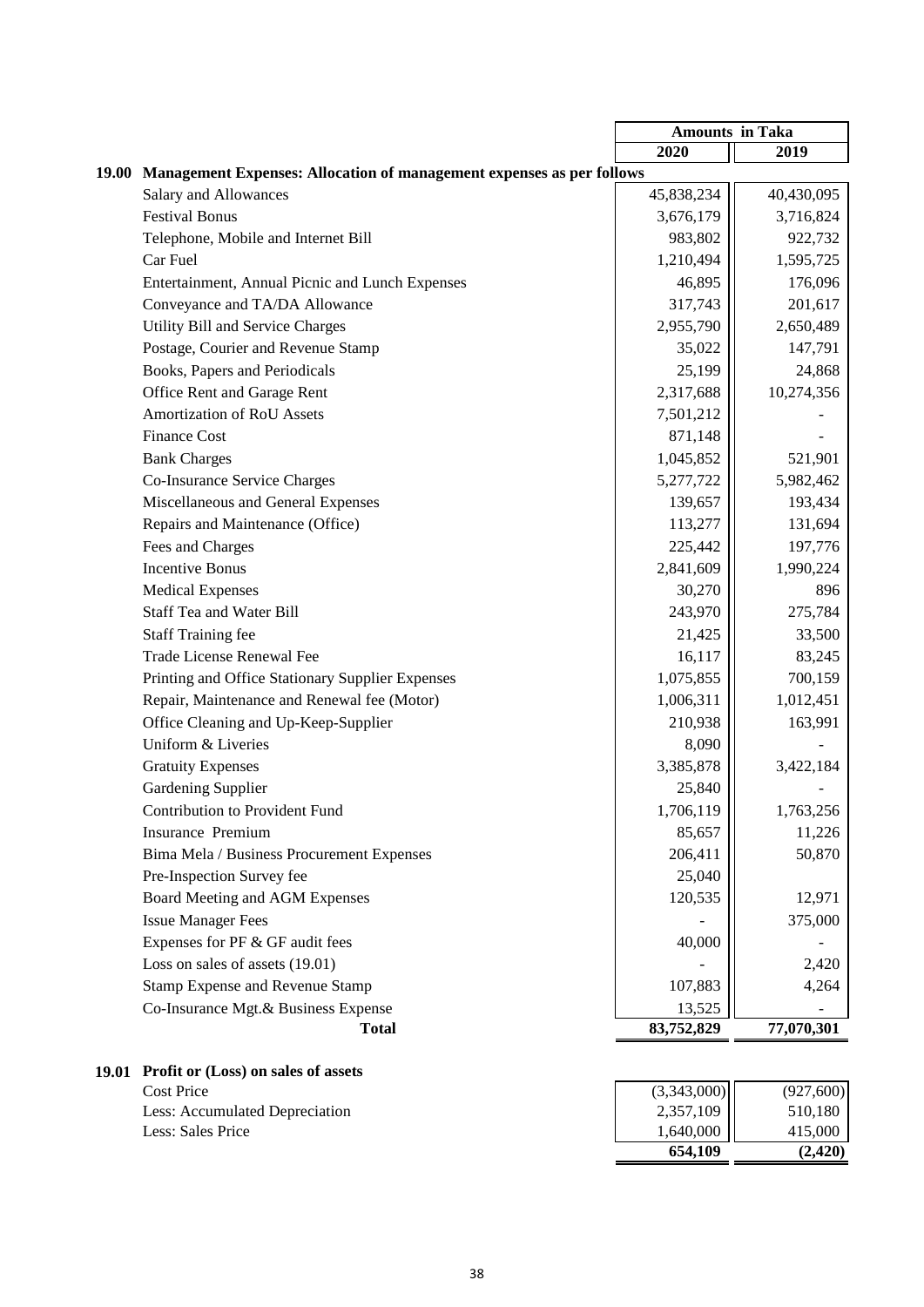| <b>Amounts in Taka</b> |  |
|------------------------|--|
| 02O                    |  |

#### **19.02 Appropriation of management expenses**

| <b>Class of Business</b> | <b>Gross premium</b> | <b>Stamp</b> | Mgt. Exp.  | 2020       | 2019       |
|--------------------------|----------------------|--------------|------------|------------|------------|
| Fire                     | 125,269,399          | 266          | 18,072,002 | 18,072,268 | 15,570,244 |
| Marine Cargo             | 84,097,831           |              | 12,132,382 | 12,132,382 | 7,307,929  |
| Marine Hull              | 9,969,045            |              | 1,438,185  | 1,438,185  | 693,971    |
| Motor                    | 52,933,570           | 3,145        | 7,636,467  | 7,639,612  | 7,551,138  |
| Miscellaneous            | 308,252,388          | 322          | 44,470,061 | 44,470,383 | 45,947,018 |
| <b>Total</b>             | 580, 522, 233        | 3,733        | 83,749,096 | 83,752,829 | 77,070,301 |

#### **19.03 Key Management Personnel Compensation**

The Compensation of Key management personnel of Sena Kalyan Insurance Company Ltd. are as follows:

| Name of employee                                                                                         | Short employee<br>benefits                 | Post employment<br>benefits   | Other long term<br>benefits | <b>Termination</b><br>benefits                 | <b>Share based</b><br>payment |
|----------------------------------------------------------------------------------------------------------|--------------------------------------------|-------------------------------|-----------------------------|------------------------------------------------|-------------------------------|
| Brig Gen Shafique<br>Shamim (Retd.)<br>Managing Director &<br><b>CEO</b>                                 | Salary Tk. 38,05,000<br>Bonus Tk. 4,97,650 | P.F @ 10% of<br>Basic Salary. | N <sub>O</sub>              | P.F, Gratuity &<br>Group insurance<br>coverage | N <sub>O</sub>                |
| Col Md Aulad<br>Hossain, psc, G<br>(Retd.) Deputy<br>Managing Director,<br>Development Officer           | Salary Tk. 18,48,000<br>Bonus Tk. 87,500   | N <sub>O</sub>                | N <sub>O</sub>              | N <sub>O</sub>                                 | NO                            |
| Gp Capt Md Atiar<br>Rahman, psc (Retd.)<br><b>Assistant Managing</b><br>Director, Development<br>Officer | Salary Tk. 16,50,000                       | N <sub>O</sub>                | N <sub>O</sub>              | N <sub>O</sub>                                 | NO                            |
| Lt. COl AKM Nazimul<br>Islam, Psc, (Retd.)<br>Head of Marketing                                          | Salary Tk. 12,59,400<br>Bonus Tk. 1,80,096 | P.F @ 10% of<br>Basic Salary. | N <sub>O</sub>              | P.F. Gratuity &<br>Group insurance<br>coverage | N <sub>O</sub>                |
| Mr. Pranab Kumar<br>Saha Head of<br>Underwriting                                                         | Salary Tk. 11,64,000<br>Bonus Tk. 1,80,096 | N <sub>O</sub>                | N <sub>O</sub>              | N <sub>O</sub>                                 | N <sub>O</sub>                |
| Maloy Kumer Saha<br><b>Chief Financial</b><br>Officer (CFO)                                              | Salary Tk. 9,33,600<br>Bonus Tk. 1,50,750  | P.F @ 10% of<br>Basic Salary. | N <sub>O</sub>              | P.F, Gratuity &<br>Group insurance<br>coverage | N <sub>O</sub>                |
| Squadron Leader Md.<br>Mostafa Zaman<br>(Retd.) Head of HR<br>and Admin                                  | Salary Tk. 10,68,500<br>Bonus Tk. 1,73,530 | P.F @ 10% of<br>Basic Salary. | N <sub>O</sub>              | P.F, Gratuity &<br>Group insurance<br>coverage | N <sub>O</sub>                |
| Mr. Tajul Islam Head<br>of Claim and<br>Reinsurance                                                      | Salary Tk. 7,95,000<br>Bonus Tk. 1,30,625  | P.F @ 10% of<br>Basic Salary. | N <sub>O</sub>              | P.F. Gratuity &<br>Group insurance<br>coverage | NO                            |
| Md. Shakhawat<br>Hossain Head of IT                                                                      | Salary Tk. 6,39,600<br>Bonus Tk. 1,08,708  | P.F @ 10% of<br>Basic Salary. | NO                          | P.F, Gratuity &<br>Group insurance<br>coverage | NO                            |
| Lasmin Akter<br>Company Secretary                                                                        | Salary Tk. 4,15,500<br>Bonus Tk. 75,360    | P.F @ 10% of<br>Basic Salary. | N <sub>O</sub>              | P.F, Gratuity &<br>Group insurance<br>coverage | NO                            |

Key Management Personnel Compensation included in management expenses and no other remuneration or special payment except as mentioned above was made to the key Management Personnel during the year 2020.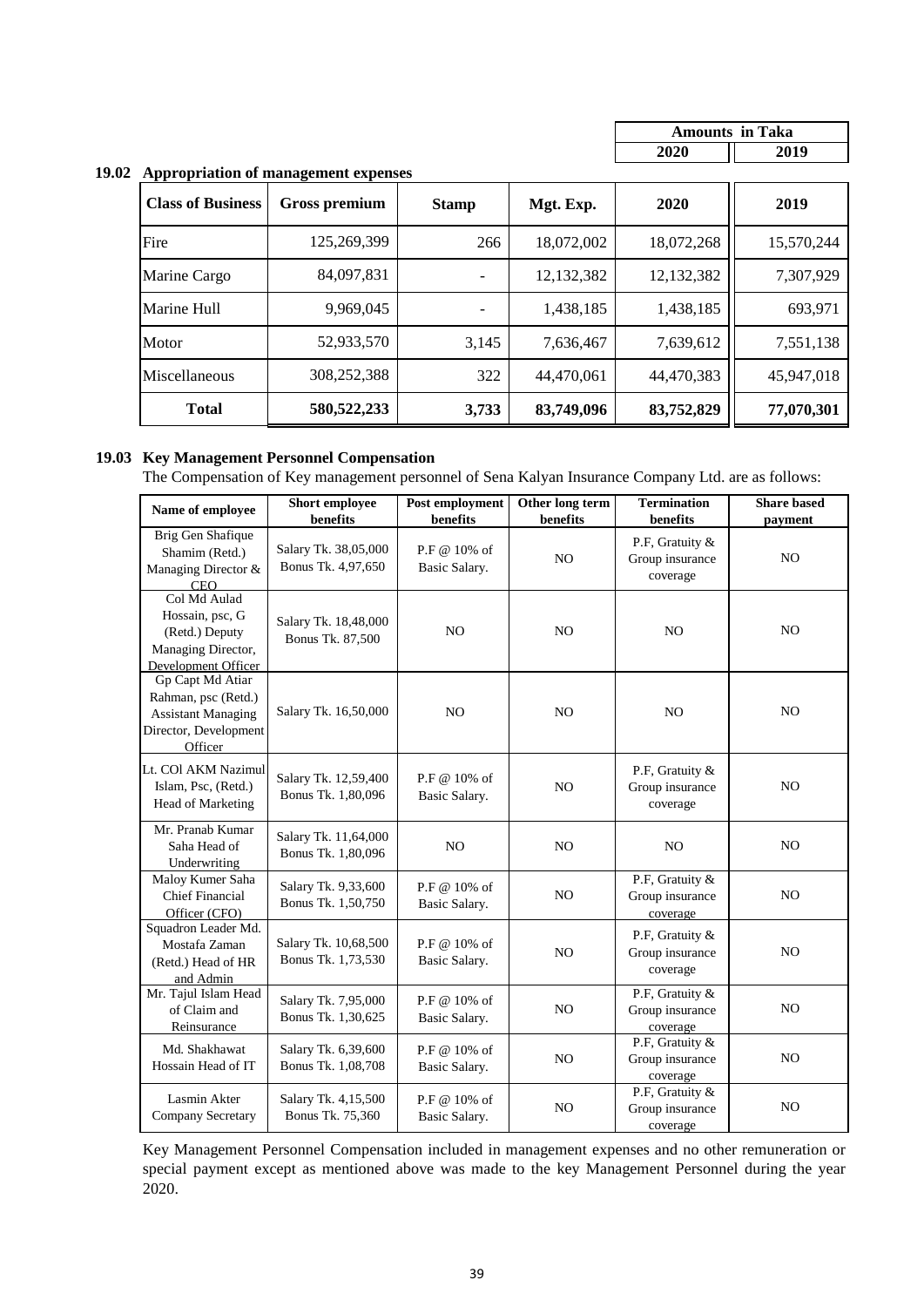|      | <b>Amounts in Taka</b> |
|------|------------------------|
| 2020 | 2019                   |

#### **20.00 Earnings Per Share (EPS)**

The Company calculates Earnings per Share (EPS) in accordance with IAS-33: ''Earnings Per Share'', which has been shown on the face of the income statement and this has been calculated by dividing the basic earnings by the number of ordinary shares outstanding for the year. Details calculations were as follows

| Net Profit before Tax           | 114,225,641  | 118,578,090    |
|---------------------------------|--------------|----------------|
| Less: Provision for Taxation    | (19.949.981) | (20, 294, 055) |
| Net Profit after Taxation       | 94.275.660   | 98,284,035     |
| Number of Ordinary Share        | 24,000,000   | 24,000,000     |
| <b>Earnings Per Share (EPS)</b> | 3.93         | 4.10           |
|                                 |              |                |

#### **21.00 Net Operating Cash Flow Per Share**

Net Operating Cash Flows Per Share (NOCFPS) has been calculated based on net cash generated from operating activities and number of shares outstanding during the period as at December 31, 2020. Details calculations are as follows:

| <b>Net Operating Cash Flow Per Share (NOCFPS)</b> | 9.24        | 9.69        |
|---------------------------------------------------|-------------|-------------|
| Number of Shares                                  | 24,000,000  | 24,000,000  |
| Net Cash Generated From Operating Activities      | 221,715,530 | 232,450,624 |

#### **22.00 Agency Commission**

As per Insurance Development & Regulatory Authority's (IDRA) circular No. non life-32/2012 date: 01 April 2012 the agency commission for non life insurance business were fixed up  $\omega$  15% for all classes of non life insurance business. The agency commission for different classes of business are furnished as under.

| Class wise segregation of agency commission |            |            |
|---------------------------------------------|------------|------------|
| Fire                                        | 14,079,888 | 12,585,294 |
| Marine Cargo                                | 12,427,157 | 10,055,171 |
| Marine Hull                                 | 676,185    | 473,873    |
| Motor                                       | 1,932,926  | 2,418,823  |
| Miscellaneous                               | 4,606,591  | 9,152,110  |
| Total                                       | 33,722,747 | 34,685,271 |

#### **23.00 Related Party disclosure**

Sena Kalyan Insurance Co. Ltd. In normal course of business carried out number of transactions with other entities that fall within the definition of related party contained in International Accounting standard 24 Related Party Disclosures. All transactions involving related parties arising in normal course of business are conducted on an arm's length basis at commercial rates on the same terms and conditions as applicable to the third parties. Details of transactions with related parties and balance with them are as follows:

| Name of the related party                    | Nature of<br>Nature of |                               | <b>Amount in Taka</b> |           |  |
|----------------------------------------------|------------------------|-------------------------------|-----------------------|-----------|--|
|                                              | <b>Transactions</b>    | Relationship                  | 2020                  | 2019      |  |
| Sena Kalyan Sangstha                         | Insurance              | Common<br>598,586<br>Director |                       | 1,101,695 |  |
| Mongla Cement Factory                        | Insurance              | Common<br>Director            | 6,097,130             | 8,222,702 |  |
| Sena Hotel Developments                      | Insurance              | Common<br>Director            | 2,502,437             | 469,958   |  |
| Sena Kalyan Construction and<br>Developments | Insurance              | Common<br>Director            | 23,278                |           |  |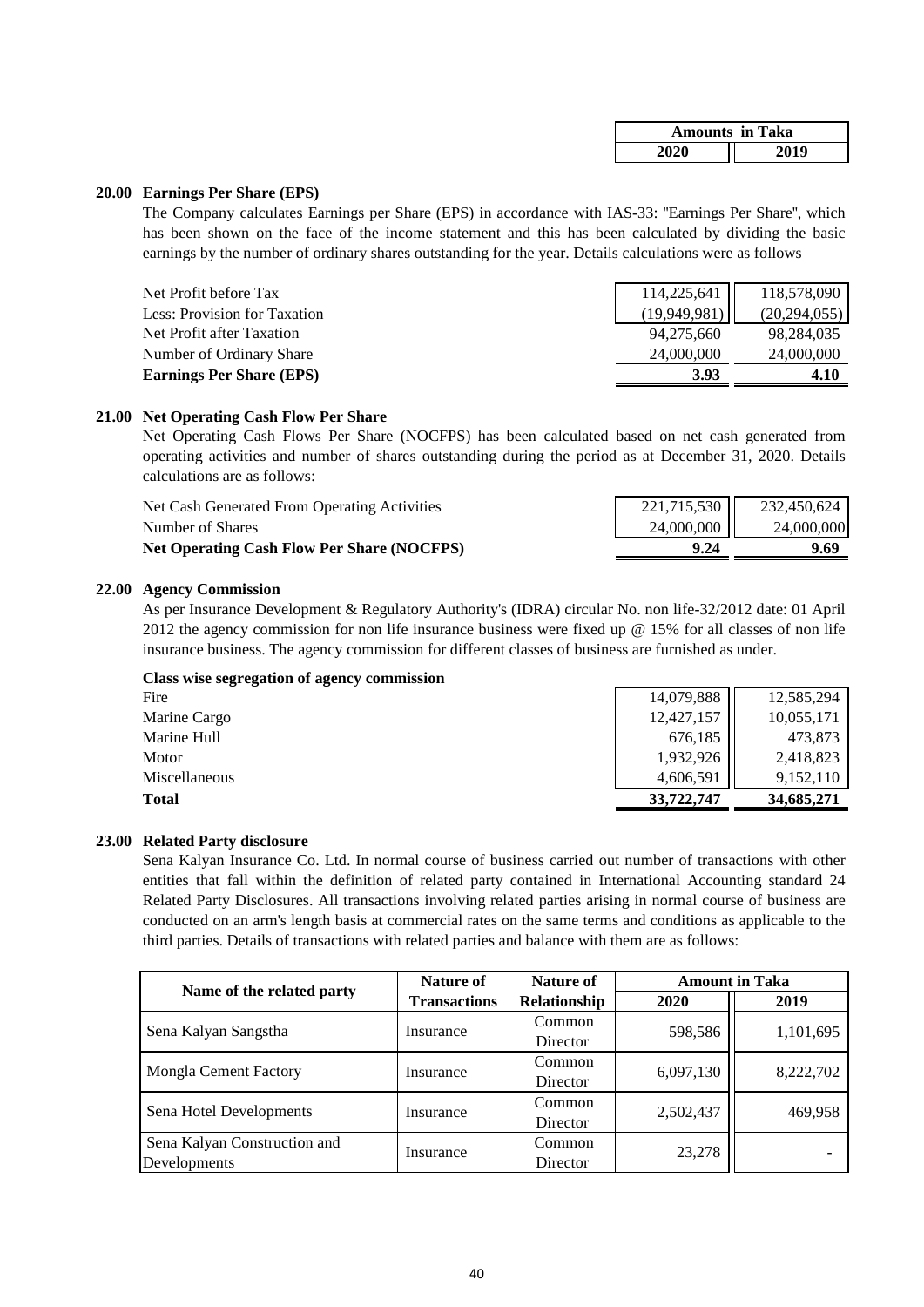|                                                   |            |                    | <b>Amounts</b> in Taka |           |
|---------------------------------------------------|------------|--------------------|------------------------|-----------|
|                                                   |            |                    | 2020                   | 2019      |
| Annanya Shopping Complex                          | Insurance  | Common<br>Director | 106,744                | 124,274   |
| <b>Chittagong Flour Mills</b>                     | Insurance  | Common<br>Director | 310,468                | 723,090   |
| Sena Kalyan Electric Industry                     | Insurance  | Common<br>Director | 67,231                 | 798,381   |
| Fauji Flour Mills                                 | Insurance  | Common<br>Director | 21,942                 | 176,685   |
| <b>Diamond Food Industries</b>                    | Insurance  | Common<br>Director | 421,866                | 40,058    |
| Amin Mohiuddin Foundation                         | Insurance  | Common<br>Director | 63,138                 | 78,012    |
| Sena kalyan Bhaban                                | Insurance  | Common<br>Director | 228,715                | 142,164   |
| <b>SKS Trading House</b>                          | Insurance  | Common<br>Director | 84,911                 | 5,428     |
| <b>Eastern Hosiery Mills</b>                      | Insurance  | Common<br>Director | 331,588                | 274,855   |
| <b>SKS LPG</b>                                    | Insurance  | Common<br>Director | 5,552,043              | 5,783,189 |
| <b>SKS Ready Mix Concrete</b>                     | Insurance  | Common<br>Director | 1,294                  | 1,294     |
| Sena Edible Oil Industries                        | Insurance  | Common<br>Director | 9,465,448              | 680,105   |
| <b>SKS Sales Promotion Office</b>                 | Insurance  | Common<br>Director | 7,202                  | 20,428    |
| Sena Kalyan Commercial Complex                    | Insurance  | Common<br>Director | 52,322                 | 69,839    |
| Sena Filling Station (C.N.G)(SKS)                 | Insurance  | Common<br>Director | 386,106                | 403,858   |
| Fecto Yamagen Electronics (SKS)                   | Insurance  | Common<br>Director | 2,746                  | 2,819     |
| Sainik Lamps Distribution & SKS<br>Display Centre | Insurance  | Common<br>Director | 3,307                  |           |
| Sena Kalyan Business Mart                         | Insurance  | Common<br>Director | 218,310                |           |
| Sena Kalyan Sangstha                              | Loan taken | Common<br>Director | 709,009                |           |
| <b>Total</b>                                      | 27,255,821 | 19,118,834         |                        |           |

#### 23.01 Aggregate amount of remuneration paid to all Directors and officers during the accounting year is as **follows**

| <b>Particulars</b>         |                                    | <b>Amounts in Taka</b> |            |  |  |
|----------------------------|------------------------------------|------------------------|------------|--|--|
|                            | <b>Nature of Payment</b>           | 2020                   | 2019       |  |  |
| 1. Directors               | Board Meeting fee                  | 101,200                |            |  |  |
| 2. Directors               | Remuneration                       |                        |            |  |  |
| 3. Chief Executive Officer | Salary, Bonus and other Allowances | 4,302,650              | 4,172,400  |  |  |
| 4. Officers and Executives | Salary, Bonus and other Allowances | 53,145,369             | 47,150,183 |  |  |
|                            | 57,549,219                         | 51,501,983             |            |  |  |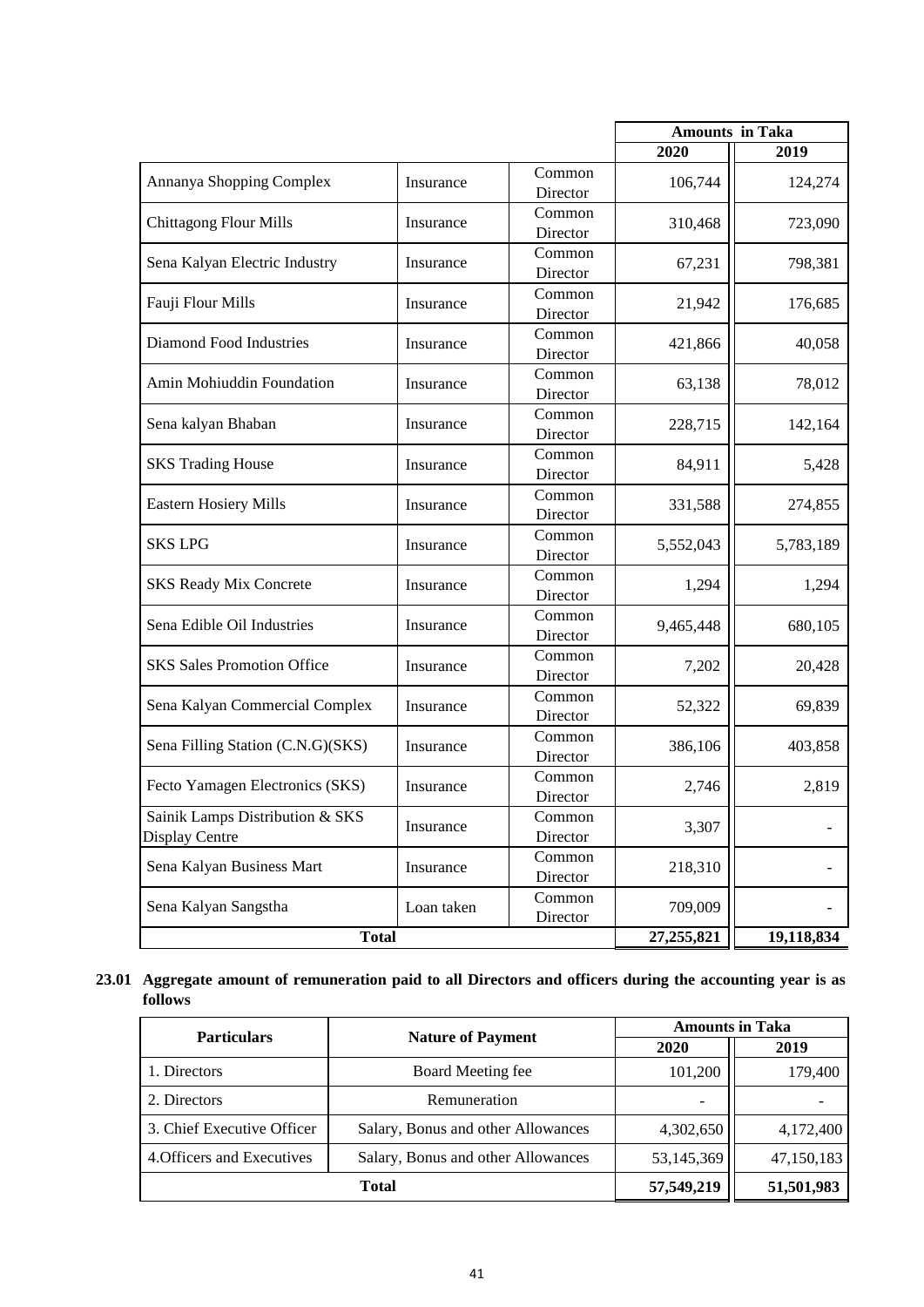|       |                                                                                                | <b>Amounts in Taka</b> |               |
|-------|------------------------------------------------------------------------------------------------|------------------------|---------------|
|       |                                                                                                | 2020                   | 2019          |
|       | 24.00 Disclosures on reconciliation between Net Profit & Net operating cash flows              |                        |               |
|       | <b>Net Profit after Tax</b>                                                                    | 94,275,660             | 98,279,725    |
|       | Depreciation                                                                                   | 2,538,305              | 2,724,901     |
|       | <b>Changes in Current assets/liabilities</b>                                                   |                        |               |
|       | Increase of Balance of Funds & Accounts                                                        | 38,143,427             | 70,958,862    |
|       | <b>Increase of Premium Deposits</b>                                                            | (24,519,478)           | 30,206,925    |
|       | Increase of Estimated liabilities in respect of outstanding claims whether<br>due or intimated | 81,599,067             | 14,153,891    |
|       | Increase of Amount due to other persons or bodies carrying on insurance<br>business            | 15,642,696             | 2,723,643     |
|       | Increase/ (Decrease) of Provision for Income Tax                                               | 20,837,411             | 21,507,294    |
|       | Increase/ (Decrease) of Provision for WPPF                                                     | 5,711,282              |               |
|       | Increase/ (Decrease) of Deferred Tax Liability                                                 | 291,135                | 36,890        |
|       | Increase/ (Decrease) of Deferred Tax Assets                                                    | (1, 178, 564)          | (1,245,819)   |
|       | Increase/(Decrease) of Sundry Creditors                                                        | 28,786                 | 1,661,077     |
|       | Increase of Accrued Interest                                                                   | 1,331,182              | (6,811,254)   |
|       | Decrease of Amount Due from Other Persons or Bodies Carrying on<br><b>Insurance Business</b>   |                        | 675,047       |
|       | Decrease/ (Increase) of Sundry Debtors                                                         | (12,261,394)           | (2,624,012)   |
|       | Decrease/ (Increase) of Stationary and forms in hand                                           | 28,314                 | 82,528        |
|       | Decrease/ (Increase) of Stamps in hand                                                         | (98, 189)              | 118,506       |
|       | Loss on Sale of Assets                                                                         | (654, 109)             | 2,420         |
|       | Net cash generated from operating activities                                                   | 221,715,530            | 232,450,624   |
|       | 24.01 Collection from premium and other income                                                 |                        |               |
|       | Gross Premium collection                                                                       | 556,002,755            | 606,299,441   |
|       | Commission on Re-Insurance                                                                     | 27,697,255             | 27,863,440    |
|       | Sundry Income                                                                                  | 3,460,599              | 3,297,878     |
|       | Interest and Dividend Income & Rent outstanding (interest/profit                               | 55,440,124             | 37, 135, 675  |
|       | Accrued but not due)                                                                           |                        |               |
|       | <b>Sundry Debtors</b>                                                                          | 12,994,951             | 770,598       |
|       | Amount Due from Other Persons or Bodies Carrying on Insurance<br><b>Business</b>               |                        | 675,047       |
|       | Amount due to other persons or bodies carrying on insurance business                           | 15,642,696             | 2,723,643     |
|       | <b>Total</b>                                                                                   | 671,238,379            | 678, 765, 722 |
|       | 24.02 Payment for management expenses, Re-insurance, Claims and commission                     |                        |               |
|       | Expenses of management : (Not Applicable to any particular fund or                             |                        |               |
|       | Account)                                                                                       | 2,572,938              | 1,432,694     |
|       | Expenses of management (with stamp used)                                                       | 83,793,918             | 75,205,770    |
|       | Agency commission                                                                              | 33,722,747             | 34,685,271    |
|       | Paid on Re- Insurance Ceded                                                                    | 282,844,062            | 322,703,832   |
|       | Claim paid during the year                                                                     | 21,332,839             | 8,892,921     |
|       | <b>Total</b>                                                                                   | 424,266,504            | 442,920,488   |
| 24.03 | Investment                                                                                     |                        |               |
|       | Investment in BGTB                                                                             | 24,717,510             |               |
|       | <b>Investment</b> in Shares                                                                    | 7,480,498              | 1,449,790     |
|       | <b>Total</b>                                                                                   | 32,198,008             | 1,449,790     |
|       |                                                                                                |                        |               |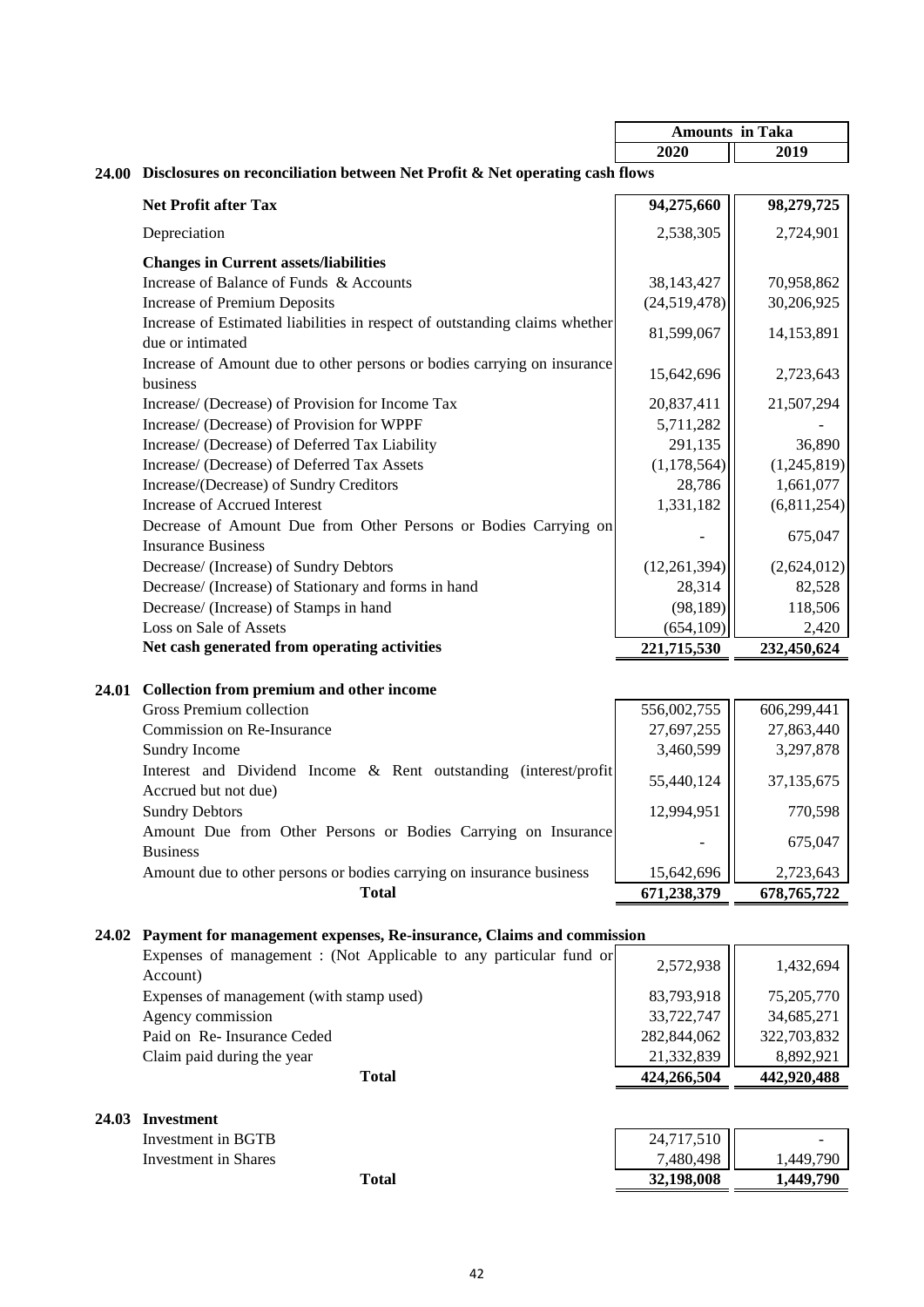| <b>Amounts in Taka</b> |      |  |  |  |
|------------------------|------|--|--|--|
| 2020                   | 2019 |  |  |  |

#### **25.00 Directors Remuneration**

The company has paid TK.101,200 to the Directors as Board meeting attendance fee during the year 2020. Other than this, no amount of money has spent by the company for compensating any member of Board for special service rendered.

| Sl. No.        | <b>Name of Directors</b>                  | <b>Position</b> | <b>Number of</b> | <b>Total Fees</b> |  |
|----------------|-------------------------------------------|-----------------|------------------|-------------------|--|
| I.             | Maj Gen Mohammed Saidul Islam, ndc, psc   | Chairman        |                  |                   |  |
| 2              | Air Cdre M Moyeenuddin, ndc, afwc, psc    | Vice Chairman   | 5                | 21,000            |  |
| 3              | Brig Gen Mirza Md Enamul Haque, ndc       | Director        | 2                | 9,000             |  |
| $\overline{4}$ | Brig Gen M A Mohy, psc, PEng              | Director        | 2                | 9,000             |  |
| 5              | Brig Gen Md Mustafa Kamal, SGP            | Director        | 4                | 17,000            |  |
| 6              | Brig Gen Md Jamal Hossain, ndc, afwc, psc | Director        | $\mathfrak{D}$   | 9,000             |  |
|                | Brig Gen Md Shaheen Iqbal, afwc, psc      | Director        | $\overline{4}$   | 17,000            |  |
| 8              | M.M Mostafa Bilal                         | Director        | 1                | 5,000             |  |
|                |                                           | (Independent)   |                  |                   |  |
| 9              | Ahamed Ihteyaz Thamid                     | Director        | 1                | 5,000             |  |
|                |                                           | (Independent)   |                  |                   |  |
|                |                                           |                 | Add: VAT         | 9,200             |  |
|                |                                           |                 | <b>Total</b>     | 101,200           |  |

#### **26.00 Credit Rating**

| Year | <b>Validity Date</b>     | <b>Rating date</b> | <b>Long Term</b> | <b>Short Term</b> |
|------|--------------------------|--------------------|------------------|-------------------|
| 2019 | Aug 05, 20 to Aug 04, 21 | $05$ -Aug- $20$    | A+               | $ST-2$            |
| 2018 | May 06, 19 to May 06, 20 | $06$ -May-19       |                  | $ST-2$            |
| 2017 | May 06, 18 to May 06, 19 | $06$ -May-18       |                  | $ST-3$            |
| 2016 | May 04, 17 to May 04, 18 | $04$ -May-17       | А-               | $ST-4$            |

#### **27.00 Capital Expenditure Commitment**

There was no commitment for capital expenditure at the end the year.

#### **28.00 Claims not acknowledged as debt**

There was no claim against the company nor acknowledged as debt by the company at the end the year.

#### **29.00 Credit Facility**

There was no credit facility available to company under any contract and also not availed at the end of the year other than trade credit available in the ordinary course of business.

#### **30.00 Guarantee**

There was no insurance guarantee made during the period.

#### **31.00 Contingent Liabilities**

Custom Excise & VAT Commissioner as per audit report of director of audit intelligence and investigation  $d$ emanded BDT 10,762,320. (1). গণপ্রজাতন্ত্রী বাংলাদেশ সরকার, আভ্যন্তরীন সম্পদ বিভাগ, ঢাকা কর্তৃক জারিকৃত মূল্য সংযোজন কর, *cÖÁvcb -ZvwiL 28 ˆRô¨, 1427 e½vã/11 Ryb 2020 Lªxóvã, Gm.Avi.I.bs-144-AvBb/2020/105-g~mK G cÖ`Ë ÿgZve‡j exgv* কোম্পানী কর্তৃক এজেন্সি কমিশন বাবদ পরিশোধিত অর্থের বিপরীতে মূল্য সংযোজন কর কর্তন বিষয়ে অব্যাহতি দেয়া হয়েছে। যার সেবার কোড -ঝ০২৭.০০। (২). পুন:বীমা কমিশনের বিপরীতে ১৫% উৎসে মূল্য সংযোজন কর আদায় বা কর্তন সম্পর্কিত আইনের একটি লিখিত ব্যাখ্যা গত জুন ২, ২০২০ ইং তারিখে বাংলাদেশ ইন্সরেঙ্গ এসোসিয়েশনের প্রেসিডেন্ট কর্তৃক চেয়ারম্যান, জাতীয় রাজস্ব বোর্ড বরাবর প্রদান করা হয়। However, SKICL has not settled which is pending for the decision of the Commissioner of Custom Excise & VAT

#### **32.00 Receivables to/from directors**

Nothing was due to/from any of the Directors of the company as on the date of statement of financial

#### **33.00 Events after the Balance Sheet**

Board of Directors in its meeting held on 24 April, 2021 proposed 10% cash dividend for the year 2020 subject to approval of shareholders of the company in its forthcoming 8th Annual General Meeting.

Due to Second wave COVID-19 number of people affected rapidly from April 2021. However, Government take various steps to handle the impact. The management is constantly assessing the impact of COVID-19 on the business.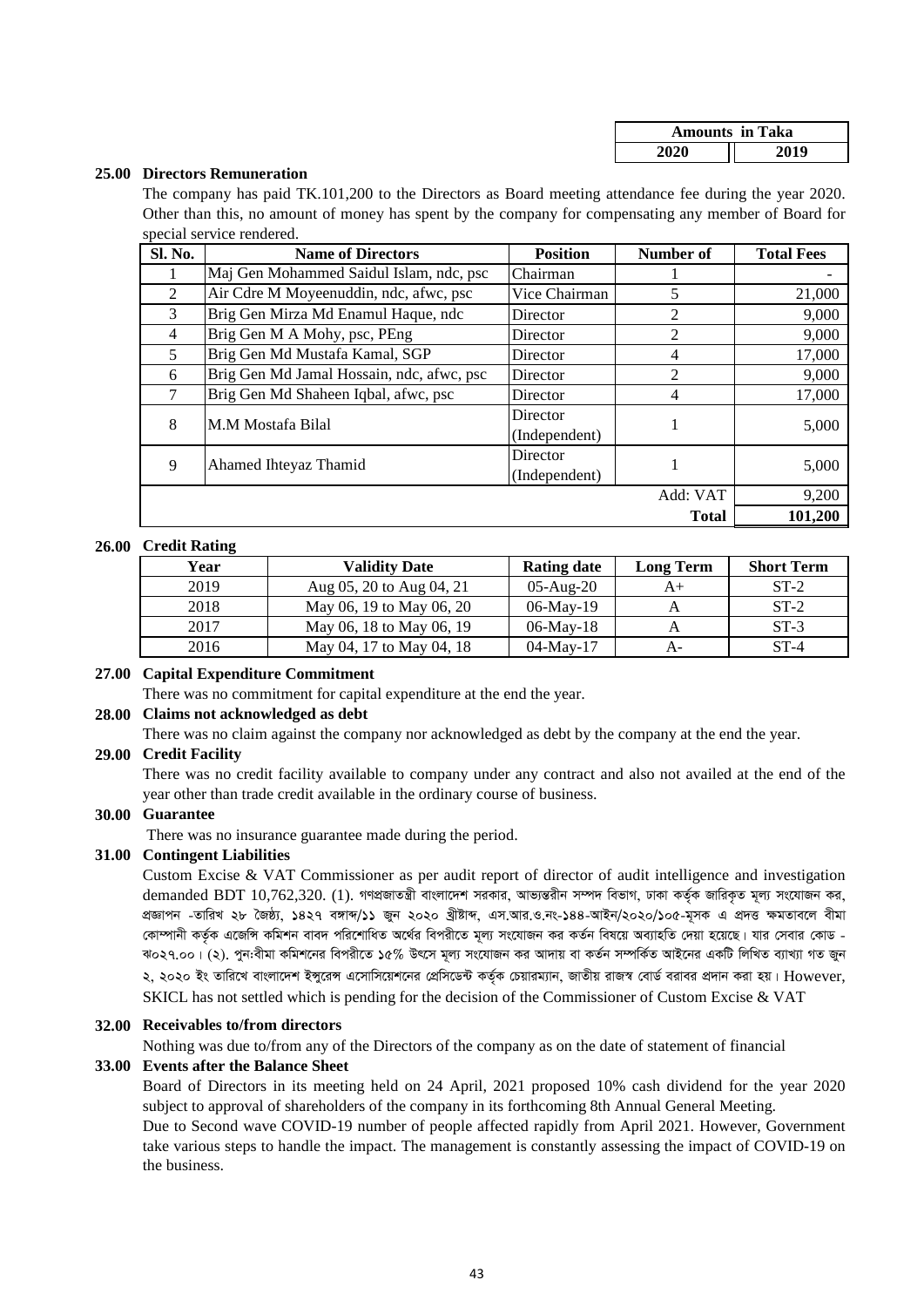## **Schedule of Property, Plant and Equipment**

**Annexure-"A"**

As at December 31, 2020

| <b>A. Tangible Assets</b> |  |
|---------------------------|--|
|---------------------------|--|

|                                |                                    |                                       | <b>COST</b>                     |                           |      | <b>DEPRECIATION</b>                |                                      |                                 |                                  |                                                  |
|--------------------------------|------------------------------------|---------------------------------------|---------------------------------|---------------------------|------|------------------------------------|--------------------------------------|---------------------------------|----------------------------------|--------------------------------------------------|
| <b>Particulars</b>             | <b>Balance as at</b><br>01.01.2020 | <b>Addition</b><br>during the<br>year | Sold/Adj.<br>during the<br>year | Total as at<br>31.12.2020 | Rate | <b>Balance as at</b><br>01.01.2020 | <b>Charged</b><br>during the<br>year | Sold/Adj.<br>during the<br>year | <b>Total as at</b><br>31.12.2020 | <b>Written Down</b><br>Value as at<br>31.12.2020 |
| <b>Furniture and Fixtures</b>  | 4,338,057                          | 221,676                               |                                 | 4,559,733                 | 10%  | 1,563,044                          | 288,585                              |                                 | 1,851,629                        | 2,708,104                                        |
| <b>Motor Vehicle</b>           | 21,703,500                         | 5,147,500                             | 3,343,000                       | 23,508,000                | 20%  | 15,761,470                         | 1,034,556                            | 2,357,109                       | 14,438,917                       | 9,069,083                                        |
| <b>Office Equipments</b>       | 141,725                            | 60,771                                |                                 | 202,496                   | 15%  | 71,807                             | 15,046                               |                                 | 86,853                           | 115,643                                          |
| <b>Cookeries and Cutleries</b> | 80,223                             | 17,191                                |                                 | 97,414                    | 15%  | 28,196                             | 9,093                                |                                 | 37,289                           | 60,125                                           |
| <b>Office Decoration</b>       | 11,718,584                         |                                       | $\overline{\phantom{a}}$        | 11,718,584                | 10%  | 2,955,613                          | 876,297                              |                                 | 3,831,910                        | 7,886,674                                        |
| Computer and IT Equipment      | 2,309,584                          | 220,853                               | $\overline{\phantom{0}}$        | 2,530,437                 | 10%  | 857,823                            | 156,219                              |                                 | 1,014,042                        | 1,516,395                                        |
| Mobile and Telephone Set       | 346,074                            | 2,400                                 |                                 | 348,474                   | 10%  | 145,889                            | 20,139                               |                                 | 166,028                          | 182,447                                          |
| Air Conditioner                | 434,291                            |                                       |                                 | 1,434,291                 | 20%  | 967,124                            | 93,433                               |                                 | 1,060,557                        | 373,734                                          |
| <b>Total</b>                   | 42,072,038                         | 5,670,391                             | 3,343,000                       | 44,399,429                |      | 22,350,966                         | 2,493,368                            | 2,357,109                       | 22,487,225                       | 21,912,204                                       |

#### **B. Intangible Assets**

|                         | COST                               |                                       |                                 |                                   |     |                                    | <b>Written Down</b>           |                                 |                                  |                           |
|-------------------------|------------------------------------|---------------------------------------|---------------------------------|-----------------------------------|-----|------------------------------------|-------------------------------|---------------------------------|----------------------------------|---------------------------|
| <b>Particulars</b>      | <b>Balance as at</b><br>01.01.2020 | <b>Addition</b><br>during the<br>vear | Sold/Adj.<br>during the<br>year | Rate<br>Total as at<br>31.12.2020 |     | <b>Balance as at</b><br>01.01.2020 | Charged<br>during the<br>vear | Sold/Adj.<br>during the<br>year | <b>Total as at</b><br>31.12.2020 | Value as at<br>31.12.2020 |
| Software                | 863,250                            |                                       |                                 | 863,250                           | 10% | 413,876                            | 44,937                        |                                 | 458,813                          | 404,437                   |
| <b>Total</b>            | 863,250                            |                                       |                                 | 863,250                           |     | 413,876                            | 44,937                        |                                 | 458,813                          | 404,437                   |
|                         |                                    |                                       |                                 |                                   |     |                                    |                               |                                 |                                  |                           |
| As at December 31, 2020 | 42,935,288                         | 5,670,391                             | 3,343,000                       | 45,262,679                        |     | 22,764,842                         | 2,538,305                     | 2,357,109                       | 22,946,038                       | 22,316,641                |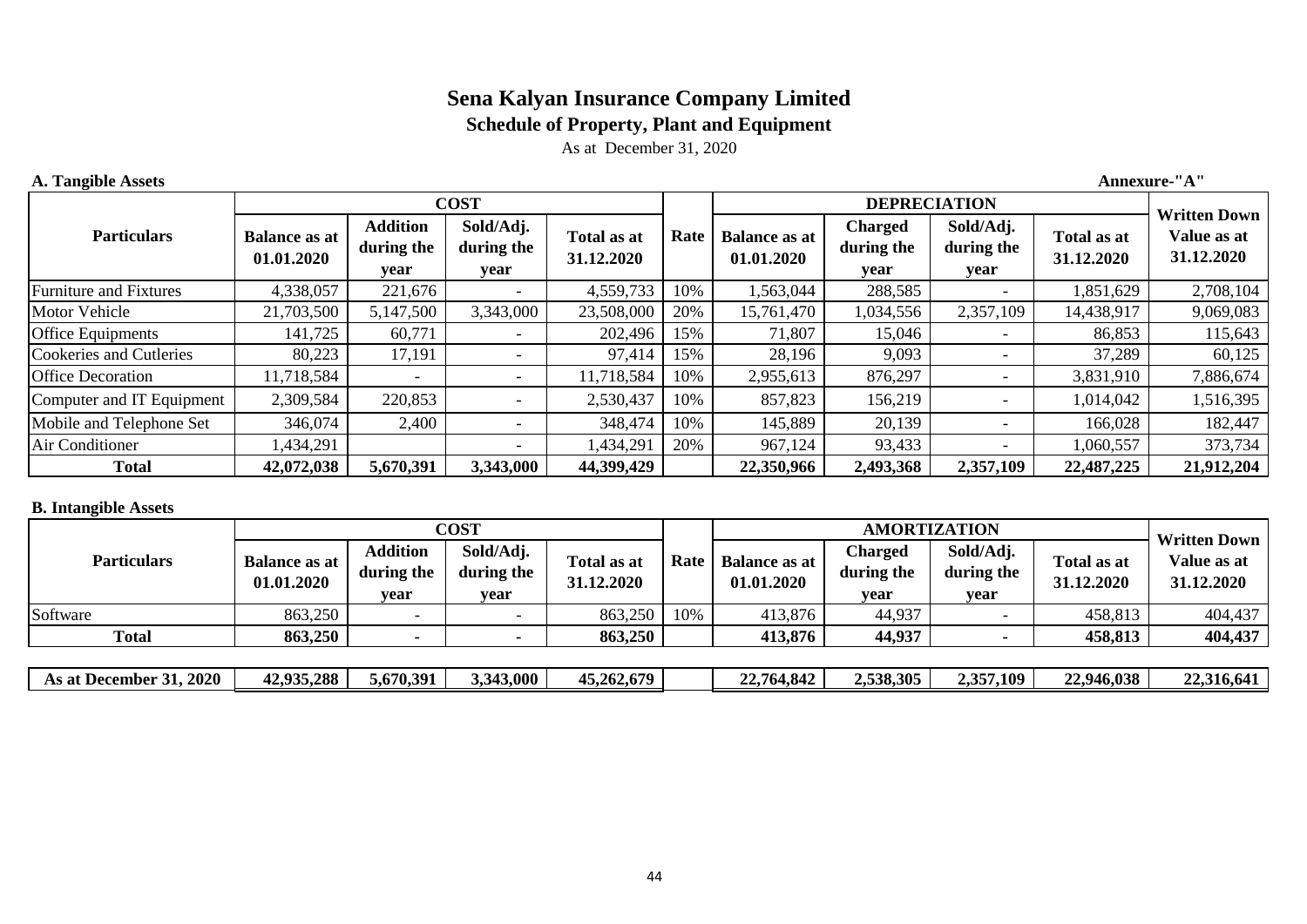## **Sena Kalyan Insurance Company Limited Schedule of Property, Plant and Equipment**

As at December 31, 2019

### **A. Tangible Assets**

|                                | <b>COST</b>                        |                                       |                                 |                           |      |                                    | <b>Written Down</b>                  |                                 |                           |                           |
|--------------------------------|------------------------------------|---------------------------------------|---------------------------------|---------------------------|------|------------------------------------|--------------------------------------|---------------------------------|---------------------------|---------------------------|
| <b>Particulars</b>             | <b>Balance as at</b><br>01.01.2019 | <b>Addition</b><br>during the<br>year | Sold/Adj.<br>during the<br>year | Total as at<br>31.12.2019 | Rate | <b>Balance as at</b><br>01.01.2019 | <b>Charged</b><br>during the<br>year | Sold/Adj.<br>during the<br>year | Total as at<br>31.12.2019 | Value as at<br>31.12.2019 |
| <b>Furniture and Fixtures</b>  | 3,575,557                          | 875,000                               | 112,500                         | 4,338,057                 | 10%  | 1,372,071                          | 252,848                              | 61,875                          | 1,563,044                 | 2,775,013                 |
| Motor Vehicle                  | 21,703,500                         |                                       |                                 | 21,703,500                | 20%  | 14,275,962                         | 485,508                              |                                 | 15,761,470                | 5,942,030                 |
| Office Equipments              | 131,995                            | 9,730                                 |                                 | 141,725                   | 15%  | 60,327                             | 11,480                               |                                 | 71,807                    | 69,918                    |
| <b>Cookeries and Cutleries</b> | 50,243                             | 29,980                                |                                 | 80,223                    | 15%  | 21,660                             | 6,536                                |                                 | 28,196                    | 52,027                    |
| <b>Office Decoration</b>       | 7,408,684                          | 5,125,000                             | 815,100                         | 11,718,584                | 10%  | 2,764,788                          | 639,130                              | 448,305                         | 2,955,613                 | 8,762,971                 |
| Computer and IT Equipment      | 2,062,392                          | 247,192                               |                                 | 2,309,584                 | 10%  | 710,249                            | 147,574                              |                                 | 857,823                   | 1,451,761                 |
| Mobile and Telephone Set       | 337,896                            | 8,178                                 |                                 | 346,074                   | 10%  | 124,101                            | 21,788                               |                                 | 145,889                   | 200,185                   |
| Air Conditioner                | 1,380,810                          | 53,481                                |                                 | 1,434,291                 | 20%  | 857,017                            | 110,107                              |                                 | 967,124                   | 467,167                   |
| <b>Total</b>                   | 36,651,077                         | 6,348,561                             | 927,600                         | 42,072,038                |      | 20,186,175                         | 2,674,971                            | 510,180                         | 22,350,966                | 19,721,072                |

#### **B. Intangible Assets**

|                         |                                    |                                       | <b>COST</b>                     |                           |      |                                    | <b>Written Down</b>           |                                 |                           |                           |
|-------------------------|------------------------------------|---------------------------------------|---------------------------------|---------------------------|------|------------------------------------|-------------------------------|---------------------------------|---------------------------|---------------------------|
| <b>Particulars</b>      | <b>Balance as at</b><br>01.01.2019 | <b>Addition</b><br>during the<br>year | Sold/Adj.<br>during the<br>year | Total as at<br>31.12.2019 | Rate | <b>Balance as at</b><br>01.01.2019 | Charged<br>during the<br>vear | Sold/Adj.<br>during the<br>year | Total as at<br>31.12.2019 | Value as at<br>31.12.2019 |
| Software                | 863,250                            |                                       |                                 | 863,250                   | 10%  | 363,946                            | 49,930                        |                                 | 413,876                   | 449,374                   |
| <b>Total</b>            | 863,250                            | $\overline{\phantom{0}}$              |                                 | 863,250                   |      | 363,946                            | 49,930                        |                                 | 413,876                   | 449,374                   |
|                         |                                    |                                       |                                 |                           |      |                                    |                               |                                 |                           |                           |
| As at December 31, 2019 | 37,514,327                         | 6,348,561                             | 927,600                         | 42,935,288                |      | 20,550,121                         | 2,724,901                     | 510,180                         | 22,764,842                | 20,170,446                |

| 2019<br>As at !<br>.cember<br>Dec | 27.54<br>$\big)$<br>37.514.32 | $-1$<br>6,348,561 | $0^{\sim}$<br>$7.600 -$ | 42,935,288<br>42.035 | $-$<br>20,550,121 | .4,901<br>. ه | 510,180 | 22.764,84. | 170<br>$\overline{\phantom{a}}$<br>20.<br>'0.446 |
|-----------------------------------|-------------------------------|-------------------|-------------------------|----------------------|-------------------|---------------|---------|------------|--------------------------------------------------|
|                                   |                               |                   |                         |                      |                   |               |         |            |                                                  |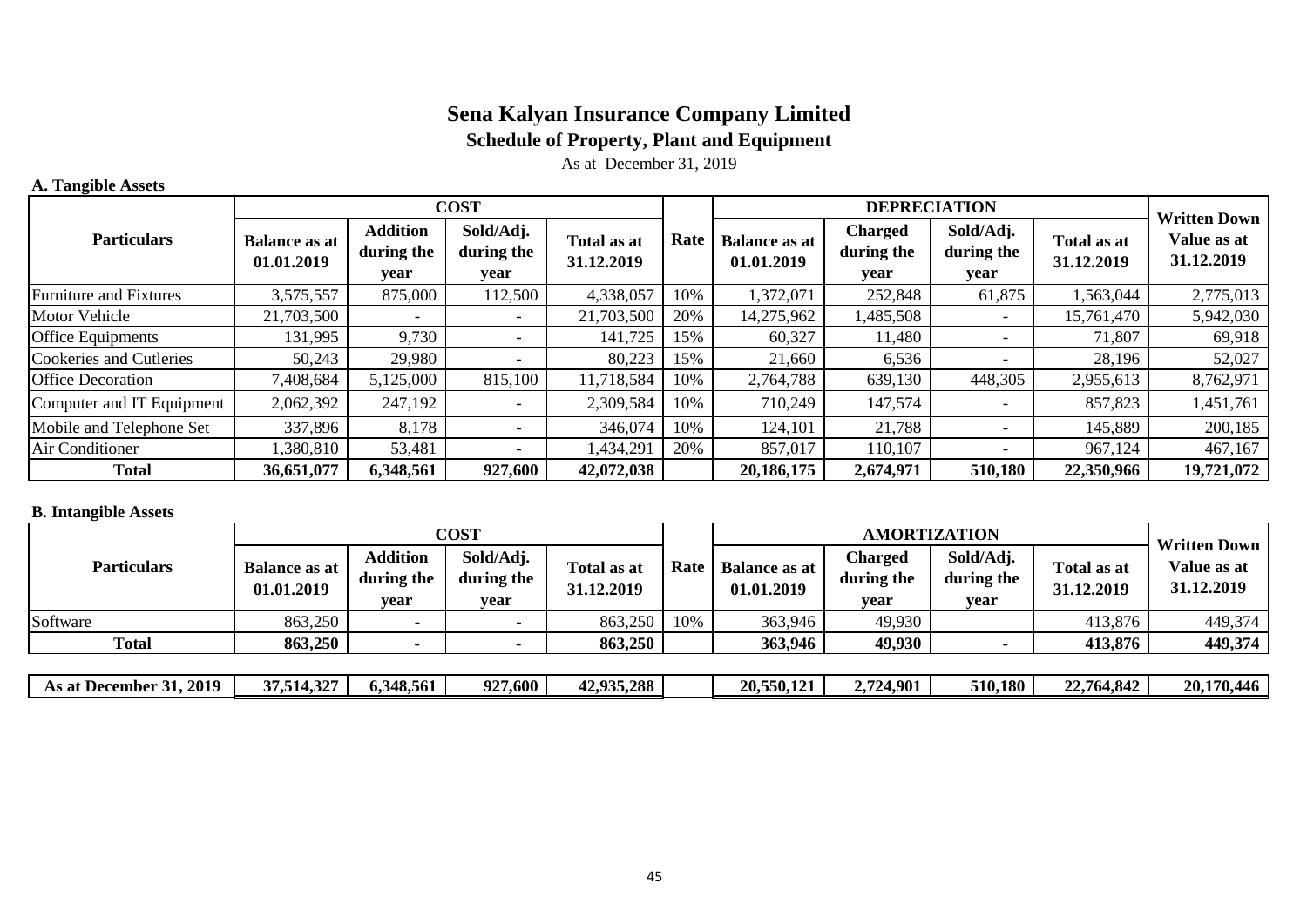Statement Showing the details of Class wise Premium Income, Accepted & Ceded, Commission Earned & Paid Claim Paid, Losses Recovered & Recoverable For the Year ended December 31, 2020

| <b>Direct Business</b>                |                      |                                     |                    |                                  |                                                            |                          |                                          |                                                            |                  |  |
|---------------------------------------|----------------------|-------------------------------------|--------------------|----------------------------------|------------------------------------------------------------|--------------------------|------------------------------------------|------------------------------------------------------------|------------------|--|
|                                       |                      | <b>Premium Income</b>               |                    |                                  | <b>Commission</b>                                          |                          | <b>Claims</b>                            |                                                            |                  |  |
| <b>Class of Business</b>              | <b>Gross Premium</b> | <b>Re-Insurance</b><br><b>Ceded</b> | <b>Net Premium</b> | <b>Direct</b><br><b>Business</b> | <b>Received on Re-</b><br><b>Insurance</b><br><b>Ceded</b> | <b>Net</b><br>Commission | <b>Paid in Direct</b><br><b>Business</b> | <b>Received on Re-</b><br><b>Insurance</b><br><b>Ceded</b> | <b>Net Claim</b> |  |
| Fire                                  | 112,296,075          | 58, 525, 652                        | 53,770,423         | 14,079,888                       | 13,826,064                                                 | 253,824                  | 4,117,906                                | 1,615,268                                                  | 2,502,638        |  |
| Marine Cargo                          | 62,578,394           | 3,928,852                           | 58,649,542         | 12,427,157                       | 1,080,434                                                  | 11,346,723               | 617,956                                  |                                                            | 617,956          |  |
| Marine Hull                           | 8,742,825            | 2,423,700                           | 6,319,125          | 676,185                          | 462,400                                                    | 213,785                  |                                          |                                                            |                  |  |
| Motor                                 | 50,080,971           |                                     | 50,080,971         | 1,932,926                        |                                                            | 1,932,926                | 2,489,038                                |                                                            | 2,489,038        |  |
| Miscellaneous                         | 285,034,516          | 166,591,806                         | 118,442,710        | 4,606,591                        | 5,462,483                                                  | (855, 892)               | 14,922,814                               |                                                            | 14,922,814       |  |
| <b>Sub Total</b>                      | 518,732,781          | 231,470,010                         | 287, 262, 771      | 33,722,747                       | 20,831,381                                                 | 12,891,366               | 22,147,714                               | 1,615,268                                                  | 20,532,446       |  |
| <b>Public Sector Business</b><br>Fire | 12,973,324           | 11,269,598                          | 1,703,726          | $\overline{\phantom{0}}$         | 1,261,260                                                  | (1,261,260)              | 170,846                                  | 89.657                                                     | 81,189           |  |
| Marine Cargo                          | 21,519,437           | 16,369,550                          | 5,149,887          | $\overline{\phantom{0}}$         | 3,273,911                                                  | (3,273,911)              | 758,731                                  | 596,996                                                    | 161,735          |  |
| Marine Hull                           | 1,226,220            | 1,201,453                           | 24,767             | $\overline{\phantom{0}}$         | 66,080                                                     | (66,080)                 |                                          |                                                            |                  |  |
| Motor                                 | 2,852,599            |                                     | 2,852,599          | $\overline{\phantom{a}}$         |                                                            |                          | 66.619                                   |                                                            | 66,619           |  |
| Miscellaneous                         | 23, 217, 872         | 22,533,451                          | 684,421            | $\overline{\phantom{0}}$         | 2,264,623                                                  | (2,264,623)              | 14,377,836                               | 13,886,986                                                 | 490,850          |  |
| <b>Sub Total</b>                      | 61,789,452           | 51,374,052                          | 10,415,400         |                                  | 6,865,874                                                  | (6,865,874)              | 15,374,032                               | 14,573,639                                                 | 800,393          |  |
| <b>Grand Total-2020</b>               | 580, 522, 233        | 282,844,062                         | 297,678,171        | 33,722,747                       | 27,697,255                                                 | 6,025,492                | 37,521,746                               | 16,188,907                                                 | 21,332,839       |  |
| <b>Grand Total - 2019</b>             | 576,092,516          | 322,703,832                         | 253,388,684        | 34,685,271                       | 27,863,440                                                 | 6,821,831                | 15,564,157                               | 6,671,236                                                  | 8,892,921        |  |

 $Sd$   $\sim$   $Sd$   $\sim$   $Sd$   $\sim$   $Sd$   $\sim$ **Chief Executive Officer Director Director Chairman**

Sd/- Firm Reg. No: P-46323 DVC: 2104240105AS245503 Managing Partner **Mahfel Huq & Co.** Chartered Accountants **Howlader Mahfel Huq, FCA** ICAB Enrolment No. 105

 $Sd$ - $Sd$ - **Chief Financial Officer Company Secretary**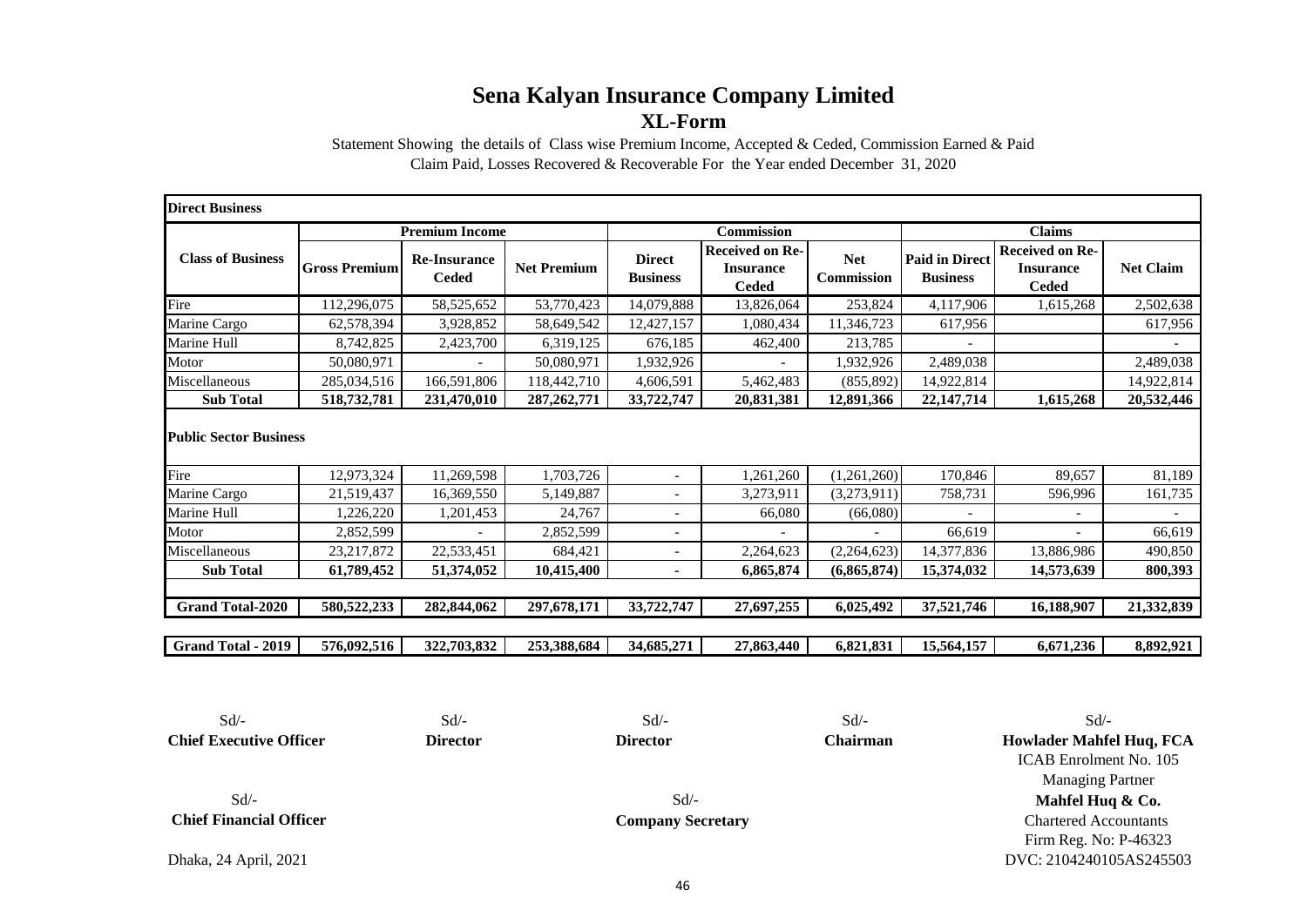Company's Income Tax & VAT Assessment Position

**Income Tax:** The TIN number of the Company is 8336 7961 9109. Year wise income tax status of the Company is depicted below as per the audited accounts of December 31, 2020:

| Sl. No. | <b>Income</b><br>Year | <b>Assessment</b><br>Year | Tax liability as<br>per income tax<br>return | <b>Advance</b><br><b>Income Tax</b><br>Paid | <b>Income Tax</b><br>Paid by PO | <b>Refundable</b><br><b>Tax</b> | <b>Adjustment</b> | <b>Remarks</b>                                                                                                             |
|---------|-----------------------|---------------------------|----------------------------------------------|---------------------------------------------|---------------------------------|---------------------------------|-------------------|----------------------------------------------------------------------------------------------------------------------------|
| 01      | 2013                  | 2014-2015                 |                                              | 45,000                                      |                                 | 45,000                          |                   | Return submitted as per clause 82BB (Refundable<br>tax adjusted with AY 2016-2017) Loss                                    |
| 02      | 2014                  | 2015-2016                 |                                              | 1,668,008                                   | $\overline{\phantom{a}}$        | 1,668,008                       |                   | Return submitted as per clause 82BB (Refundable<br>tax adjusted with AY 2016-2017) Loss                                    |
| 03      | 2015                  | 2016-2017                 | 5,610,096                                    | 2,284,088                                   | 1,613,000                       |                                 |                   | Return submitted as per clause 82BB (Advance<br>tax adjusted with AY 2016-2017)                                            |
| 04      | 2016                  | 2017-2018                 | 8,139,467                                    | 1,602,286                                   | 6,058,389                       |                                 |                   | Return submitted as per clause 82BB. Tax<br>provision higher in accounts due to 42.5% but as<br>per return 40%             |
| 05      | 2017                  | 2018-2019                 | 10,240,665                                   | 2,687,600                                   | 6,913,024                       |                                 |                   | Return submitted as per clause 82BB. Tax<br>provision higher in accounts due to 40% but as<br>per return 37.50%            |
| 06      | 2018                  | 2019-2020                 | 2,822,678                                    | 2,933,213                                   | $\overline{\phantom{a}}$        | 110,535                         |                   | - Return submitted as per clause 82BB.                                                                                     |
| 07      | 2019                  | 2020-2021                 | 21,507,294                                   | 3,394,610                                   | 18,002,149                      |                                 |                   | Return submitted as per clause 82BB. Advance<br>110,535 $\text{Tax adjusted of }$ tk. 1,10,535 against Income year<br>2018 |
| 08      | 2020                  | 2021-2022                 |                                              |                                             |                                 |                                 |                   | Return submission date 15 September, 2021                                                                                  |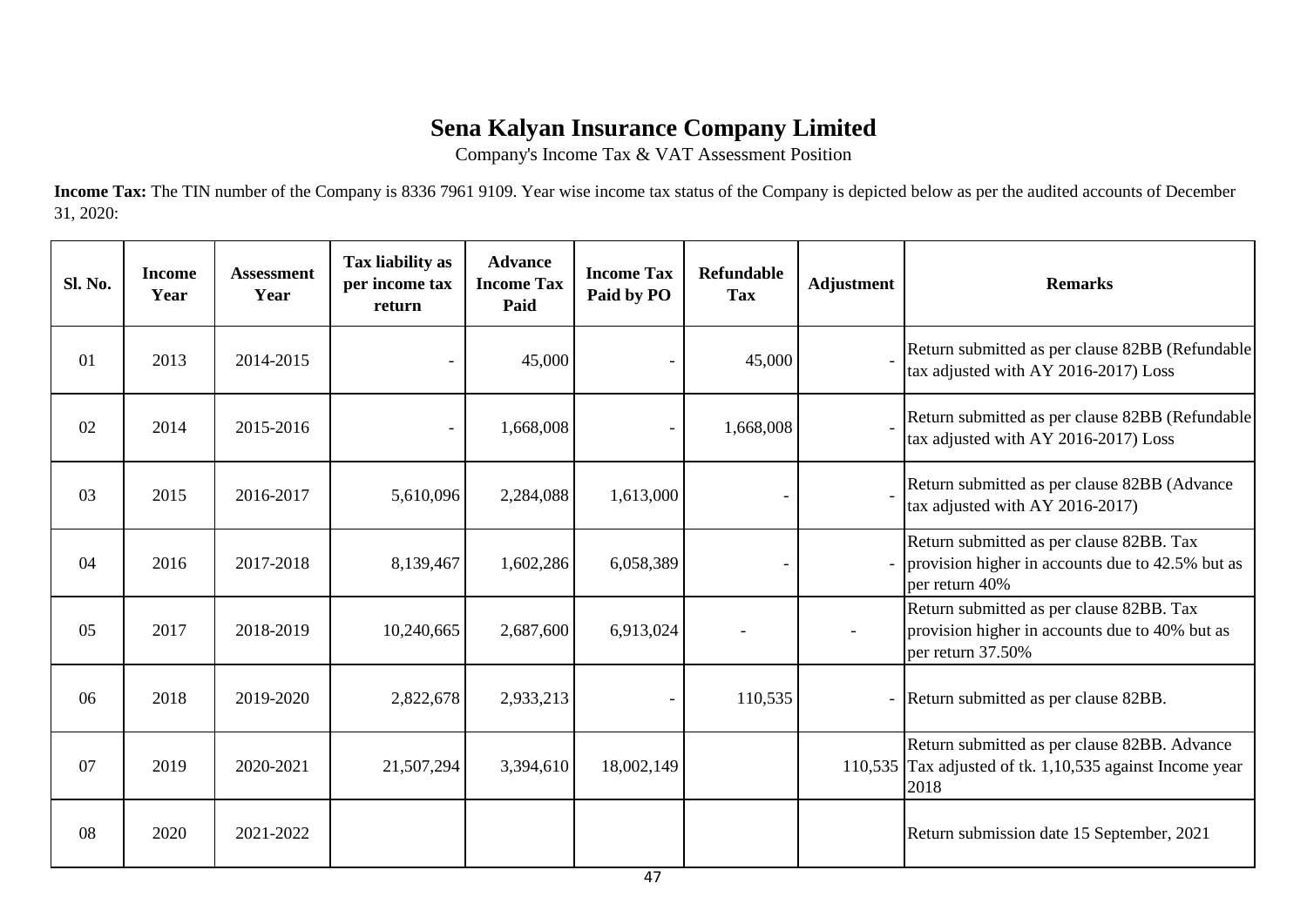**VAT:** The VAT registration number of the Company is BIN No. 001108614-0101 under area code no. Year wise VAT status of the Company is depicted below as per the audited financial statements of December 31, 2020:

|         |                |                                                                       | As per audit intelligence and<br>investigation demanded |              |                                                                                                                                                                                                                                                                                                                                                |  |  |  |  |  |  |
|---------|----------------|-----------------------------------------------------------------------|---------------------------------------------------------|--------------|------------------------------------------------------------------------------------------------------------------------------------------------------------------------------------------------------------------------------------------------------------------------------------------------------------------------------------------------|--|--|--|--|--|--|
| Sl. No. | Income<br>Year | VAT on<br><b>Commission on</b><br><b>Re-Insurance</b><br><b>Ceded</b> | VAT on Agency<br><b>Commission</b>                      | <b>Total</b> | <b>Current Status</b>                                                                                                                                                                                                                                                                                                                          |  |  |  |  |  |  |
| 01      | 2013           |                                                                       |                                                         |              |                                                                                                                                                                                                                                                                                                                                                |  |  |  |  |  |  |
| 02      | 2014           | 583,197                                                               | 1,913,853                                               | 2,497,050    | Custom Excise & VAT Commissioner as per audit report of director of audit intelligence and<br>$\left  \right $ investigation demanded BDT 10,762,320. (১). গণপ্রজাতন্ত্রী বাংলাদেশ সরকার, আভ্যন্তরীন সম্পদ বিভাগ, ঢাকা<br>]কর্তৃক জারিকৃত মূল্য সংযোজন কর, প্রজ্ঞাপন -তারিখ ২৮ জৈষ্ঠ্য, ১৪২৭ বঙ্গাব্দ/১১ জুন ২০২০ খ্রীষ্টাব্দ, এস.আর.ও.নং-১৪৪- |  |  |  |  |  |  |
| 03      | 2015           | 2,031,542                                                             | 1,965,332                                               | 3,996,874    |                                                                                                                                                                                                                                                                                                                                                |  |  |  |  |  |  |
| 04      | 2016           | 1,647,671                                                             | 2,620,725                                               |              | $4,268,396$ আইন/২০২০/১০৫-মূসক এ প্রদত্ত ক্ষমতাবলে বীমা কোম্পানী কর্তৃক এজেন্সি কমিশন বাবদ পরিশোধিত অর্থের বিপরীতে মূল্য                                                                                                                                                                                                                        |  |  |  |  |  |  |
| 05      | 2017           |                                                                       |                                                         |              | সংযোজন কর কর্তন বিষয়ে অব্যাহতি দেয়া হয়েছে। যার সেবার কোড - So২৭.০০। (২). পুন:বীমা কমিশনের বিপরীতে ১৫%                                                                                                                                                                                                                                       |  |  |  |  |  |  |
| 06      | 2018           |                                                                       |                                                         |              | 'উৎসে মূল্য সংযোজন কর আদায় বা কর্তন সম্পর্কিত আইনের একটি লিখিত ব্যাখ্যা গত জুন ২, ২০২০ ইং তারিখে বাংলাদেশ                                                                                                                                                                                                                                     |  |  |  |  |  |  |
| 07      | 2019           |                                                                       |                                                         |              | $ $ ইঙ্গুরেন্স এসোসিয়েশনের প্রেসিডেন্ট কর্তৃক চেয়ারম্যান, জাতীয় রাজস্ব বোর্ড বরাবর প্রদান করা হয়। ${\rm However,~SKICL~has}$<br>not settled which is pending for the decision of the Commissioner of Custom Excise & VAT                                                                                                                   |  |  |  |  |  |  |
| 08      | 2020           |                                                                       | $\overline{\phantom{a}}$                                |              | (South).                                                                                                                                                                                                                                                                                                                                       |  |  |  |  |  |  |
|         | <b>Total</b>   | 4,262,410                                                             | 6,499,910                                               | 10,762,320   |                                                                                                                                                                                                                                                                                                                                                |  |  |  |  |  |  |

**Customs Duty:** Not applicable for SKICL.

**Other Tax Liability:** There was no other tax liability up to December 31, 2020.